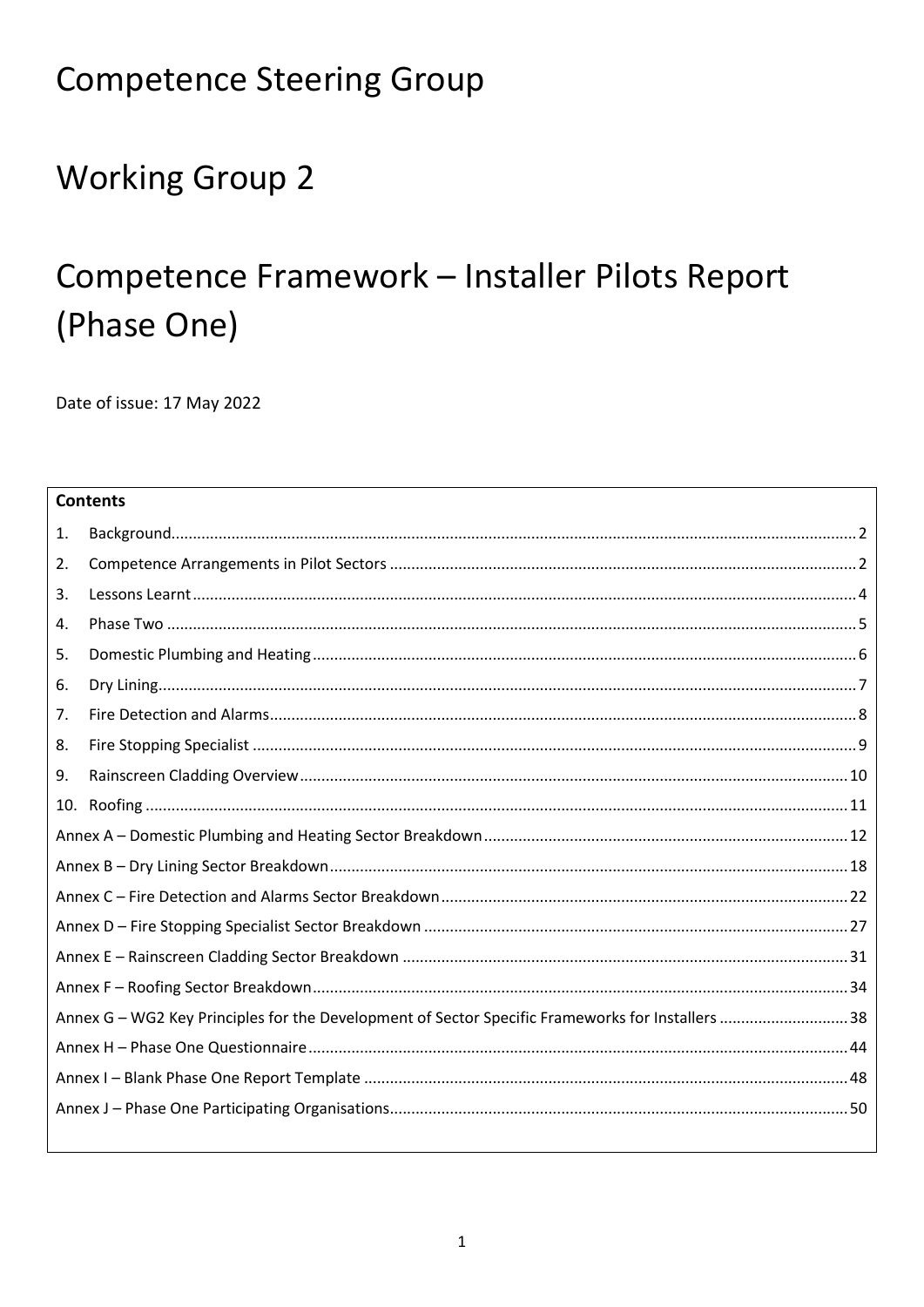### <span id="page-1-0"></span>**1. Background**

Following the Grenfell Tower fire, Working Group Two (WG2) was established as one of the Competence Steering Group (CSG) working groups to look at the competence of those installing fire safety systems. This remit subsequently expanded to cover all installers working in construction and the built environment. WG2's recommendations, included in the [Setting the Bar](https://cic.org.uk/admin/resources/setting-the-bar-9-final-1.pdf) report, were:

*The industry should adopt a framework for all the installer sectors working on in-scope buildings that can be applied to other project types. The framework will consist of:*

- *1. Accredited third party certification of companies*
- *2. Level 2 or 3 qualifications for individuals*
- *3. A card scheme such as, but not limited to, the CSCS*
- *4. CPD refresher training and the maintenance of individual skills*
- 5. All installers have a core knowledge of fire safety in buildings training to be standardised and made mandatory

In line with these recommendations, WG2 has completed the first phase of its work benchmarking the existing competence arrangements of six pilot installer sectors which have the potential to significantly impact on life safety. The six pilot sectors are:

- 1. Domestic Plumbing and Heating
- 2. Dry Lining
- 3. Fire Detection and Alarms
- 4. Fire Stopping Specialist
- 5. Rainscreen Cladding
- 6. Roofing

The objective of 'Pilots – phase one,' was to establish the current competence arrangements, compare them to the WG2's recommendations an[d BSI Flex 8670: Core criteria for building safety in competence frameworks](https://shop.bsigroup.com/products/built-environment-core-criteria-for-building-safety-in-competence-frameworks-code-of-practice/standard) – Code of practice and identify any gaps.

WG2 will now move to phase two and the six pilot installer sectors will reconvene with their own Chairs and Terms of Reference, to develop their sector-specific competence frameworks to meet the recommendations set out in Setting the Bar. This work is expected to last between six to nine months with each sector developing a timeline and implementation plan for addressing the shortcomings.

WG2 would strongly encourage other installer sectors to review their existing competence arrangements in line with this report.

#### <span id="page-1-1"></span>**2. Competence Arrangements in Pilot Sectors**

#### **2.1 Accredited Third Party Certification of Companies**

The majority of pilot installer sectors have some form of accredited third party certification scheme for companies whereby their operations and services are checked by an independent organisation, usually accredited by the United Kingdom Accreditation Service (UKAS). These schemes typically look at a broad scope of work but do not cover more specific activities, something the sector groups now want to address.

Accredited third party certification of companies is not mandatory in any of the pilot installer sectors. The requirements set, and the audit processes followed by the different accredited third party certification schemes, vary significantly as does the number of organisations certified in each of the pilot installer sectors. In some cases, there are also differences between schemes across different parts of the UK, mainly related to the devolution of building control.

A major weakness of most of the accredited third party certification schemes in the pilot installer sectors is the lack of assurance on individual competence including no minimum qualification requirements and a lack of clarity on competence requirements for those responsible for confirming compliance. Checks on how an organisation ensures the competence of its workforce are also limited. These shortcomings are a consequence of a lack of clarity or agreement of the requirements for individual competence, and the accreditation scheme's interpretation of mandatory competence requirements which can lead to a subjective or superficial approach. Clearer and more robust individual competence standards will enable improvements in assurance of organisational competence to be made.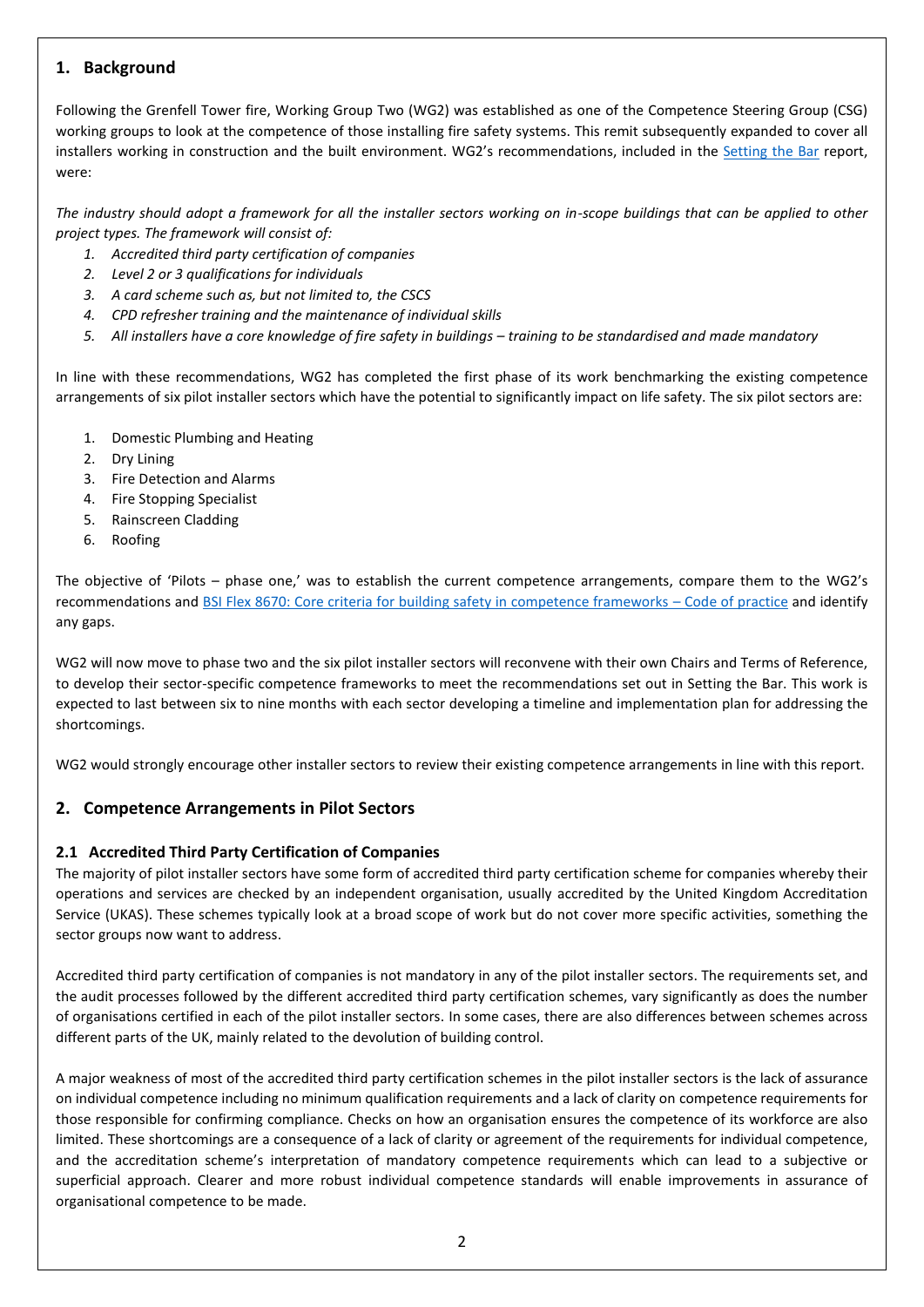Where accredited third party certification does not exist or falls short of [WG2's key principles](#page-37-0), the pilot installer sectors are unable to implement the particular recommendation from Setting the Bar which should be a priority consideration for phase two. Some sectors may not be able to introduce a UKAS accredited scheme in line with ISO 17065 straightaway, and interim arrangements involving the relevant trade association(s), may offer a more pragmatic and realistic way forward.

One way that could assist businesses to demonstrate organisational competence is through being certified against the Common [Assessment Standard.](https://builduk.org/priorities/increasing-productivity/pre-qualification/) Whilst not accredited, the Common Assessment Standard comprises an industry-agreed question set based on existing pre-qualification questionnaires, including Publicly Available Specification (PAS) 91, and corresponding assessment standards, and companies are certified against it by a Recognised Assessment Body of their choice. With some modification to the question set in the Common Assessment Standard with consideration of sector specific standards, which could be identified during phase two, specialist subcontractors could rely on it to demonstrate their organisational competence as in interim measure in line with the WG2 key principles. The Common Assessment Standard is reviewed on an annual basis by the Common Assessment Review Panel who propose amendments to the Common Assessment Standard which are then signed-off by Build UK. This ensures the question set and assessment standards are reactive and continuously meet the needs of the industry.

#### **2.2 Individual Competence**

Amongst the six pilot installer sectors, there are a range of existing mechanisms for the validation of competence including apprenticeships, qualifications and assessments. Whilst some sectors have established apprenticeships in place, in the majority of sectors apprenticeships are limited as they continue to be difficult for these sectors to implement and deliver.

All pilot sectors reported a substantial number of individuals continuing to enter the workforce without undergoing a recognised and robust, competence assessment process. Phase one highlighted that:

- Commercial short courses are widespread where content is often simplified and/or shortened and do not offer any meaningful work experience.
- The prevalence of knowledge-only courses and qualifications is also a significant issue, falling short of what is required to develop competence.
- In some pilot installer sectors there are questions about current quality controls on assessments of Competence Based Qualifications (CBQs).

A significant gap in all six pilot installer sectors is the absence of an established experienced worker route (EWR) to enable individuals already working in the industry to validate their competence. Where elements of an EWR in one sector have recently been introduced, the take up so far has been low however that is expected to change once the requirement for competence is clear.

The competence requirements of task supervisors and team leaders will require further consideration during phase two as they are critical to fire and building safety, with responsibility for supervising and signing off work carried out by others, some of whom may be new entrants or working towards a qualification. Each sector should consider who these competencies would apply to as different sectors use different terminology to describe those undertaking the role of overseeing or monitoring the work of an installer.

The consensus among almost all those taking part in phase one was that each installer sector requires industry-endorsed qualifications, a clear definition of competence at the various levels in the occupation and a delivery system that ensures appropriate training, experience and assessment of individuals. All installer sectors need to consider a standardised and robust system of revalidation of competence as even in those pilot installer sectors with more robust standards, there is an ongoing reliance on qualifications achieved years earlier which need refreshing and updating.

#### **2.3 Card Schemes**

Card schemes that recognise individual's qualifications operate in all pilot installer sectors. All but one of the schemes carries the Construction Skills Certification Scheme (CSCS) logo either as part of, or as one of its CSCS partner schemes in the CSCS Alliance. Cards carrying the CSCS logo are required on the majority of commercial construction sites, and it is anticipated that all partner schemes will continue to recognise the skills, training and qualifications deemed as acceptable by each sector. The recently launche[d CSCS Smart Check](https://www.cscs.uk.com/about/cscs-smart-check/) enables the majority of cards carrying the CSCS logo to be verified using one app. Cards can also hold information on additional training and qualifications achieved and have the potential to record CPD or refresher training.

#### **2.4 Continuing Professional Development**

Continuing Professional Development (CPD) arrangements are quite varied across the pilot installer sectors. Whilst a range of training provided by trade associations, institutions or manufacturers, could be considered to be upskilling or CPD, it is not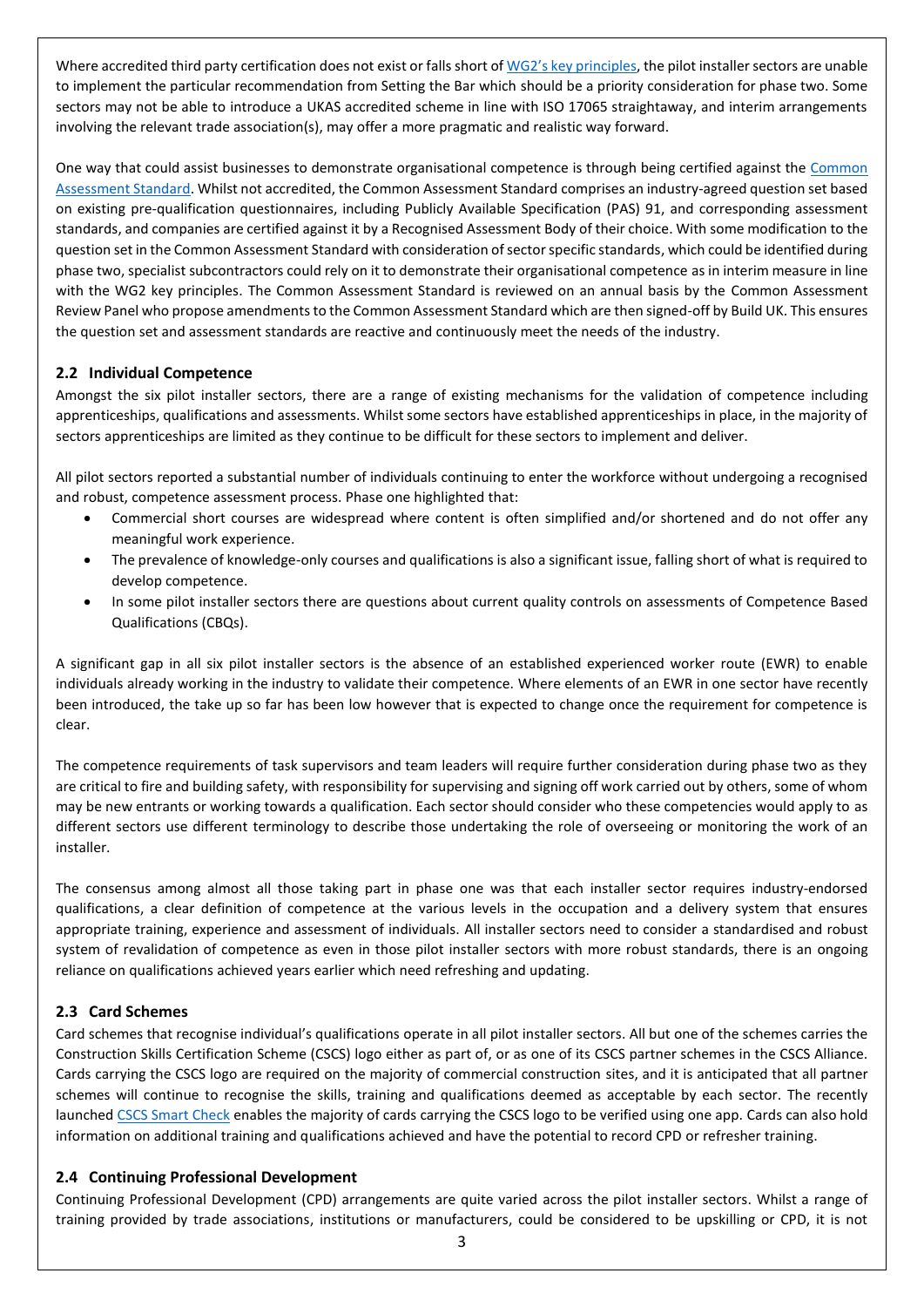mandatory in any of the pilot installer sectors. There are no criteria or standards in place, no validation or assessment of delivery and is usually undertaken on an ad hoc and voluntary basis.

#### **2.5 Core Knowledge of Fire Safety in Buildings**

The availability, content and take up of fire safety awareness training for installers is limited. In response to the recommendation from WG2, and following consultation with the industry, the Construction Industry Training Board (CITB) is developing on an online fire safety awareness training course. The aim of this course is to provide all installers with an awareness of fire safety in buildings, the principles of compartmentation and how to avoid compromising the fire safety strategy of the building. It is expected that this training will be rolled out across the construction and built environment sector by the end of 2022.

Sector groups will also need to include sector specific fire safety awareness as part of their competence requirements and incorporate it into their training, qualification and CPD framework. The Institute for Apprenticeships and Technical Education (IfATE) in England has confirmed that these and other building safety elements will be incorporated into IfATE's 2022 Construction Route Review of all construction and related apprenticeships.

#### <span id="page-3-0"></span>**3. Lessons Learnt**

Members of all the pilot installer sectors demonstrated a strong commitment to collaborate on the benchmarking and development of their competence frameworks. All sectors also indicated the need for their frameworks to cover installers across all types of building and infrastructure and not just original installation itself, but also testing, commissioning, repairs, maintenance and improvements.

WG2 anticipated that the different pilot installer sectors would progress at different speeds with unique challenges based on the nature of their workforce and how their sector operates. However, there have been some underlying factors that impact how quickly and effectively a sector is able to benchmark its current competency arrangements:

- How easy it is to determine the scope of the occupation or occupations to be covered by the framework.
- The level of detail known about the specific activities individuals undertake; what is core to the occupation and required by everyone and what may be deemed to be additional for particularly specialist areas of the occupation.
- The maturity of existing competence requirements. Legacy issues such as a lack of qualifications, unqualified or underqualified installers in the workforce and a lack of capacity in the education and training system will not be fixed overnight.
- The number of organisations in the sector, how collaborative they are, the resources they have and their commitment to addressing any competence challenges. During phase one, those sectors with weaker institutional arrangements struggled to progress their benchmarking as fast as those sectors with more established representative organisations. The existence of one, or a small number of trade bodies in a sector is more likely to lead to consensus and make the implementation of changes easier; sectors with competing institutions, interests and visions will find it more difficult.
- The overlap between occupations and/or jurisdictions where differences of opinions or views can arise. WG2 is able to engage with and support sectors where there are overlaps, however, it is for installer sectors to work collaboratively and determine their own competence arrangements in line with the Setting the Bar recommendations.
- The size of businesses and the employment model in a sector. Low levels of direct employment or the prevalence of small sole traders and micro businesses may mean that competence requirements struggle to penetrate across the sector.

The level of support offered by stakeholders to assist in overcoming cross cutting and sector specific barriers is also key including:

- The Department for Education (DfE) and further education institutions working with industry to improve the availability and quality of entry level and upskilling training.
- Main contractors, clients, frameworks etc. aligning their procurement and supply chain management requirements to engage competent organisations and individuals in accordance with sector framework requirements.
- CITB and ECITB supporting individual in-scope sectors with the development of qualifications and a training delivery network.
- Independent training providers offering suitable and sufficient training and qualification infrastructure.
- Construction Leadership Council (CLC) representing the sector where policy changes are required.
- <span id="page-3-1"></span>• The new Building Safety Regulator, Health and Safety Executive (HSE) and Interim Industry Competence Committee (IICC) monitoring and promoting compliance and competence.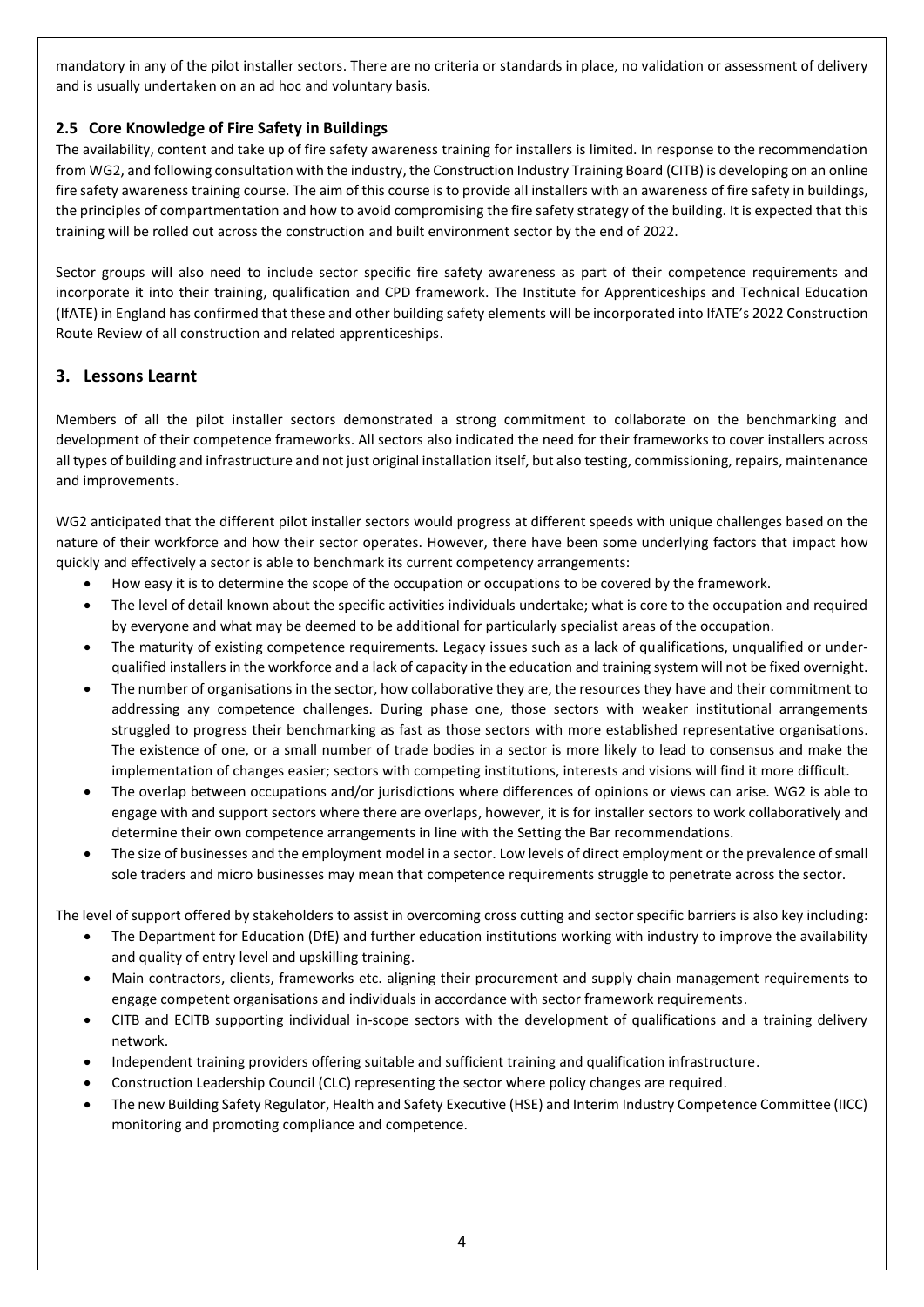#### **4. Phase Two**

Each of the six pilot installer sectors now has responsibility for progressing the development of its own competence framework. The first step for each sector is to establish a group with a Chair, Secretariat and members which appropriately represents the sector and agree a plan and timeline to complete the work required.

Other installer sectors are advised to follow a similar process beginning with benchmarking their current competence arrangements against the competence framework set out by WG2. A blank copy of the documents used to assist with this are listed in the annex at the end of this report.

WG2 will offer support and guidance and oversee the completion of work in each sector and will report progress on a regular basis. The objective will be to confirm the agreed frameworks to the IICC for as many sectors as possible by end of 2022.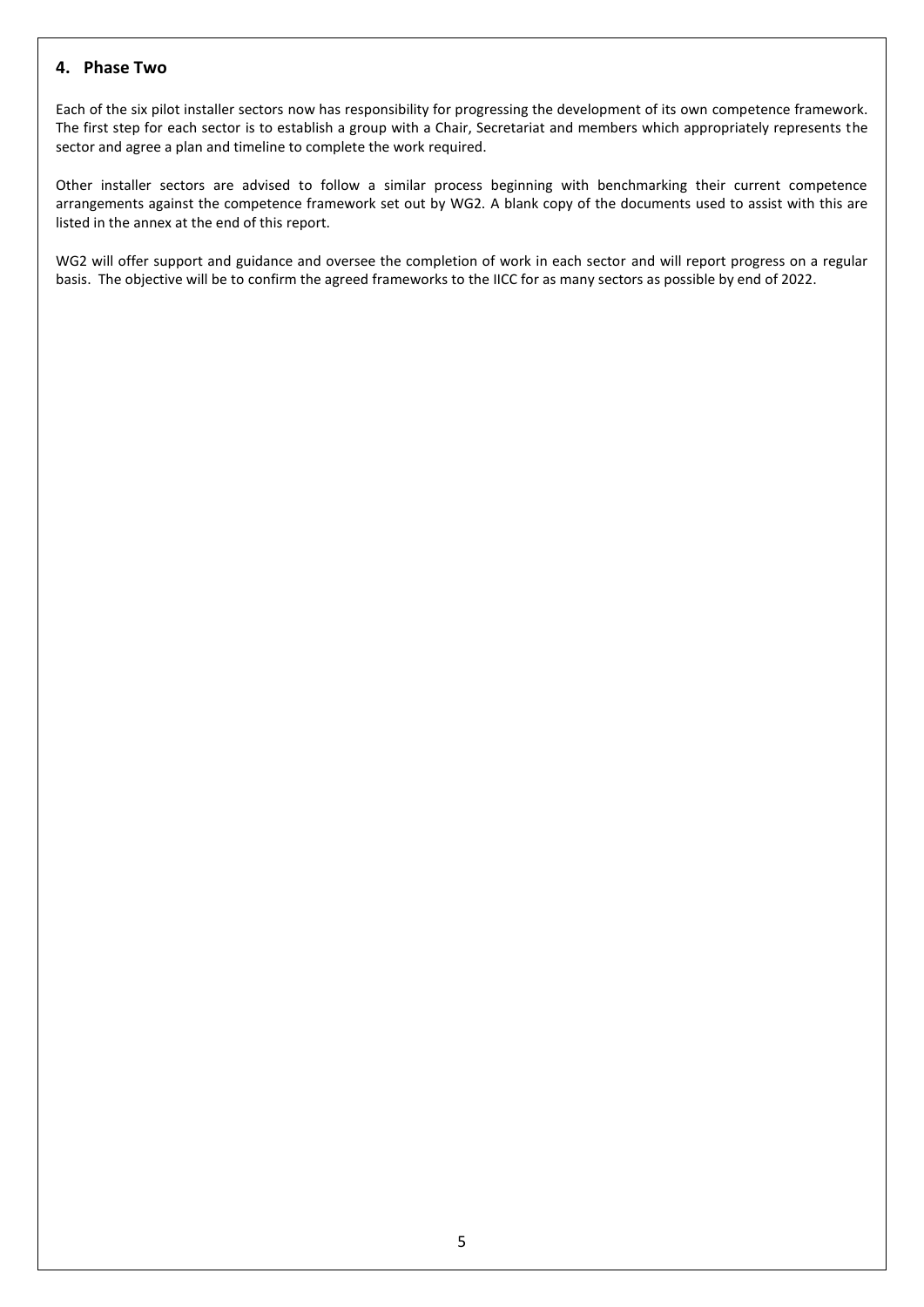### <span id="page-5-0"></span>**5. Domestic Plumbing and Heating**

#### **5.1 Overview**

The Domestic Plumbing and Heating (DP&H) sector is responsible for the design, installation, commissioning, maintenance and testing of plumbing and heating systems in people's homes. It overlaps and intersects with other engineering services disciplines, including electrical, gas, heating, industrial/commercial plumbing, mechanical pipework and ventilation and air conditioning (HVAC).

Institutional arrangements in the DP&H sector are mature with separate trade associations for England/Wales and Scotland/Northern Ireland; two CSCS-compliant individual certification card schemes carrying the CSCS logo with a similar jurisdictional split; company certification schemes (except in Northern Ireland); a professional body and a sector skills partnership. Whilst there is dialogue and collaboration between the various organisations, there is still some way to go before the sector can claim to have a joined up approach to competence.

There is a high proportion of sole traders in this sector, low take up for some accredited third party certification schemes that do not cover gas and a range of routes for individuals to be deemed competent which do not meet the competence framework set out by WG2.

The benchmarking undertaken during phase one confirmed that existing training and assessment resources are currently insufficient to meet the competence framework set out by WG2.

#### **5.2 Summary of Findings**

- Whilst organisational competence arrangements are in place, further work is required to:
	- o Define both a common set of organisational competence requirements for all types of DP&H work and more specific requirements for specialist activities and working environments.
	- $\circ$  Improve checks on how the competence of individuals conducting DP&H for the organisation are managed.
	- o Establish appropriate and consistent sector standards for fire safety training and CPD.
- The sector is currently covered by JIB-PMES and SNIJIB cards as part of the CSCS alliance.
- Agreement is required on the following:
	- o Competence requirements of heating fitters.
	- o Extending revalidation to other (non-gas) aspects of DP&H work.
	- o Dealing with non-compliant qualifications and training.
	- o Developing and rolling out EWR arrangements, including potential transitional provisions for the existing level two workforce.

#### **5.3 Next Steps**

Phase one participants have confirmed their willingness and intention to move to phase two and will establish a working group. The first challenge will be bringing the sector together and agreeing on the core requirements of its competence framework.

Pilot installer sector lead: to be confirmed.

For a more detailed breakdown of the findings for the domestic plumbing and heating sector, please refer to [Annex](#page-11-0) A.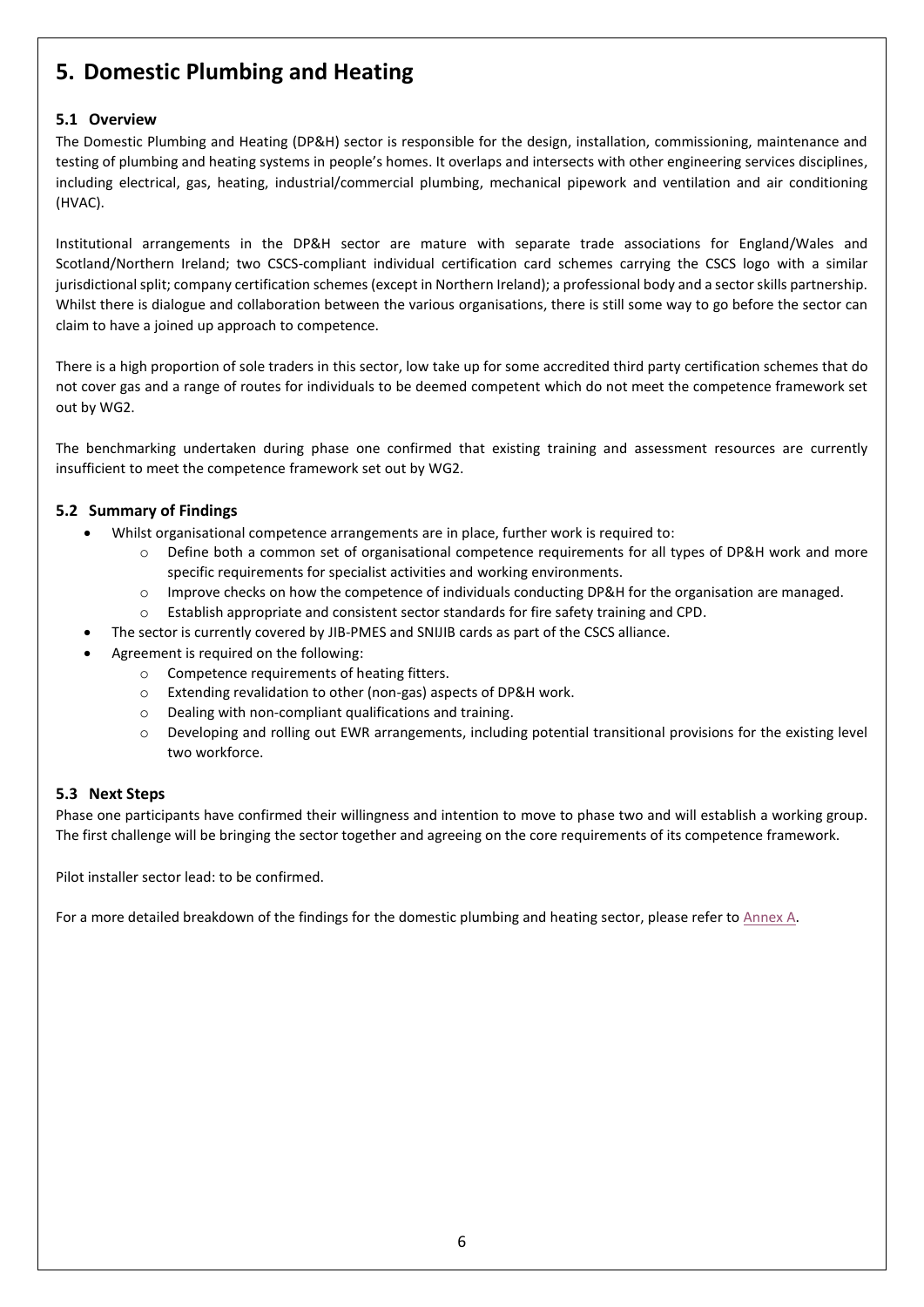## <span id="page-6-0"></span>**6. Dry Lining**

#### **6.1 Overview**

Dry lining installation is an occupation within the finishes and interiors sector, responsible for the construction of internal walls, linings and ceilings, including erection of timber and metal frames (fixer), the fixing of boards creating openings (doors and windows/boarder) and taping, jointing and finishing, which may include a skim plaster coat or spray plaster, of boarded areas (finisher).

Competence arrangements in the sector are in place and the leading trade association is the Finishes and Interior Sector (FIS) which covers the whole of the UK, however there are different requirements across the home nations.

Dry lining was originally completed by construction carpenter joiners building the wooden frames and then finished by plasterers or painter decorators; the division of dry lining into three distinct roles, fixer, boarder and finisher has created a degree of difficulty in identifying if each role has sufficient training and qualifications in place. Apprenticeships in Scotland and Wales continue to distinguish the three occupational roles, or combinations of the roles, while the current English apprenticeship standards do not. The standard for 'interior systems installer' covers the training required to work as a fixer boarder, whilst the activities associated with a finisher are contained in the apprenticeship standard for 'plasterer', which also includes fixer boarder. IfATE have attempted to simplify this by not allowing task duplication between apprenticeships and occupations

It is estimated that just under half of dry liners are working without a validated level of competence.

#### **6.2 Summary of Findings**

The sector has the foundations on which to build a coherent competency framework but does face several unique challenges:

- The tendering and procurement practices in the sector have short lead times pushing the sector to rely on relatively high levels of Labour-Only Sub-contractors (LOSC).
- The sector has become heavily reliant on European Union (EU) Workers and changes to immigration policy in the UK has created a shortage of workers in many sectors particularly in the finishes and interiors sector.
- An accredited third party certification of companies scheme does exist but is not specific to dry lining.
- The sector has level two qualifications in place. However, the proportion of the workforce that has achieved these is low at 49%. It is possible that dry lining work is being completed by workers with qualifications in other occupations and/or those registered with CSCS green labourer cards.
- The sector is currently covered by the CSCS card scheme.
- No revalidation of competence is undertaken in the sector except for mandatory health, safety and environment training.
- The sector does not have any CPD courses for operatives beyond manufacturer-specific product training.
- Fire safety is included in dry lining training, but the delivery of these elements is inconsistent. The existing National Occupational Standards (NOS) have been adapted to emphasise the importance of fire safety.
	- o During phase two, the sector group will also need to establish higher and more consistent sector standards for both fire safety training and CPD, and to consider how best to ensure widespread adoption of these standards by organisations and individuals.

#### **6.3 Next Steps**

Phase one participants have confirmed their willingness and intention to move to phase two and will establish a working group.

Pilot installer sector lead: Iain McIlwee, FIS.

For a more detailed breakdown of the findings for the dry lining sector, please refer t[o Annex](#page-17-0) B.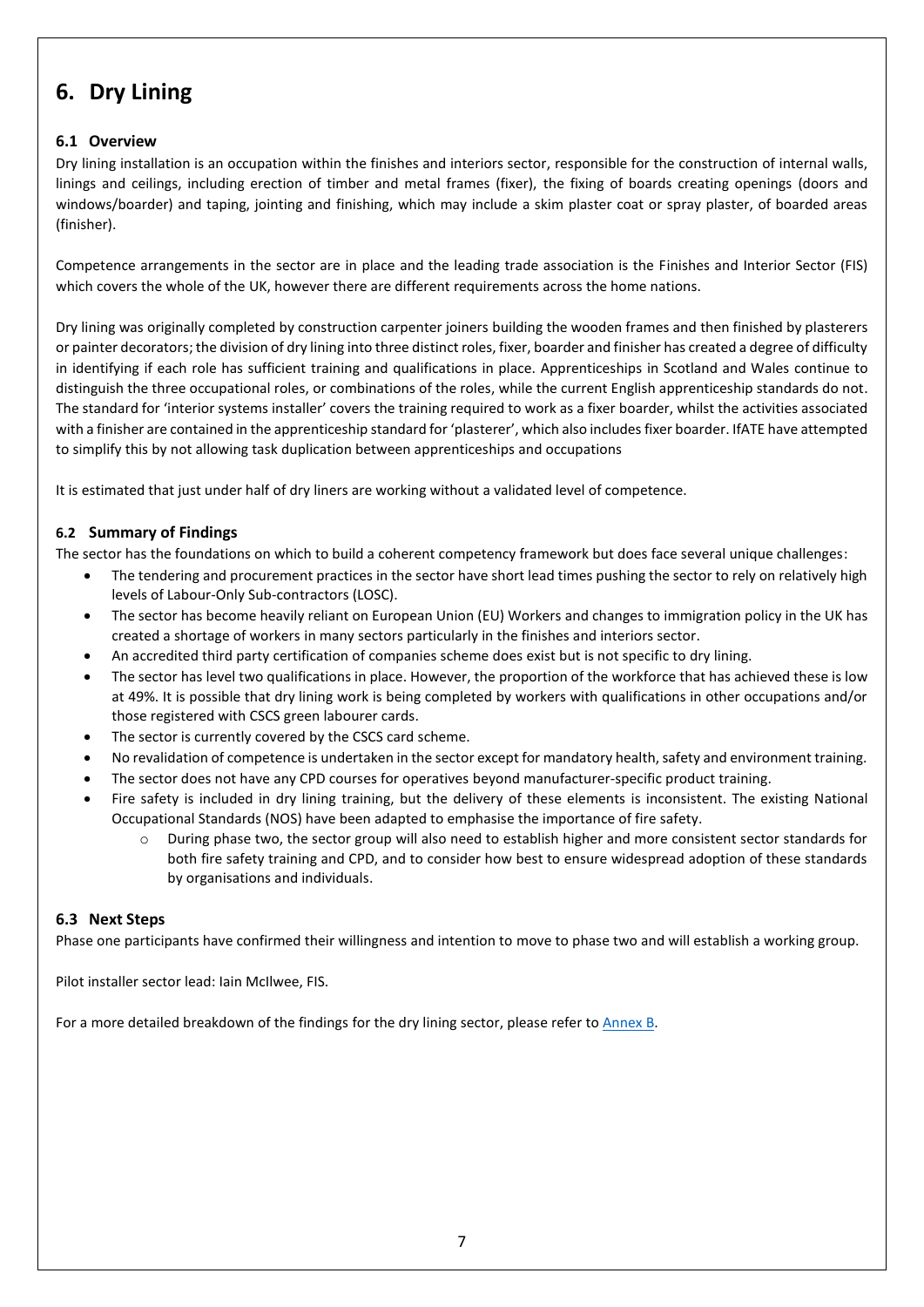### <span id="page-7-0"></span>**7. Fire Detection and Alarms**

#### **7.1 Overview**

The Fire Detection and Alarms (FD&A) sector is responsible for the design, installation, commissioning, maintenance and testing of fire detection and alarm systems. It overlaps and intersects with other engineering services disciplines, especially electrical contracting, security and emergency systems.

Institutional arrangements in the sector are quite mature. While governance and representation are split between several different sector bodies, dialogue between most of these bodies is good and there are examples of successful sector wide collaboration on competence including the development of specialist apprenticeships and EWRs. However, there is disagreement regarding the roles in the initial validation of competence by apprenticeships/CBQs/EWRs, and individual third-party certification.

The sector has relatively high levels of direct employment, due to the requirement for on-going maintenance of installed systems in most FD&A businesses' workloads which should make it easier to implement a sector-wide approach to a competence framework as set out by WG2. However, there are self-employed and agency workers in the sector and a great number of micro and small businesses.

The benchmarking undertaken during phase one confirmed that existing training and assessment resources are currently insufficient to meet the competence framework recommendations set out by WG2.

#### **7.2 Summary of Findings**

- Although the FD&A sector already has well established schemes for the accredited third party certification of companies, phase two must ensure that recent improvements to these schemes include how the organisation checks the competence of the individuals they employ.
- There has been good progress in rolling out new specialist apprenticeships and EWRs for the sector. However, more consideration should be given to increasing the number of workers initially achieving qualifications.
- The sector needs to reach a consensus on how certification of individuals can be used to validate individual competence and any consensus ensures it is at least equivalent to an apprenticeship/CBQ/EWR.
- The current approach to the periodic revalidation of individual competence is inconsistent.
- The sector is currently covered by the ECS card scheme, under CSCS, and the NAPIT ID card.
- There are no minimum CPD requirements.
- Current fire safety awareness training arrangements require substantial improvement.

#### **7.3 Next Steps**

Phase one participants have confirmed their willingness and intention to move to phase two and will establish a working group. Direct employer and business owner involvement is felt to be especially important, and Helen Yeulet of Actuate UK been confirmed as independent Chair of the group. It will be particularly important to manage the conflict of interests and areas of disagreement in this sector.

Pilot installer sector lead: Helen Yeulet, Actuate UK.

For a more detailed breakdown of the findings for the fire detection and alarms sector, please refer to [Annex](#page-21-0) C.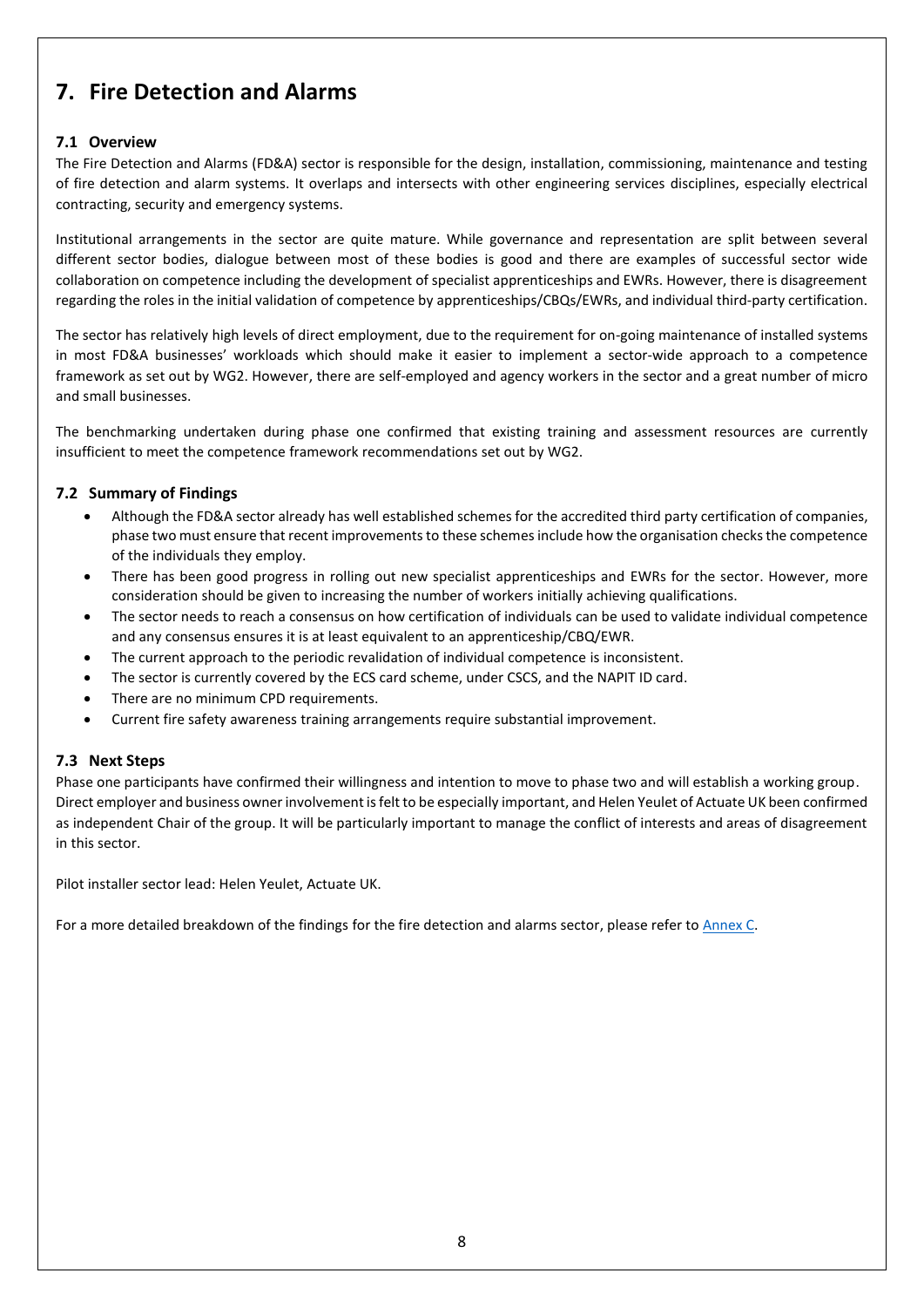### <span id="page-8-0"></span>**8. Fire Stopping Specialist**

#### **8.1 Overview**

The Fire Stopping Specialist (FSS) sector is responsible for sealing openings to prevent fire, including smoke and heat, from passing through building compartments, preserving the building's structure and enabling safe means of escape in the event of a fire through proper compartmentation.

There are several types of fire stopping, which is just one of a range of passive fire protection measures required to protect buildings and their users. Businesses that operate as FSSs may specialise in just one type of fire stopping whilst others undertake a wider range of passive and active fire protection work.

Fire stopping may also be carried out by other non-specialist installer occupations (see 'Boundaries/overlaps' in Annex D). Such non-specialist activity currently sits outside the scope of the FSS framework, which is intended to apply to dedicated specialist installers only. WG2 will, however, facilitate constructive dialogue between the FSS group and other relevant installer sector groups to ensure a sufficiently consistent approach to fire stopping competence, whether undertaken by specialists or nonspecialists.

The Association for Specialist Fire Protection (ASFP) is the leading trade body in the FSS sector and its membership of 271 firms spans manufacturers, distributors, certification bodies and tier one contractors as well as over 100 installation contractors.

The benchmarking undertaken during phase one confirmed that the existing arrangements for individual competence, including an existing level two diploma qualification in passive fire protection, are not fit for purpose. There is a shortage of specialist trainers, assessors and further education provision and facilities in passive fire protection.

#### **8.2 Summary of Findings**

- Work has already begun to improve the overall quality of third-party certification of companies in the sector.
- The sector group will need to define a new competence standard to replace the current level two passive fire protection diploma.
- The sector is currently covered by the CSCS card scheme.

#### **8.3 Next Steps**

Phase one participants have confirmed their willingness and intention to move to phase two and will establish a working group. The ASFP has confirmed that they would be willing to provide the secretariat and could identify a suitable chair from within its membership or from the Institution of Fire Engineers (IFE).

Pilot installer sector lead: Niall Rowan, ASFP.

For a more detailed breakdown of the findings for the fire stopping specialist sector, please refer t[o Annex](#page-26-0) D.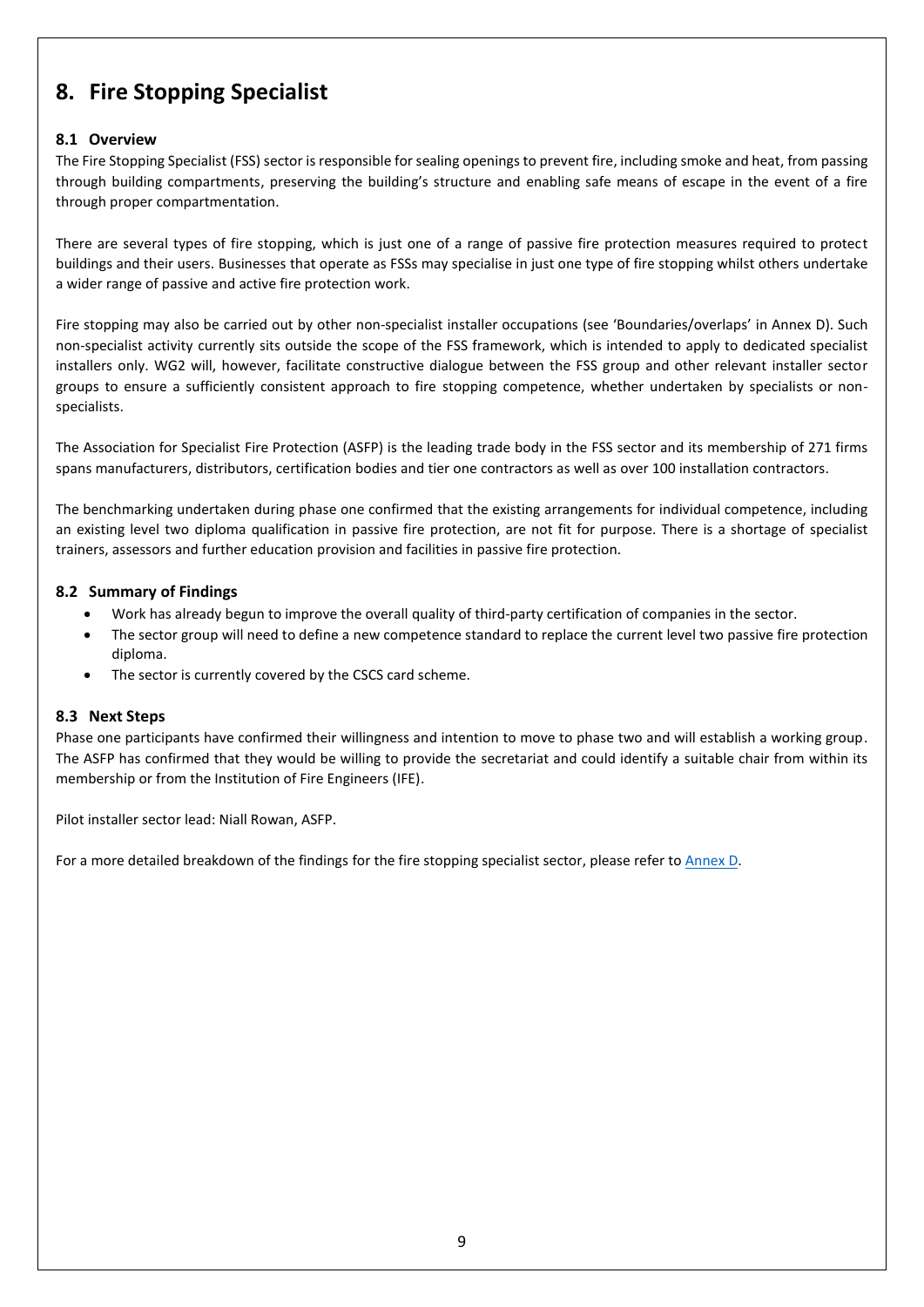### <span id="page-9-0"></span>**9. Rainscreen Cladding Overview**

#### **9.1 Overview**

The rainscreen cladding sector is responsible for the installation of rainscreen panels that attach to the side and roofs of buildings and were the type of cladding façade used on Grenfell Tower.

The institutional arrangements in the cladding sector are relatively weak and disjointed, with different representative organisations covering various types of cladding and no one body specifically or exclusively covering rainscreen cladding. Rainscreen cladding is a more modern technology and practice compared to the other pilot installer sectors covered in this report, this may partly explain the relatively weak institutional arrangements.

The sector does not have an apprenticeship and whilst there are CBQs in place, the quality, scope and scale of the training, along with the number of trainers and training centres is insufficient to provide the construction industry with the workforce required, both to install rainscreen cladding on new buildings or to remediate existing buildings. Concerns have been raised within government regarding the ability of the sector to meet the timescales set for the remediation of cladding on existing buildings.

#### **9.2 Summary of Findings**

- There is no accredited third party certification of companies scheme specific to rainscreen cladding companies.
- The sector has both a level two and three NVQ in place, however, the quality of assessment and penetration of these qualifications is poor.
- The NOS for rainscreen cladding is currently under review and the sector should be working with CITB on this.
- The sector is currently covered by the CSCS card scheme.
- The sector does not have any CPD courses for operatives beyond manufacturer-specific training, some of which have been standardised, but others have not.
- Some generic fire safety training is available but is not mandatory and is insufficient for the purposes of the WG2 competence framework.

#### **9.3 Next Steps**

Phase one participants have confirmed their willingness and intention to move to phase two and will establish a working group.

Pilot installer sector lead: To be confirmed.

For a more detailed breakdown of the findings for the rainscreen cladding sector, please refer to [Annex E.](#page-30-0)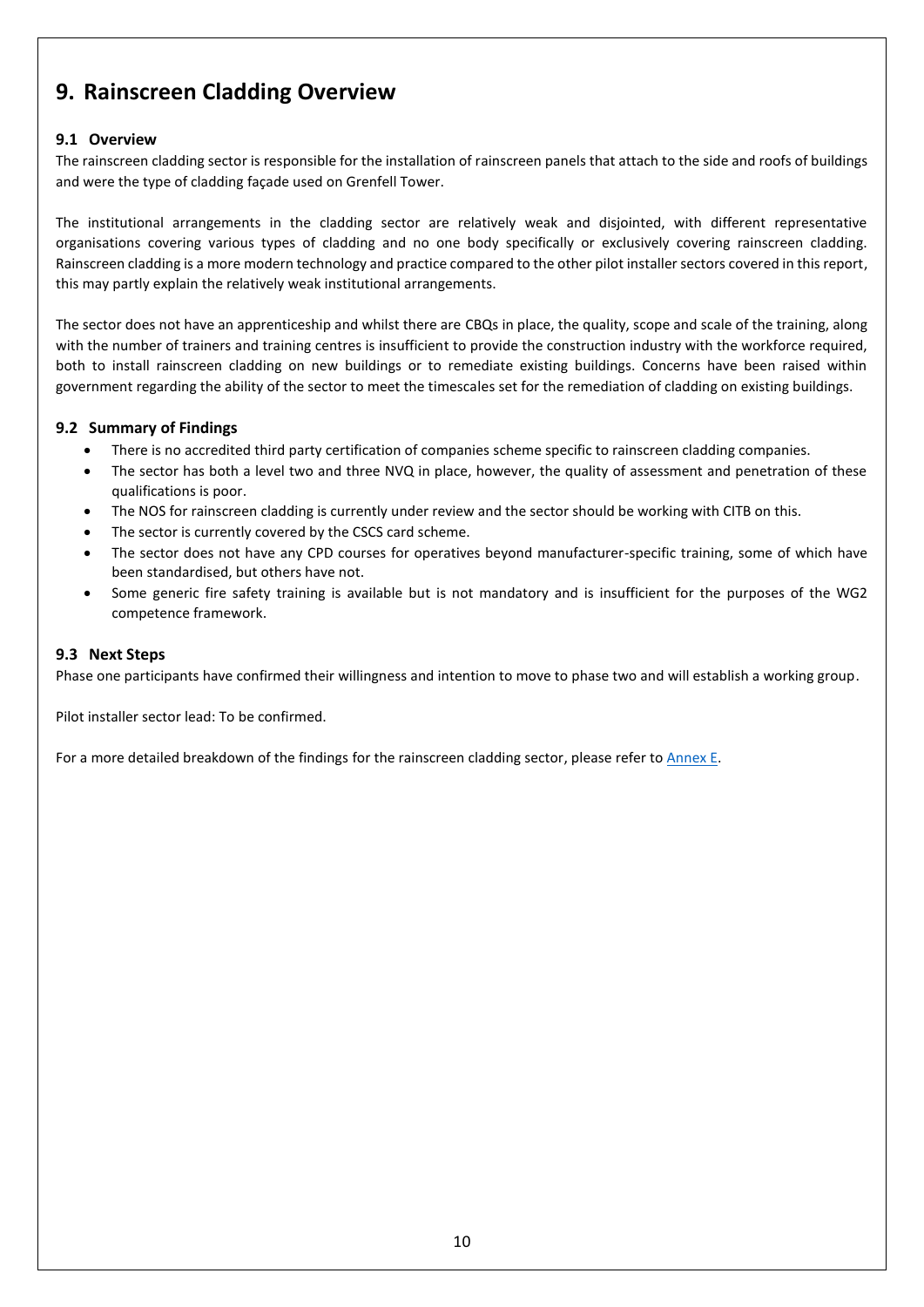### <span id="page-10-1"></span><span id="page-10-0"></span>**10. Roofing**

#### **10.1 Overview**

There are a wide range of occupations in the roofing sector which are responsible for work on the roofs of new buildings and repair, maintenance and re-roofing of existing structures. Covering many different types of roofs, materials and environments the roofing sector in the UK is vast with around 65,000 workers. Many of these are self-employed.

The institutional arrangements in the roofing sector are strong with a number of employer trade associations covering the various disciplines and an institution for individuals. Collaboration between these institutions is good and phase one of the pilot has engaged with the majority of roofing disciplines. Phase two will look to engage with the remainder, in particular the metal roofing and mastic asphalt disciplines.

One of the sectors main strengths is the presence of the RoofCERT scheme, which facilitates the revalidation of skills in the majority of disciplines. The biggest challenge is the lack of appetite across the industry to voluntarily take part in this process. There are many in the industry who appear to be waiting for legislative changes to force them into better working practices, including the revalidation of competence.

The sector has an apprenticeship and recognised level two and three qualifications however there are significant issues with the infrastructure to deliver the required training and assessment including a lack of trainers and occupational specific assessors. Training standards for CPD are in place but are too wide ranging with 159 different standards available through CITB and it is not clear which of these are being delivered. Like many construction sectors, roofing struggles to attract new talent.

#### **10.2 Summary of Findings**

- A good qualification structure for the various roofing disciplines is in place.
- Both the take up for training and completion rates are poor.
- Training infrastructure, including specialist trainers and assessors, remains an ongoing challenge that will need to be addressed to cope with future demand.
- The roofing industry has continued to develop revalidation of competency through RoofCERT with coverage across most disciplines and the addition of an EWR. The roofing industry is considered to be more advanced than other sectors when it comes to revalidation of skills in the built environment.
- A number of training standards are available relating to roofing occupations. However, this can be difficult for installers to navigate and creates difficulties with maintaining the library of standards.
- The sector is currently covered by the CSCS card scheme.
- Manufacturer training exists but is related to specific products and is therefore only relevant to some disciplines within the roofing sector. There is significant potential for manufacturers to deliver training beyond their own products. The sector group should explore the appetite of manufacturers to this type of training to be recognised in skilling the workforce.
- Fire safety training is available however it is unclear how much is available or undertaken.

#### **10.3 Next Steps**

Phase one participants have confirmed their willingness and intention to move to phase two and will establish a working group.

Pilot installer sector lead: Richard Miller, NFRC.

For a more detailed breakdown of the findings for the roofing sector, please refer to [Annex](#page-33-0) F.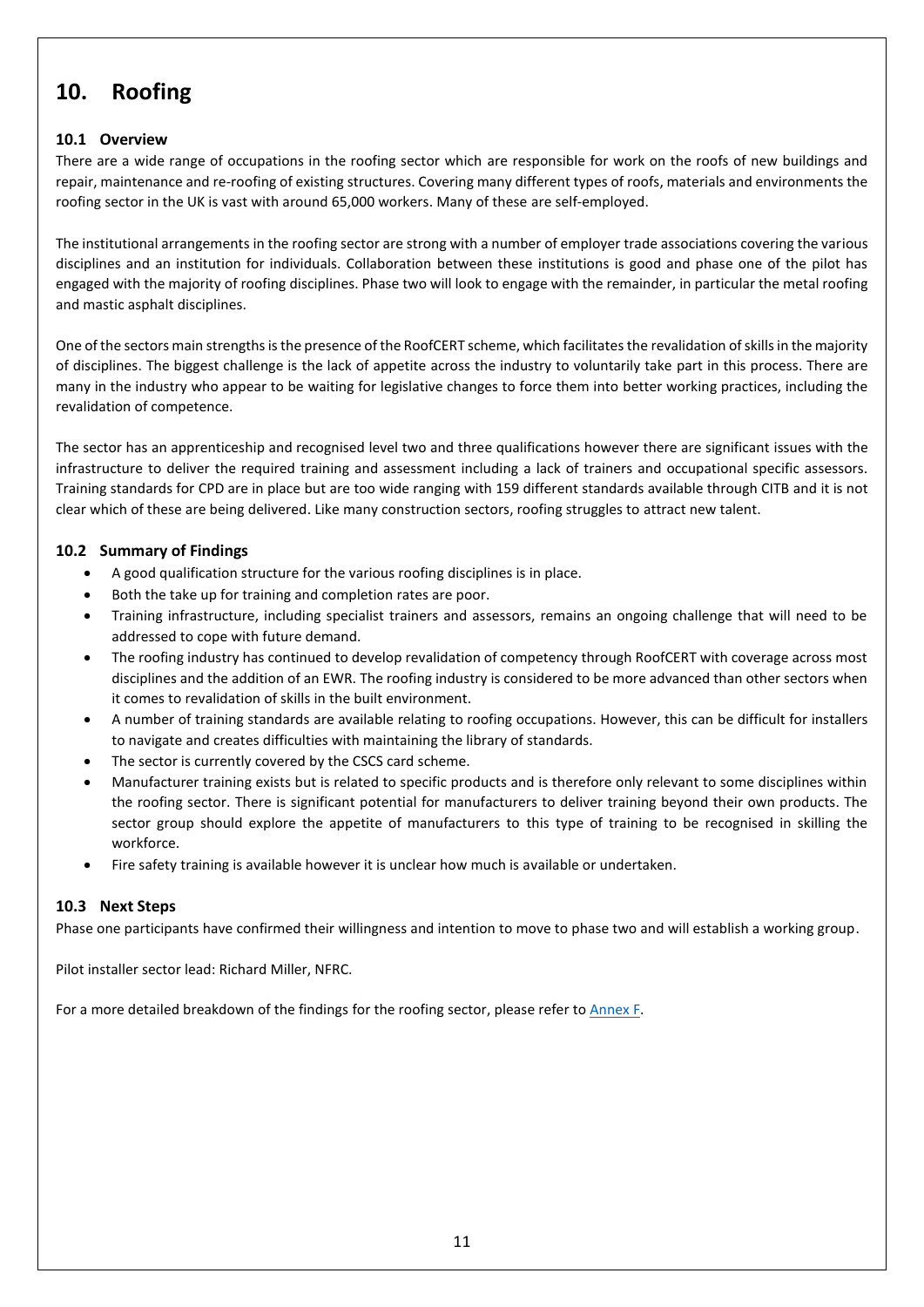## **Annex A – Domestic Plumbing and Heating Sector Breakdown**

<span id="page-11-0"></span>

| Number of businesses in sector                                                                     | Estimated to be approximately 80,000 UK businesses. ONS estimate around 49,000 businesses, 94% of whom are microbusinesses or sole traders, with small businesses accounting for a further five percent.              |                                                                                                                                                                                                                                                                                                           |  |  |  |
|----------------------------------------------------------------------------------------------------|-----------------------------------------------------------------------------------------------------------------------------------------------------------------------------------------------------------------------|-----------------------------------------------------------------------------------------------------------------------------------------------------------------------------------------------------------------------------------------------------------------------------------------------------------|--|--|--|
| Number/% businesses involved<br>with HRBs?                                                         | Estimate assumes approximately 10% of businesses (i.e., 4,000-8,000) are regularly involved with Higher Risk Buildings (HRBs). However, any plumbing business might end up conducting work on HRBs from time to time. |                                                                                                                                                                                                                                                                                                           |  |  |  |
| Number of workers in sector -<br>including number/% split between<br>direct employees and indirect | Estimates of 150,000-200,000 (ONS estimate 105,000). Capital Economics estimate for the Homeserve Foundation suggests 50:50 split between employed and self-employed plumbers.                                        |                                                                                                                                                                                                                                                                                                           |  |  |  |
| Number/% workers involved with<br>HRBs?                                                            | Best industry estimate is approximately 10% of workers (i.e., 15,000-20,000) regularly involved with HRBs. In practice, however, any individual might end up conducting work on HRBs.                                 |                                                                                                                                                                                                                                                                                                           |  |  |  |
| Recognised sector and<br>stakeholder organisations                                                 | Member-led trade associations                                                                                                                                                                                         | Association of Plumbing and Heating Contractors (APHC)*<br>Building Engineering Services Association (BESA)*<br>Scottish and Northern Irish Plumbing Employers Federation (SNIPEF)*                                                                                                                       |  |  |  |
| * Phase one participants                                                                           | Trade union + collective bargaining institutions                                                                                                                                                                      | Joint Industry Board for Plumbing Mechanical Engineering Services (JIB-PMES) *<br>Scottish and Northern Ireland JIB (SNIJIB)*<br>Unite the Union                                                                                                                                                          |  |  |  |
|                                                                                                    | Enterprise certification/registration schemes                                                                                                                                                                         | Accredited Certifiers of Construction Schemes (Scotland)<br>Competent Person Schemes (England and Wales)<br>Gas Safe<br>Microgeneration Certification Scheme (MCS)                                                                                                                                        |  |  |  |
|                                                                                                    | Certification organisations                                                                                                                                                                                           | APHC*<br><b>Blue Flame</b><br>Building Engineering Services Competent Assessment (BESCA)<br>Certsure<br><b>HETAS</b><br><b>NAPIT</b><br>OFTEC<br>SNIPEF* (see description of Scottish ACC Scheme, below)                                                                                                  |  |  |  |
|                                                                                                    | Sector skills organisations                                                                                                                                                                                           | <b>BSE Skills</b><br>IfATE Low Carbon Heating Technician apprenticeship employer group<br>IfATE Plumbing and Domestic Heating Technician apprenticeship employer group<br>Plumbing and Heating Skills Partnership                                                                                         |  |  |  |
|                                                                                                    | Awarding organisations                                                                                                                                                                                                | <b>BPEC</b><br>City & Guilds<br>EAL<br><b>LCL Awards</b><br>Qualifications Wales (QW)<br>SQA Awarding (Scotland)                                                                                                                                                                                          |  |  |  |
|                                                                                                    | Skills certification schemes                                                                                                                                                                                          | JIB-PMES*<br>SNIJIB*                                                                                                                                                                                                                                                                                      |  |  |  |
|                                                                                                    | Professional institutions                                                                                                                                                                                             | BEIS - electrification of heat (England)<br>Chartered institute of Building Services Engineers (CIBSE)<br>Chartered Institute of Plumbing and Heating Engineers (CIPHE)*                                                                                                                                  |  |  |  |
|                                                                                                    | Other significant sector stakeholders                                                                                                                                                                                 | Building Safety Regulator (England)<br><b>Building Standards Division (Scotland)</b><br>Department for Communities (Northern Ireland)<br>Department for the Economy (Northern Ireland)<br>Department for Levelling Up Housing and Communities (DLUHC)<br>Energy and Climate Change Directorate (Scotland) |  |  |  |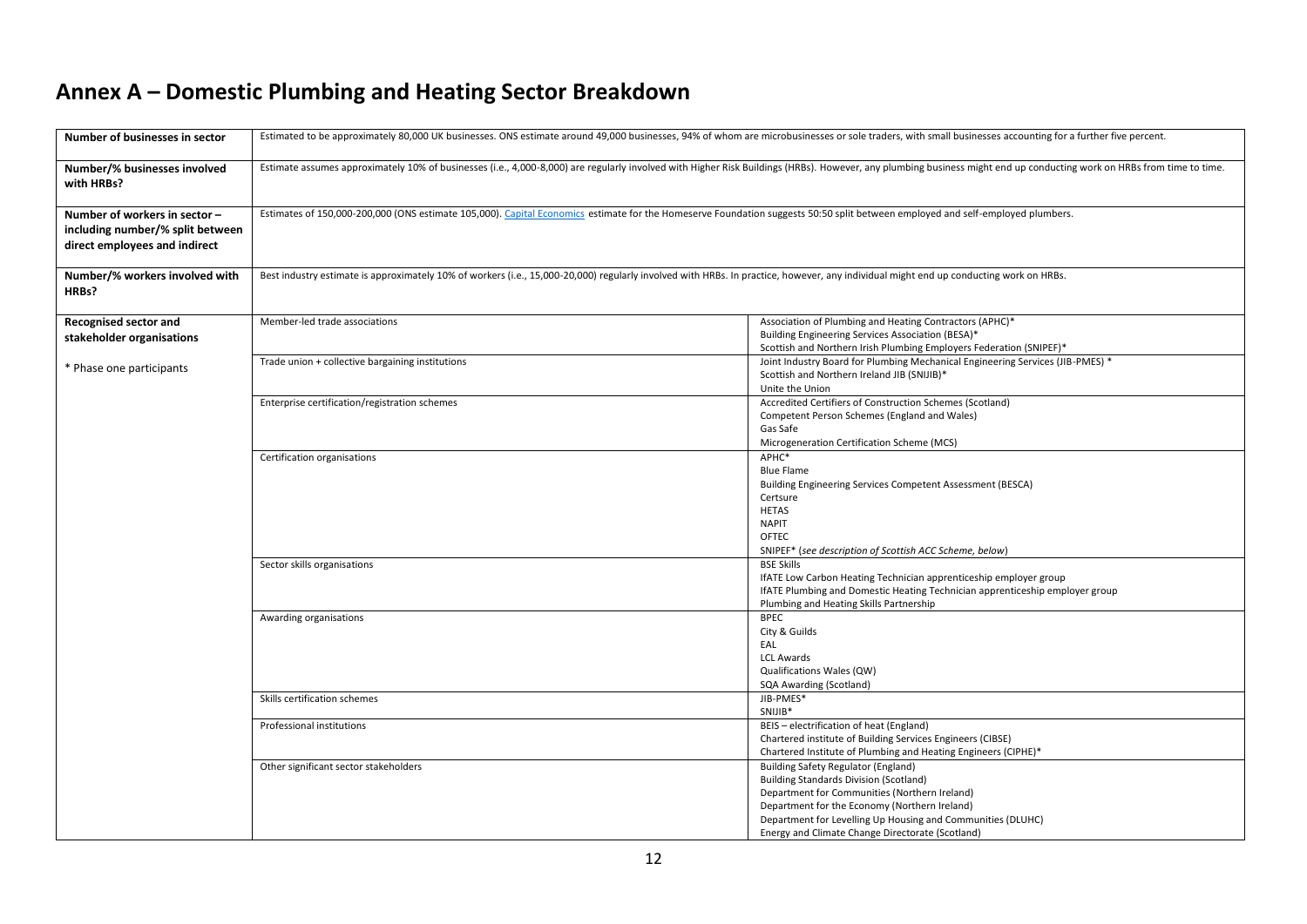| EU Skills<br>Gas Safe Standards Consultation Forum (EU Skills provides secretariat)<br>Ground Source Heat Pump Association (GSHPA)<br>Heat Pump Association (HPA)                                                                                                                      |
|----------------------------------------------------------------------------------------------------------------------------------------------------------------------------------------------------------------------------------------------------------------------------------------|
| Heating and Hotwater Industry Council (HHIC)<br>Housing Safety, Regulation and Improvement Division (Wales)<br>HSE (Gas Safe)<br>Institute for Apprenticeships and Technical Education (IfATE)<br>Institution of Gas Engineers and Managers (IGEM)<br><b>IGEM Large Business Forum</b> |
| Skills Development Scotland (SDS)                                                                                                                                                                                                                                                      |

| <b>Occupations in scope to the DP&amp;H Sector Framework:</b>                                               | Boundaries/overlaps with other installer sectors and/or occupations:                                              |
|-------------------------------------------------------------------------------------------------------------|-------------------------------------------------------------------------------------------------------------------|
| Apprentice                                                                                                  | Electrical*                                                                                                       |
| <b>Experienced worker</b><br>$\bullet$                                                                      | Fire stopping**<br>$\bullet$                                                                                      |
| Labourer/mate<br>$\bullet$                                                                                  | Gas service engineer/gas operative***<br>$\bullet$                                                                |
| Manager (level four)<br>$\bullet$                                                                           | Mechanical pipefitter<br>$\bullet$                                                                                |
| Plumbing and domestic heating engineer (including legacy heating fitter occupation) (level two/level        | Specialist PMES related occupations (e.g., those listed here and here)<br>$\bullet$                               |
| three) $*$                                                                                                  | Various HVAC and industrial/commercial plumbing occupations<br>$\bullet$                                          |
| Supervisor (level three)                                                                                    |                                                                                                                   |
| Trainee<br>$\bullet$                                                                                        | * DP&H work necessarily involves some overlaps and interfaces with electrical work, and these are likely to       |
|                                                                                                             | multiply with the growth in technologies combining plumbing and electrical elements (e.g., heat-pumps).           |
| * Latterly, both England and Wales have moved towards a single level three entry point for plumbers,        | Constructive dialogue between the DP&H group and (when up and running) the electrical group should                |
| bringing them into line with the long-standing position in Scotland. Level two remains a live option in     | ensure a safe and appropriate measure of demarcation in this area.                                                |
| Northern Ireland, however, and a majority of existing plumbers in England and Wales are also qualified only |                                                                                                                   |
| to level two. See below for sector proposals for potentially upskilling level two plumbers to level three.  | ** Fire stopping is widely recognised as both a specialist installer discipline in its own right and as a generic |
|                                                                                                             | function conducted by many other installer disciplines, including within the DP&H sector. WG2 will facilitate     |
| In addition to the above, development of a new IfATE Low Carbon Heating Technician apprenticeship           | constructive dialogue between the Fire Stopping Specialist (FSS) group and other relevant installer sector        |
| standard may create, in effect, a new level three occupation.                                               | groups, including DP&H, to ensure a sufficiently consistent approach to fire stopping competence, whether         |
|                                                                                                             | undertaken by specialists or non-specialists in fire stopping.                                                    |
|                                                                                                             | *** Current plans are for this framework to cover the full range of DP&H work, including gas, when                |
|                                                                                                             | conducted by competent plumbers and/or heating fitters. It is not intended to cover enterprises and               |
|                                                                                                             | individuals competent in gas only. The DP&H group nevertheless intends to maintain open communications            |
|                                                                                                             | with gas industry stakeholders as development of the framework proceeds.                                          |
|                                                                                                             |                                                                                                                   |
|                                                                                                             |                                                                                                                   |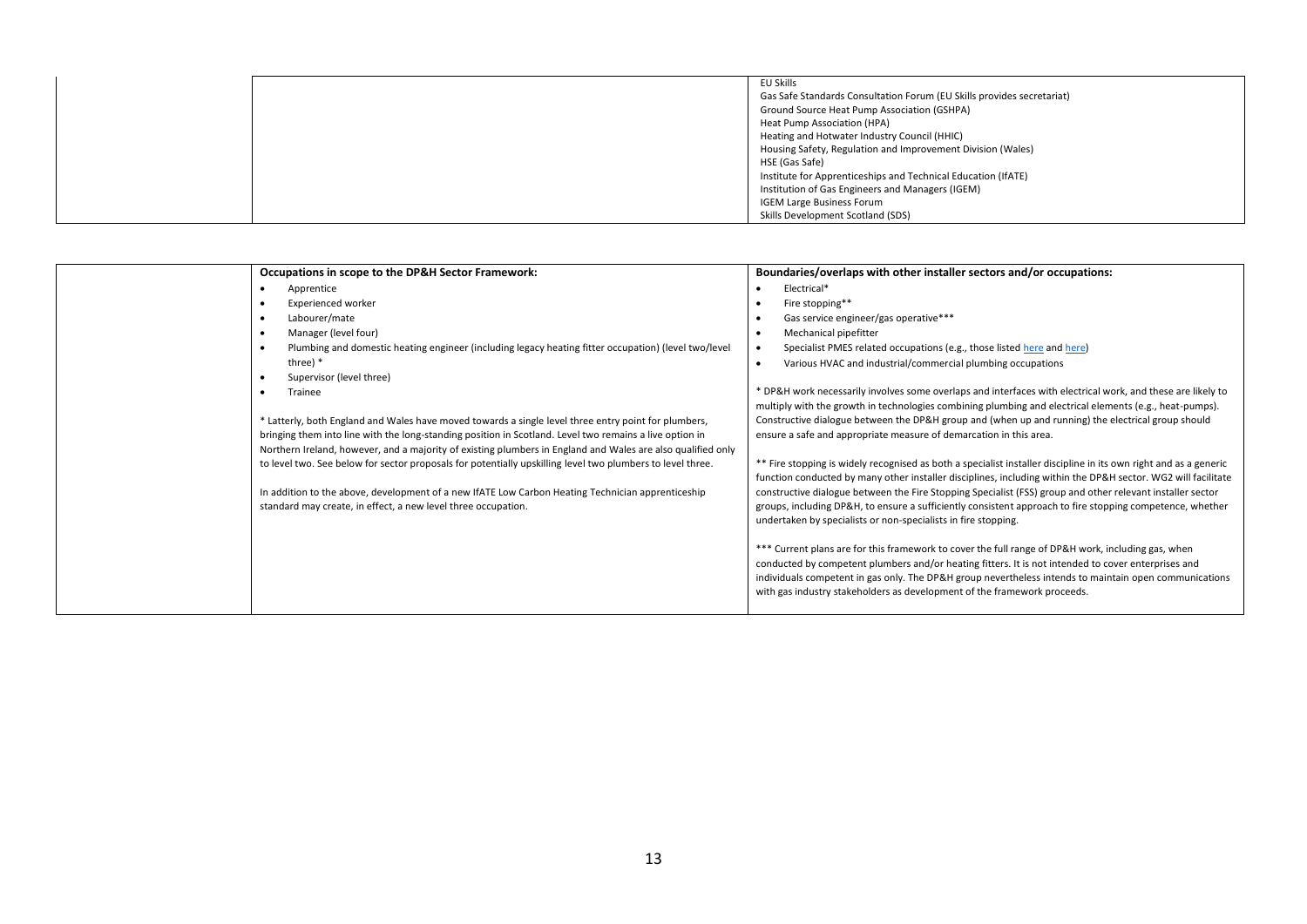#### **1. Organisational Competence**

| ISO 17065 scheme(s)<br>in place?                                                                                                                                                                                                                                                                                                                                                                                                                                                                                                                                                                                                                                                                                                                                                                                                                                                                                                                                                                                                  | Alternative trade association<br>scheme(s)?                                                                                                                                                                                                                                                                                                                                                                                                                                                                                                                                                                                                                                                                    | Scheme(s) scope?                                                                                                                                                                                                                                                                                                                                                                                                                                                                                                                                                                                                                                                                                                                                                                                                                                                                                                                                                                                                                                                                                                                                                                                          | Scheme(s) coverage?                                                                                                                                                                                                                                                                                                                                                                                                                                                                                                                           | <b>WG2 comments</b>                                                                                                                                                                                                                                                                                                                                                                                                                                                                                                                                                                                                                                                                                                                                                                                                                                                                                                                                                                                                                                                                                                                                                                                                                                                                                                                                                                                                                                                                                                                                                                                                                                                    |
|-----------------------------------------------------------------------------------------------------------------------------------------------------------------------------------------------------------------------------------------------------------------------------------------------------------------------------------------------------------------------------------------------------------------------------------------------------------------------------------------------------------------------------------------------------------------------------------------------------------------------------------------------------------------------------------------------------------------------------------------------------------------------------------------------------------------------------------------------------------------------------------------------------------------------------------------------------------------------------------------------------------------------------------|----------------------------------------------------------------------------------------------------------------------------------------------------------------------------------------------------------------------------------------------------------------------------------------------------------------------------------------------------------------------------------------------------------------------------------------------------------------------------------------------------------------------------------------------------------------------------------------------------------------------------------------------------------------------------------------------------------------|-----------------------------------------------------------------------------------------------------------------------------------------------------------------------------------------------------------------------------------------------------------------------------------------------------------------------------------------------------------------------------------------------------------------------------------------------------------------------------------------------------------------------------------------------------------------------------------------------------------------------------------------------------------------------------------------------------------------------------------------------------------------------------------------------------------------------------------------------------------------------------------------------------------------------------------------------------------------------------------------------------------------------------------------------------------------------------------------------------------------------------------------------------------------------------------------------------------|-----------------------------------------------------------------------------------------------------------------------------------------------------------------------------------------------------------------------------------------------------------------------------------------------------------------------------------------------------------------------------------------------------------------------------------------------------------------------------------------------------------------------------------------------|------------------------------------------------------------------------------------------------------------------------------------------------------------------------------------------------------------------------------------------------------------------------------------------------------------------------------------------------------------------------------------------------------------------------------------------------------------------------------------------------------------------------------------------------------------------------------------------------------------------------------------------------------------------------------------------------------------------------------------------------------------------------------------------------------------------------------------------------------------------------------------------------------------------------------------------------------------------------------------------------------------------------------------------------------------------------------------------------------------------------------------------------------------------------------------------------------------------------------------------------------------------------------------------------------------------------------------------------------------------------------------------------------------------------------------------------------------------------------------------------------------------------------------------------------------------------------------------------------------------------------------------------------------------------|
| <b>Gas (UK wide)</b><br><b>DLUHC recognise Gas Safe as equivalent</b><br>to Competent Person Scheme (CPS), but<br>for WG2 organisational competence<br>purposes this may be open to question,<br>given relatively light touch Gas Safe<br>requirements around management<br>systems and auditing.<br>Other domestic plumbing and heating<br>(England & Wales)<br>Four distinct CPS exist for domestic<br>work in England and Wales, with seven<br>recognised CPS operators.<br>Feedback from sector is that existing<br>CPS qualification requirements and<br>provisions concerning enterprise's<br>management of wider workforce<br>competence fall short of WG2<br>recommendations. CPS review of DP&H<br><b>Minimum Technical Competencies</b><br>(MTCs) under way at time of writing<br>(March 2022) and expected to conclude<br>quite soon.<br>Other domestic plumbing and heating<br>(Northern Ireland)<br>Feedback from sector is that there is<br>nothing comparable to either CPS or<br><b>ACCS in Northern Ireland.</b> | Other domestic plumbing and heating<br>(Scotland)<br><b>SNIPEF operates an Approved Certifier</b><br>of Construction Scheme (ACCS), in<br>accordance with Section 7(2) of the<br>building (Scotland) Act 2003.<br><b>Feedback from sector is that ACCS</b><br>qualification requirements for<br>designated certifiers are in line with<br>WG2 recommendations, but that ACCS<br>provisions concerning qualifications of<br>wider workforce and enterprise's<br>management of competence fall short<br>of WG2 recommendations.<br>Other domestic plumbing and heating<br>(Northern Ireland)<br>Feedback from sector is that there is<br>nothing comparable to either CPS or<br><b>ACCS in Northern Ireland.</b> | <b>Gas</b><br>Multiple work types divided by one or<br>more of the following:<br>Domestic/commercial<br>$\bullet$<br><b>Function</b><br>$\bullet$<br><b>Fuel type</b><br>$\bullet$<br>Appliance type<br>$\bullet$<br>Work setting.<br>$\bullet$<br>Other domestic plumbing and heating<br>(Great Britain)<br><b>CPS and ACCS work types broadly</b><br>similar-including:<br>Combustion appliances (oil,<br>$\bullet$<br>including liquid biofuels; solid<br>fuel, including biomass)<br><b>Heating and hot water systems</b><br>$\bullet$<br><b>Plumbing and water supply</b><br>$\bullet$<br>systems<br>Microgeneration and renewable<br>$\bullet$<br>technologies (including heat-<br>pumps and solar thermal).<br><b>Following the current MTC</b><br>review, CPS and MCS business<br>and competence standards are<br>expected to be fully aligned in<br><b>England and Wales. Less</b><br>alignment currently in Scotland.<br>An important limitation on the scope of<br>both CPS and ACCS is that although they<br>broadly cover installation and related<br>activities (including retrofit), ongoing<br>maintenance activities (e.g., servicing,<br>fault-finding, repair) are mostly<br>excluded. | Gas<br>Because of statutory underpinning, Gas<br>Safe coverage understood to be<br>extremely high (Gas Safe website states<br>131,600 registered individuals and<br>76,800 registered enterprises).<br>Other domestic plumbing and heating<br><b>Feedback from England and Wales is</b><br>that coverage is uneven between<br>different CPS. Generally higher coverage<br>for renewables and technologies<br>historically perceived as higher risk<br>(e.g., oil, solid fuel, unvented), lower<br>coverage for water systems and<br>drainage. | Organisational competence arrangements are already well established within the<br>sector, albeit these are split between different schemes. There is considerably lower<br>take-up for some schemes than for others, and some important aspects of DP&H work<br>(e.g., non-gas maintenance) are excluded from coverage at present.<br>There would also appear to be some shortfalls in individual qualification and<br>competence requirements, including assessment of individuals responsible for technical<br>compliance and scrutiny of how each organisation manages the training, qualifications,<br>competence and supervision of its DP&H installer workforce as a whole.<br>Priority actions for the sector group during phase two include:<br>To define a common set of organisational competence requirements for all types<br>of DP&H work, plus additional requirements for particular work types and/or<br>work environments<br>To bridge gaps in the requirements and checks relating to management of the<br>$\bullet$<br>competence of individuals conducting DP&H for the organisation.<br>Given the sector group's confirmed ambition for a UK-wide framework for DP&H, two<br>other issues for consideration during phase two include:<br>Whether non-UKAS-accredited arrangements (e.g., those already operating in<br>Scotland) might nevertheless qualify as 'equivalent,' and therefore compatible<br>with WG2 Key Principles organisational competence provisions<br>How to address Northern Ireland's apparent 'outlier' status on organisational<br>$\bullet$<br>competence, with reportedly no recognised arrangements currently in place. |

#### **2. Individual Competence**

|                                  | Recognised standard/system in               | Fit for purpose?                         | Workforce coverage?                                | <b>WG2 comments</b>                                                                 |
|----------------------------------|---------------------------------------------|------------------------------------------|----------------------------------------------------|-------------------------------------------------------------------------------------|
|                                  | place?                                      |                                          |                                                    |                                                                                     |
| Initial validation of competence | <b>Gas</b>                                  | Gas                                      | <b>Gas</b>                                         | Current DP&H individual initial competence validation arrangements present a mixed  |
|                                  | Initial Gas Safe individual registration is | <b>Gas Safe model has sometimes been</b> | Coverage is understood to be extremel              | picture. On the one hand, there is a well-established apprenticeship tradition in   |
|                                  | based on successful completion of (EU       | criticised for adopting an unduly narrow | $\frac{1}{2}$ high (131,600 individuals registered | plumbing, with an emerging consensus in favour of a single level three entry route. |
|                                  | Skills) recognised level three              | approach to competence (i.e., breaking   | with Gas Safe). Sector representatives             | Exposure to the Gas Safe revalidation regime also provides the DP&H sector with a   |
|                                  | qualifications covering relevant work       | competence up between too many           | have confirmed, however, that                      | stronger foundation on which to build than most other installer disciplines.        |
|                                  | type(s), including associated               | different work types). DP&H sector       | unregistered/unqualified individuals do            |                                                                                     |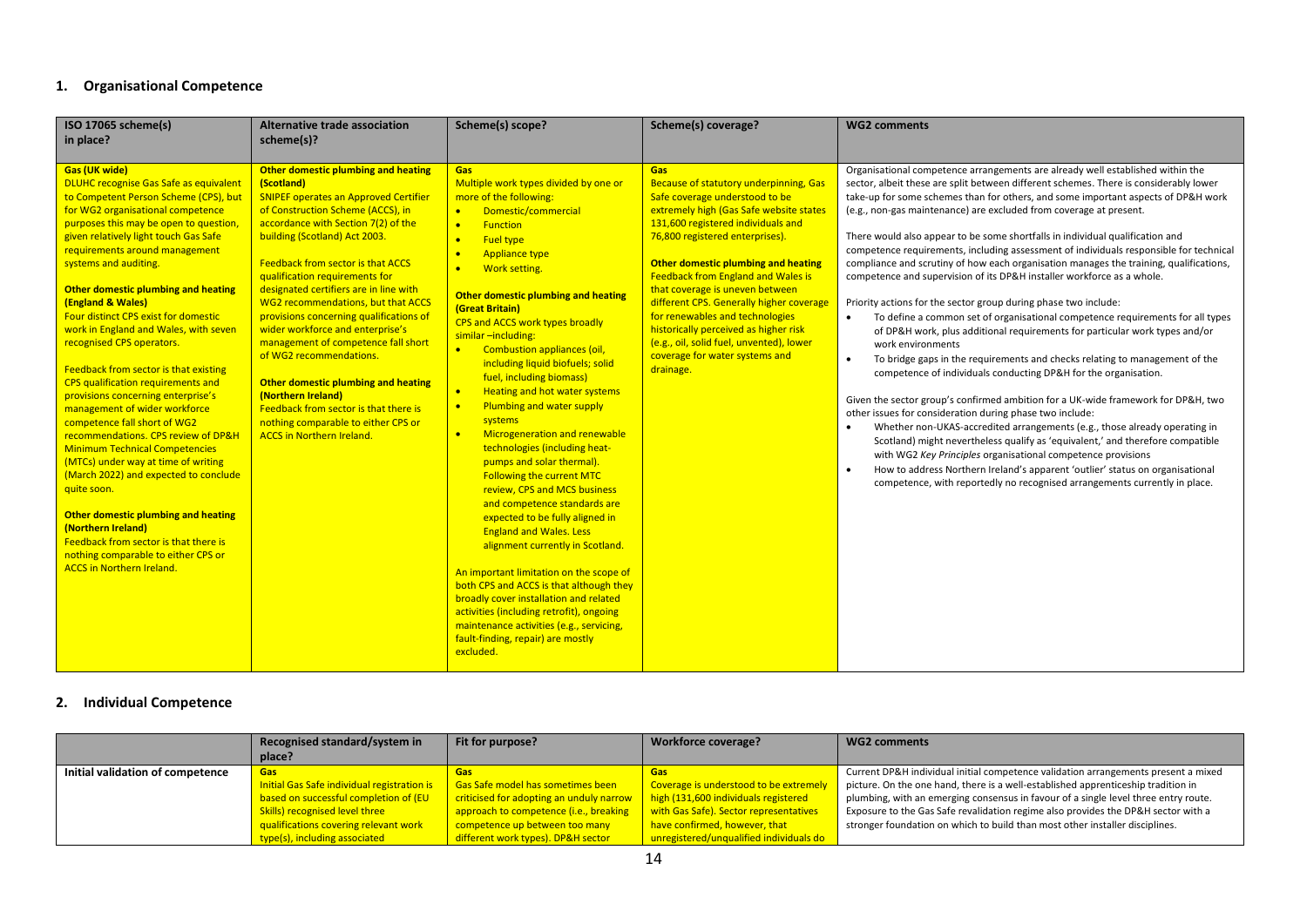assessments. These gas qualifications can be obtained either inside or outside of an apprenticeship.

#### **Plumbers**

Historically, initial validation of competence was through completion of industry CBQ level two/three and/or apprenticeships. England and Wales have now aligned with Scotland by closing down alternative level two entry routes. Only Northern Ireland has currently preserved preserves a level two entry routes.

Current plumbing apprenticeships and qualifications throughout the UK consist of both core content (approx. 75% of the whole) and options, the latter including gas, renewables, etc.

An extra mechanism for validating competence may become available in due course through development of an EWR.

#### **Heating fitters**

Historically, a separate occupation, but, in practice, all previous level three qualifications are now understood to have been discontinued, with only one (City & Guilds) level two qualification still 'live.' Feedback from Scotland is that their level three qualification is still current. During phase one, it was proposed to incorporate heating fitter as one variant of otherwise a consolidated plumbing and domestic heating role.

#### **Low carbon heating technician**

Not yet in place, but potential level three apprenticeship standard currently in development, with end point assessment (England only).

#### **Supervisors/managers**

Card scheme VQ level three/four requirements now in place for PMES cards in England and Wales, with supervisors/managers expected to come into compliance between now and 31 December 2024. Equivalent arrangements previously already in place in Scotland*.*

feedback about competent plumbers' interactions with Gas Safe is broadly positive, however, and there is no apparent appetite for any major change of approach.

#### **Plumbers**

With the exception of Northern Ireland level three for new entrants appears to enjoy widespread support, and preferably through an apprenticeship. Concerns in England that the new level three apprenticeship is not fit for purpose for some (mostly smaller) firms might now about to be resolved by the proposed development of an alternative non-fuel pathway.

In Northern Ireland, there are concerns that the DP&H sector's own views about appropriate competence standards tend to carry less weight with Government than those of the further education establishment.

#### **Heating fitters**

Given the situation described in the previous column, some further work is required during phase two to reach a consensus on the status of this occupation and future competence arrangements.

#### **Supervisors/managers**

In common with other disciplines, the DP&H sector group will need to consider the management implications of BSI Flex 8670, including the 'core competence criteria' in Tables 1-5.

still carry out gas work 'under supervision.'

#### **Plumbers**

Reliable estimates for percentage qualified *versus* non-qualified individuals in the workforce seem difficult to establish.

Sector representatives have expressed particular concerns about the growth of unqualified and semi-qualified individuals in England and Wales becoming sole traders and undertaking DP&H work, which current CPS arrangements do not necessarily prevent. Another factor driving this trend has apparently been an increase in the number of individuals studying plumbing full-time (i.e., without adequate or any work experience) and proliferation of commercial 'fast-track' training courses. These problems are believed to be less acute in Scotland, but not unknown*.*

Another issue, if the sector confirms VQ level three as the sole future competence level for plumbers, are large numbers of existing plumbers in England and Wales currently qualified only to VQ level two. According to cardholder figures from JIB-PMES, this is likely to be the majority. This is likely to be a significant issue in Northern Ireland as well.

However, recent plumbing apprenticeship uptake appears to have suffered from the variety of alternative entry routes. Discussions during phase one have also highlighted significant differences of opinion about issues concerning the future status of heating fitters and the absence currently approaches to of an effective EWR.

Phase two offers the DP&H group an opportunity to work through these issues and reach a consensus with regard to:

- Heating fitters.
- Extending revalidation to other (non-gas) aspects of DP&H work.
- Tackling non-compliant qualifications and training.
- Developing and rolling out an effective EWR, including potential transitional/bridging provisions for the existing level two workforce.

As with organisational competence, the sector group will also need to turn its mind to the seemingly growing divergence between Northern Ireland and the rest of the UK on qualification levels.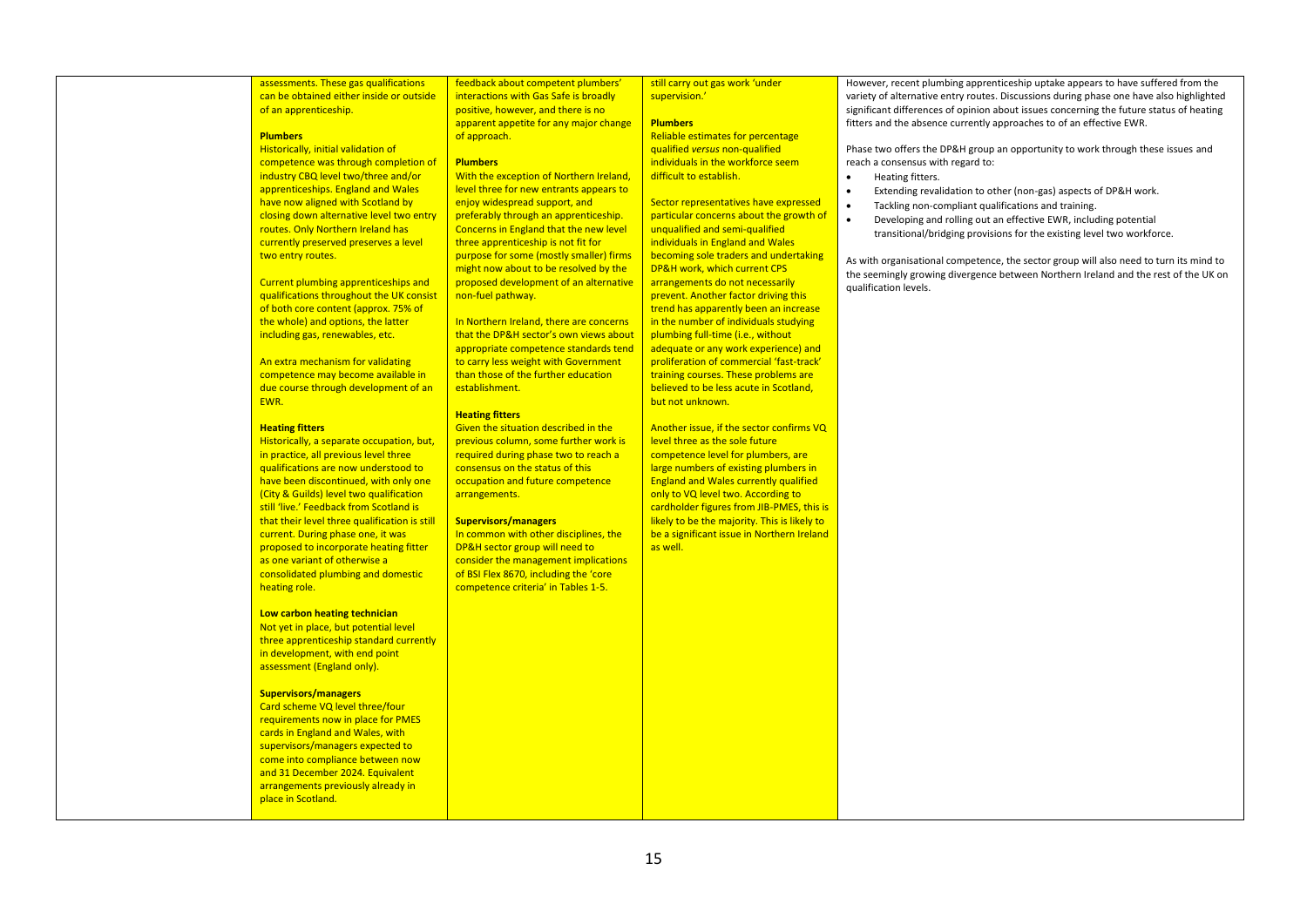| Periodic revalidation of<br>competence                                          | Individuals wishing to maintain Gas Safe<br>registration must undergo reassessment<br>for each applicable work type every five<br>years.<br>Apart from checks on currency of<br>qualifications and HSE competence as<br>part of PMES/SNIJIB card renewal<br>process, no standard revalidation<br>process for individuals carrying out<br>other aspects of DP&H work. | Sector representatives broadly positive<br>about Gas Safe reassessment process.<br>N/A for other DP&H work.                                                                                                                                                                         | High for gas although exact figure<br>unknown.<br>N/A for other DP&H work.                                                                                                                                                                                                                                                        | This section is rated amber overall as the approach to the revalidation of competence<br>differs between Domestic Plumbing and Heating.<br>Exposure to the Gas Safe revalidation regime provides the DP&H sector with a stronger<br>foundation on which to build than most other installer disciplines. The primary action<br>for phase two, therefore, will be to extend periodic revalidation to other (non-gas)<br>aspects of DP&H work. |
|---------------------------------------------------------------------------------|----------------------------------------------------------------------------------------------------------------------------------------------------------------------------------------------------------------------------------------------------------------------------------------------------------------------------------------------------------------------|-------------------------------------------------------------------------------------------------------------------------------------------------------------------------------------------------------------------------------------------------------------------------------------|-----------------------------------------------------------------------------------------------------------------------------------------------------------------------------------------------------------------------------------------------------------------------------------------------------------------------------------|---------------------------------------------------------------------------------------------------------------------------------------------------------------------------------------------------------------------------------------------------------------------------------------------------------------------------------------------------------------------------------------------------------------------------------------------|
| <b>Technical knowledge assessment</b>                                           | Knowledge elements incorporated into<br>sector-recognised apprenticeships and<br>CBQs.                                                                                                                                                                                                                                                                               | Some qualifications fulfil sector-<br>recognised knowledge standards, whilst<br>others (e.g., VQ level two) do not.<br>Sector representatives say they are<br>engaging with awarding organisations in<br>order to close down those qualifications<br>which are not fit for purpose. | Knowledge coverage likely to be higher<br>than for other aspects of competence<br>because some, though not all, full-<br>time/self-funded qualifications meet<br>sector knowledge requirements at least.                                                                                                                          | See comment above about addressing non-compliant qualifications and training during<br>phase two.                                                                                                                                                                                                                                                                                                                                           |
| Level two vocational competence-<br>based qualification (excluding<br>Scotland) | Various still in place.                                                                                                                                                                                                                                                                                                                                              | Given sector consensus in favour of VQ<br>level three, these qualifications are<br>viewed by the group as no longer fit for<br>purpose and therefore to be<br>discontinued.                                                                                                         | New VQ level two entrants now in<br>decline, but for historical reasons<br>majority of existing plumbers in England<br>and Wales currently remain qualified to<br>VQ level two rather than VQ level three<br>(see above).                                                                                                         | This row has been rated as amber as these courses could still be undertaken at level<br>two and therefore represent a risk that some people would not be trained to the<br>proposed higher level of competence. See comment above about addressing non-<br>compliant qualifications and training during phase two.                                                                                                                          |
| Level three vocational<br>competence-based qualification                        | Sector-recognised VQ level three<br>available in England Wales and<br>Northern Ireland.<br>Plumbing and heating at SCQF level<br>seven also available.                                                                                                                                                                                                               | Yes.                                                                                                                                                                                                                                                                                | As explained above, not all<br>qualifications comply with industry<br>recognised standards. Also, significant<br>legacy issue in England Wales and<br>Northern Ireland from past preference<br>for VQ level two. New entrants,<br>however, now predominantly VQ level<br>three.                                                   | See comment above about addressing non-compliant qualifications and training during<br>phase two.                                                                                                                                                                                                                                                                                                                                           |
| Apprenticeship                                                                  | <b>Plumbing and Domestic Heating</b><br><b>Technician (England)</b><br><b>Plumbing and Heating (Scotland).</b><br><b>Plumbing &amp; Heating (Wales)</b><br>A new level three about to replace<br>existing framework in Wales.<br>Northern Ireland now an outlier in<br>continued attachment to level two.                                                            | Generally, yes (although see above for<br>as yet unresolved still to be confirmed<br>non-fuel pathway issue with level three<br>standard in England).                                                                                                                               | Plumbing remains one of the strongest<br>construction-related apprenticeships in<br>terms of take up. Sector representatives<br>express concern about declining<br>numbers relative to the past and variety<br>of alternative, non-robust entry routes<br>(e.g., full-time, self-funded and 'fast-<br>track' commercial courses). | See comment above about addressing non-compliant qualifications and training during<br>phase two.                                                                                                                                                                                                                                                                                                                                           |
| <b>Experienced worker route (EWR)</b>                                           | No current EWR in place. 'Recognition<br>of prior learning' routes previously<br>established but, in England and Wales,<br>uptake was low, and initiative has been<br>discontinued.                                                                                                                                                                                  | N/A                                                                                                                                                                                                                                                                                 | N/A                                                                                                                                                                                                                                                                                                                               | CIPHE is currently leading a new initiative to develop an EWR to be used to upskill<br>existing plumbers qualified to level two, as well as others currently holding lesser or<br>incomplete qualifications. No timescale on when this is to will be rolled out as yet and<br>not all key stakeholders yet participating. Phase two offers an opportunity to build<br>further support for this development and make it fully inclusive.     |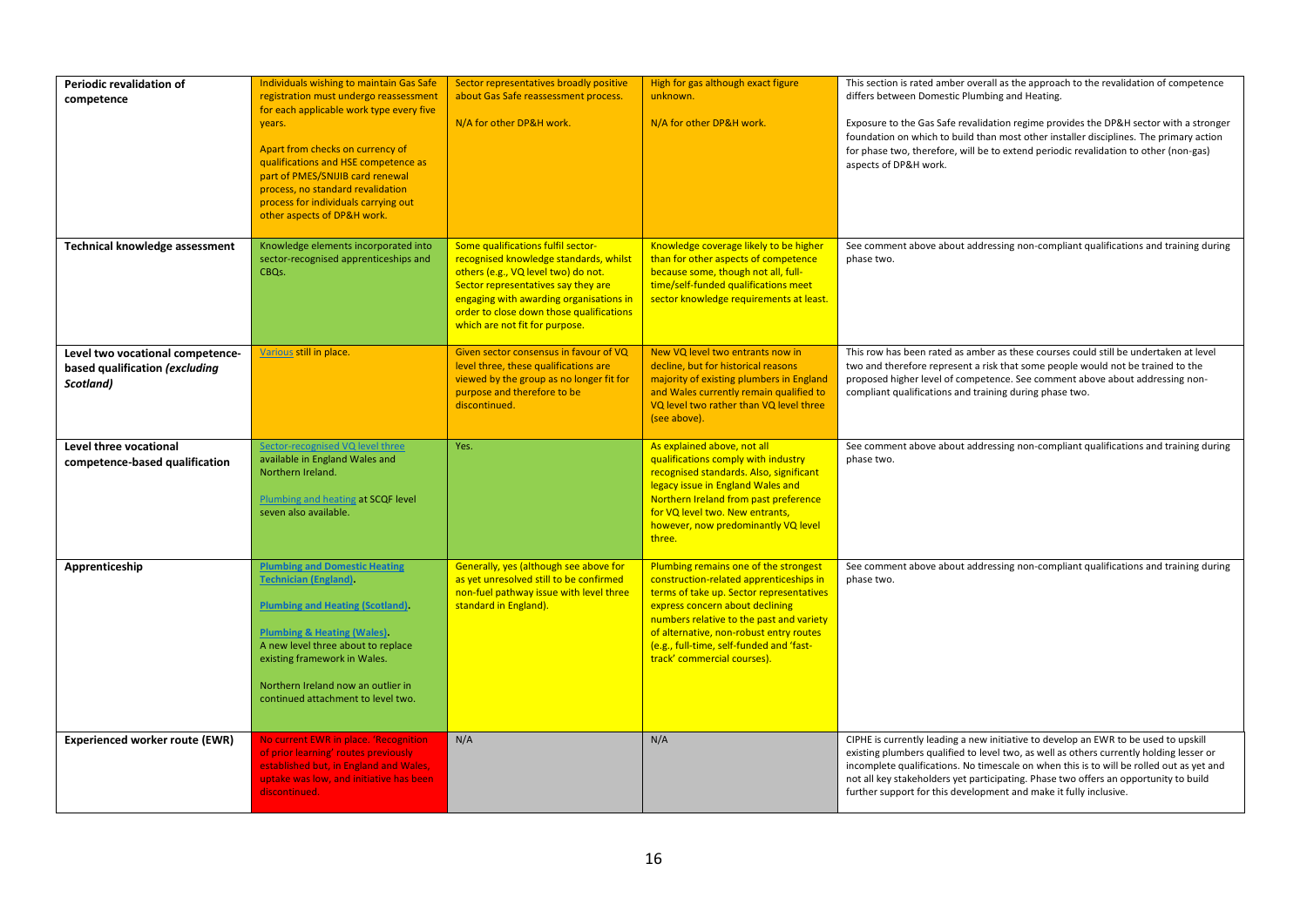#### **3. Other Training and Assessment**

|                                            | Recognised standard/system in<br>place?                                                                                                                                                                                                                                                                                                                                                                                                                                                                                                                                               | Fit for purpose?                                                                                                                                                              | <b>Workforce coverage?</b>                                                         | <b>WG2 comments</b>                                                                                                                                                                                                                                                                                                                                                                                    |
|--------------------------------------------|---------------------------------------------------------------------------------------------------------------------------------------------------------------------------------------------------------------------------------------------------------------------------------------------------------------------------------------------------------------------------------------------------------------------------------------------------------------------------------------------------------------------------------------------------------------------------------------|-------------------------------------------------------------------------------------------------------------------------------------------------------------------------------|------------------------------------------------------------------------------------|--------------------------------------------------------------------------------------------------------------------------------------------------------------------------------------------------------------------------------------------------------------------------------------------------------------------------------------------------------------------------------------------------------|
| <b>Generic fire safety training</b>        | Some generic fire safety elements have<br>previously been incorporated into<br>apprenticeships and CBQs.                                                                                                                                                                                                                                                                                                                                                                                                                                                                              | Almost certainly gaps around new fire<br>safety training standard. Mapping may<br>be required and/or simple reliance on<br>WG2's proposed all-industry awareness<br>training. | Coverage incomplete because of non-<br>recognised routes described above.          | Fire safety training exists, but the coverage is inconsistent, both in terms of the content<br>and workforce take-up. More consistent sector standards are required for fire safety<br>training, and to consider how best to ensure widespread adoption of these standards<br>by organisations and individuals. During phase two, sector needs to define current gaps<br>and how these will be filled. |
| Sector-specific fire safety training       | Some sector-specific fire safety<br>elements have previously been<br>incorporated into apprenticeships and<br>CBO <sub>s</sub> .                                                                                                                                                                                                                                                                                                                                                                                                                                                      | Mapping of current apprenticeship/CBQ<br>fire safety content against BSI Flex 8670<br>and any other enhanced requirements<br>will probably be required at some point.         | Coverage incomplete because of non-<br>recognised entry routes described<br>above. | During phase two, sector needs to define current gaps and how these will be filled.                                                                                                                                                                                                                                                                                                                    |
| Sector-specific CPD/upskilling<br>training | <b>Upskilling for gas relatively</b><br>straightforward. Individual undertakes<br>training and takes assessment to<br>achieve applicable (EU Skills)<br>qualification for new work type and<br>then amends Gas Safe registration.<br>Otherwise, plenty of DP&H CPD<br>available, with attempts in some areas<br>to adopt common approach, for<br>example:<br>Installer skills matrix (Scotland)<br>$\bullet$<br>Plumbers' heat-pump upskilling<br>pathway (England).<br>However, apart from the above, no<br>standardised sector-wide approach or<br>set of minimum CPD requirements. | No. because of lack of standardisation<br>and minimum requirements.                                                                                                           | Patchy and ad hoc coverage outside of<br>gas.                                      | During phase two, sector needs to define a standardised approach, including minimum<br>CPD requirements. CPD exists, but coverage is inconsistent, both in terms of the<br>content and workforce take-up. Attempts at consistency have been made, but further<br>action is required to consider how best to ensure standards are adopted across the<br>sector.                                         |

### **4. Checking Individual Training and Competence Achievement**

| Sector covered by card scheme? Which one?                            | Yes: the JIB-PMES and SNIJIB, both members of the CSCS Alliance operating as separate schemes covering respectively England/Wales and Scotland/Northern Ireland.               |
|----------------------------------------------------------------------|--------------------------------------------------------------------------------------------------------------------------------------------------------------------------------|
| Card scheme currently linked up to digital recognition of skills and | JIB-PMES is already compliant with existing CLC 'smart' card requirements and preparing to participate in the roll-out of the CSCS Alliance 'Smart Check' app from April 2022. |
| training (apps, online etc)?                                         | SNIJIB likewise on track to implement modern technology in line with CLC requirements.                                                                                         |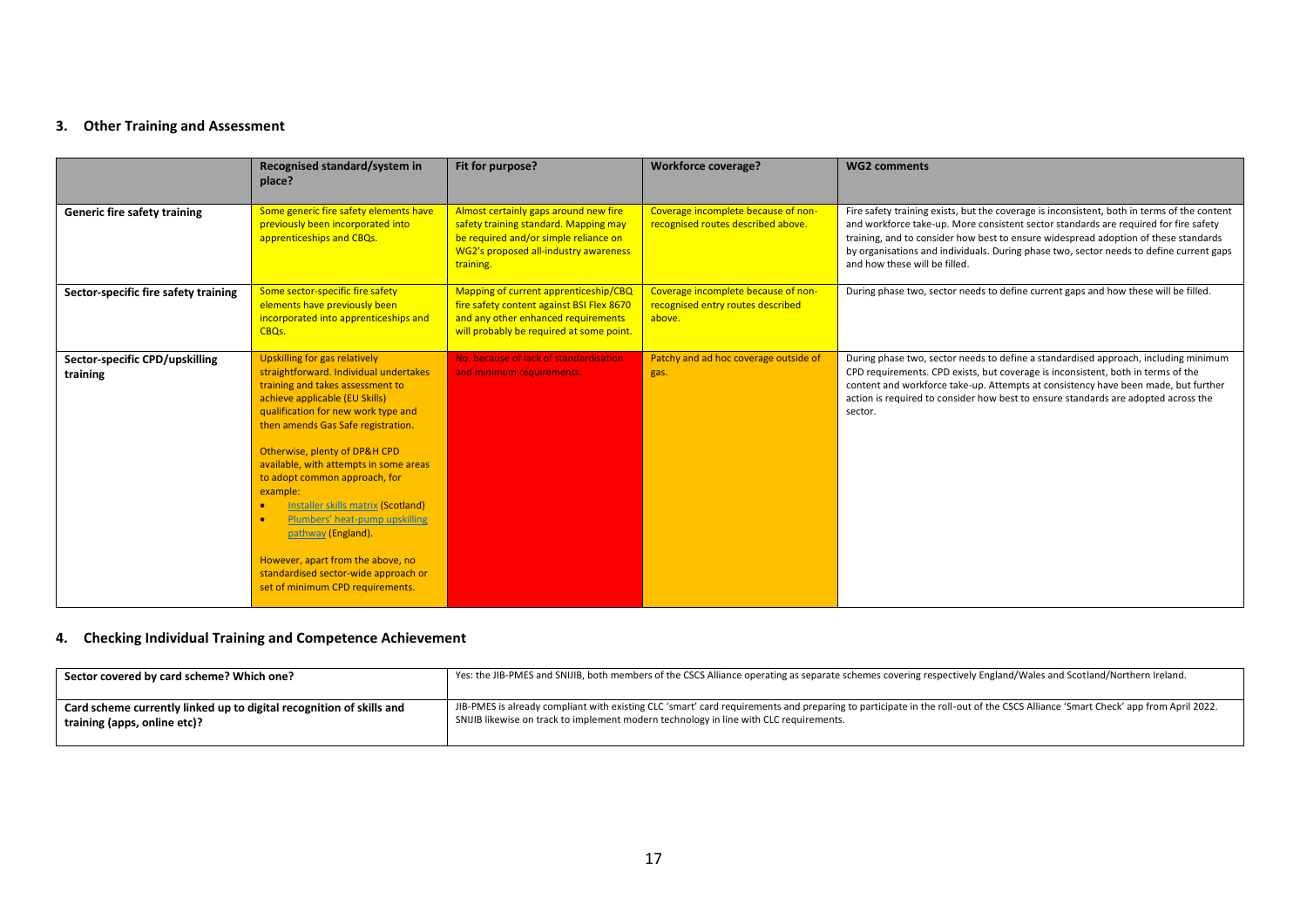## **Annex B – Dry Lining Sector Breakdown**

• Experienced worker • Finisher • Fixer • Labourer • Supervisor

| Number of businesses in sector                                                                     | Number of businesses currently involved in the dry lining sector is approximately 2,000.                                                                  |                                                                                                                                                     |  |  |
|----------------------------------------------------------------------------------------------------|-----------------------------------------------------------------------------------------------------------------------------------------------------------|-----------------------------------------------------------------------------------------------------------------------------------------------------|--|--|
| Number/% businesses involved<br>with HRBs?                                                         | Approximately one third of the above number are involved with HRB's.                                                                                      |                                                                                                                                                     |  |  |
| Number of workers in sector -<br>including number/% split between<br>direct employees and indirect | Approximately 60,000 workers in sector, of these, 29,497 hold either a blue or gold CSCS card. FIS estimate 70% of the workers in this sector to be LOSC. |                                                                                                                                                     |  |  |
| Number/% workers involved with<br>HRBs?                                                            | Unknown as most of the workforce is transient.                                                                                                            |                                                                                                                                                     |  |  |
| Recognised sector and stakeholder<br>organisations                                                 | Member-led trade associations                                                                                                                             | Association of Specialist Fire Protection (ASFP)<br>Finishes and Interiors Sector (FIS)*                                                            |  |  |
| * Phase one participants                                                                           | Certification organisations                                                                                                                               | <b>FIRAS</b><br>International Fire Consultants (IFC)                                                                                                |  |  |
|                                                                                                    | Sector skills organisations                                                                                                                               | $C$ ITB*                                                                                                                                            |  |  |
|                                                                                                    | Awarding organisations                                                                                                                                    | City & Guilds<br>Glass Qualifications Authority (GQA)<br>National Open College Network (NOCN)<br>ProQual<br>Scottish Qualifications Authority (SQA) |  |  |
|                                                                                                    | Skills certification scheme<br>Other significant sector stakeholders                                                                                      | Construction Skills Certification Scheme (CSCS)                                                                                                     |  |  |
|                                                                                                    | <b>Scottish Decorators Federation</b><br>Worshipful Company of Plaisterers                                                                                |                                                                                                                                                     |  |  |
|                                                                                                    |                                                                                                                                                           |                                                                                                                                                     |  |  |
|                                                                                                    | Occupations in scope to the dry lining sector framework:                                                                                                  | Boundaries/overlaps with other installer sectors and/or occupations:                                                                                |  |  |
|                                                                                                    | Apprentice<br>$\bullet$                                                                                                                                   | Carpenter and joiner<br>٠                                                                                                                           |  |  |
|                                                                                                    | Boarder                                                                                                                                                   | Ceiling installer                                                                                                                                   |  |  |
|                                                                                                    | Dry liner<br>Fire stopper<br>$\bullet$                                                                                                                    |                                                                                                                                                     |  |  |

- Mechanical and electrical (penetrations) • Painter and decorator
- Plasterer
- 
- Structural framing systems

#### <span id="page-17-0"></span>**1. Organisational Competence**

| $\mid$ ISO 17065 scheme(s)<br>in place?                                | Scheme(s) scope?                                              | Scheme(s) coverage?                       | <b>Alternative trade</b><br>association/other scheme(s)?                                                                                                                 | WG2 comments                                                                                                                                                                                                                                                                                                           |
|------------------------------------------------------------------------|---------------------------------------------------------------|-------------------------------------------|--------------------------------------------------------------------------------------------------------------------------------------------------------------------------|------------------------------------------------------------------------------------------------------------------------------------------------------------------------------------------------------------------------------------------------------------------------------------------------------------------------|
| <b>FIRAS</b> and IFC both offer installation<br>certification schemes. | Schemes are generic in nature and only<br>cover installation. | <b>Roughly two percent of businesses.</b> | Members are vetted prior to FIS<br>member application acceptance and<br>subject to ongoing vetting every three<br>years, but this is not equivalent to<br>certification. | Individual members of FIS may be accredited; however, the low take up rates of these<br>schemes suggest they are not always recognised in procurement process and<br>consequently they can add cost and overhead without tangible reward.<br>Priority actions for the sector group during phase two therefore include: |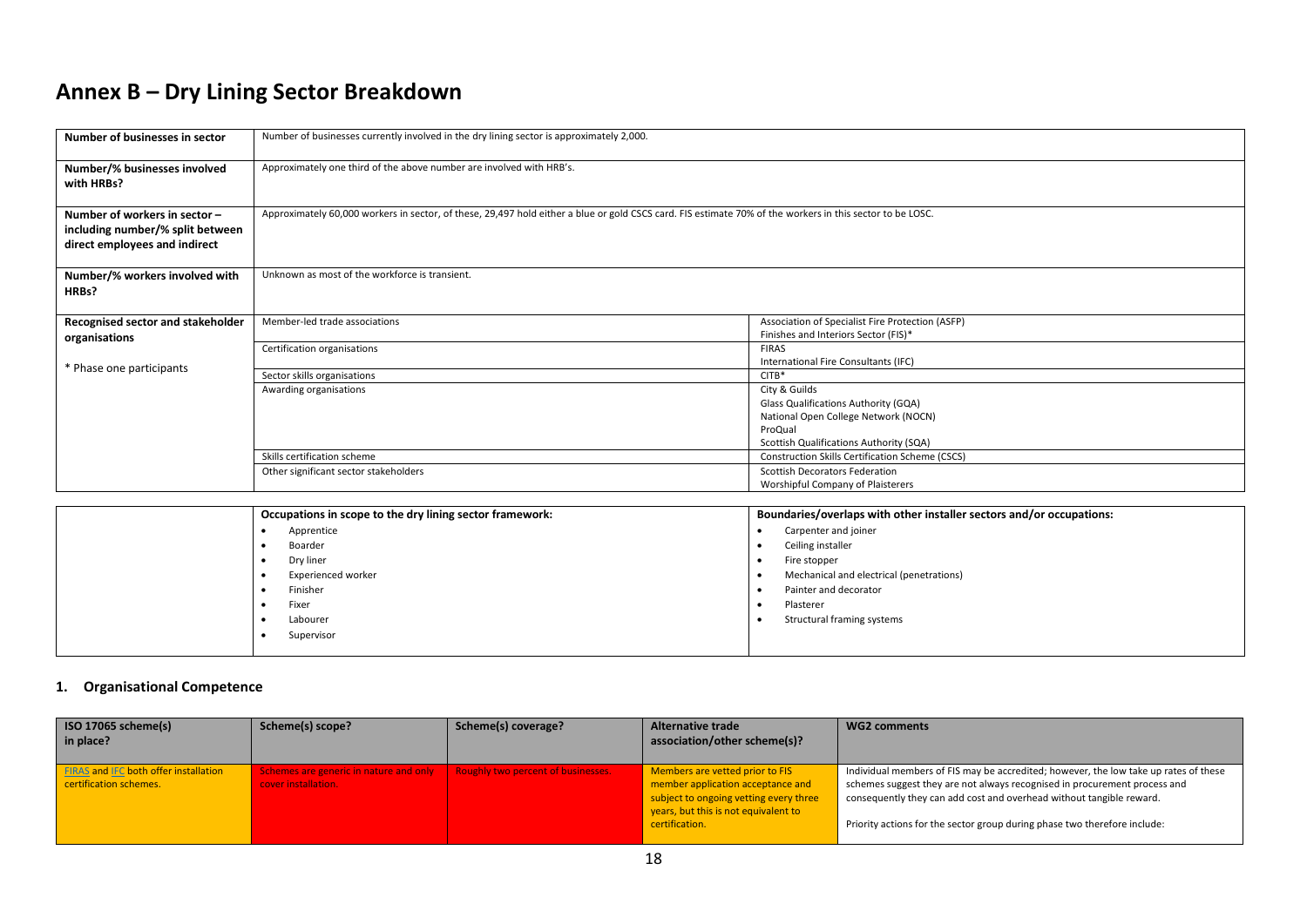- - To define a common set of organisational competence requirements for all types of dry lining work, plus additional requirements for particular work types and/or work environments
	- To bridge gaps in the requirements and checks relating to management of the competence of individuals carrying out dry lining for the organisation.

#### **2. Individual Competence**

|                                                         | Recognised standard/system in<br>place?                                                                                                                                                                        | Fit for purpose?                                                                                                                                                            | <b>Workforce coverage?</b>                                                                                            | <b>WG2 comments</b>                                                                                                                                                                                                                                                                                                                                                                                                                                                                                                                                                              |
|---------------------------------------------------------|----------------------------------------------------------------------------------------------------------------------------------------------------------------------------------------------------------------|-----------------------------------------------------------------------------------------------------------------------------------------------------------------------------|-----------------------------------------------------------------------------------------------------------------------|----------------------------------------------------------------------------------------------------------------------------------------------------------------------------------------------------------------------------------------------------------------------------------------------------------------------------------------------------------------------------------------------------------------------------------------------------------------------------------------------------------------------------------------------------------------------------------|
| Initial validation of competence                        | Formal CBQs available in all four home<br>nations.                                                                                                                                                             | Yes, widely accepted. However,<br><b>Reservations exist over the inconsistent</b><br>quality of the assessment for CBQs.                                                    | 49% based on data from CSCS, numbers<br>are increasing because of the number<br>new entrants entering the occupation. | Reservations exist over the inconsistent quality of the assessment for CBQs.<br>Changes to the Occupational Work Supervisor qualification registration criteria will<br>make employers responsible for the occupational competence of their site occupational<br>work supervisors in future.<br>Data from CSCS shows that there are:<br>Dryliner fixer - 24,156 blue card holders, 118 gold card holders<br>$\bullet$<br>Drylining boarder - 385 blue, zero gold<br>$\bullet$<br>Dryliner finisher - nine blue, 175 gold                                                         |
|                                                         |                                                                                                                                                                                                                |                                                                                                                                                                             |                                                                                                                       | No card holders exist for the card titles sticker operative or tacker operative<br>originally CSCS Construction Related Occupation (CRO) cards.<br>For the fixer, finisher and fixer/finisher card titles, it is important to note that following<br>consultation with employers the level three qualification was withdrawn by the<br>regulatory authorities in 2009.<br>CSCS labourer cards do not depict a 'link' to an occupation. These numbers do not<br>include individuals working on 'green' labourer cards, plasterers and carpenter joiners<br>working as dry liners. |
| Periodic revalidation of<br>competence                  | <b>CSCS card renewal testing for health,</b><br>safety and environment knowledge<br>only.                                                                                                                      | N/A                                                                                                                                                                         | N/A                                                                                                                   | Only an operative's knowledge of health and safety is reassessed. Revalidation of<br>individual competence is the main area where there is no sector standard or system<br>currently in place. Closing this revalidation gap therefore needs to be one of the<br>priorities for the dry lining sector development group during phase two.                                                                                                                                                                                                                                        |
| Technical knowledge assessment                          | <b>FIS site guides and best practice guides.</b><br>There is a textbook published by Hodder<br>Education in partnership with City and<br>Guilds for plastering, but no clear link to<br>assessment.            | Not consistent, different assessor and<br>assessment centres provide varying<br>levels of quality. BSI 8000 part eight<br>workmanship (dry lining) revision in<br>progress. | Approximately 50% and rising.                                                                                         | Whilst best practice published by a trade association is helpful, it does not constitute a<br>recognised system. There is a good amount of information readily available that could<br>form the starting point for some form of technical knowledge assessment. During phase<br>two, the sector development group should consider what a formal, appropriate<br>technical knowledge assessment would look like in their sector.                                                                                                                                                  |
| Level two vocational competence-<br>based qualification | <b>NVQ diploma in plastering</b><br>(Construction) level two.<br><b>NVQ certificate in interior systems</b><br>(construction) level two.<br><b>NVQ diploma in interior systems</b><br>(construction) level two | Yes, accepted by employers. Changes to<br>include fire resistance requested in<br>2020.                                                                                     | 49%.                                                                                                                  | List of qualifications available below:<br><b>England and Northern Ireland</b><br>Scotland<br>$\bullet$<br>Wales<br>$\bullet$<br>There remains a debate around the balance of level two to a potential level three<br>qualification with an outcome linked to higher risk work demands and task outcomes<br>e.g., for curved and vaulted structures.<br>FIS are currently facilitating an employer working group investigating the need for dry<br>liner qualifications with a level three outcome, focused on dry liner (second fix).                                           |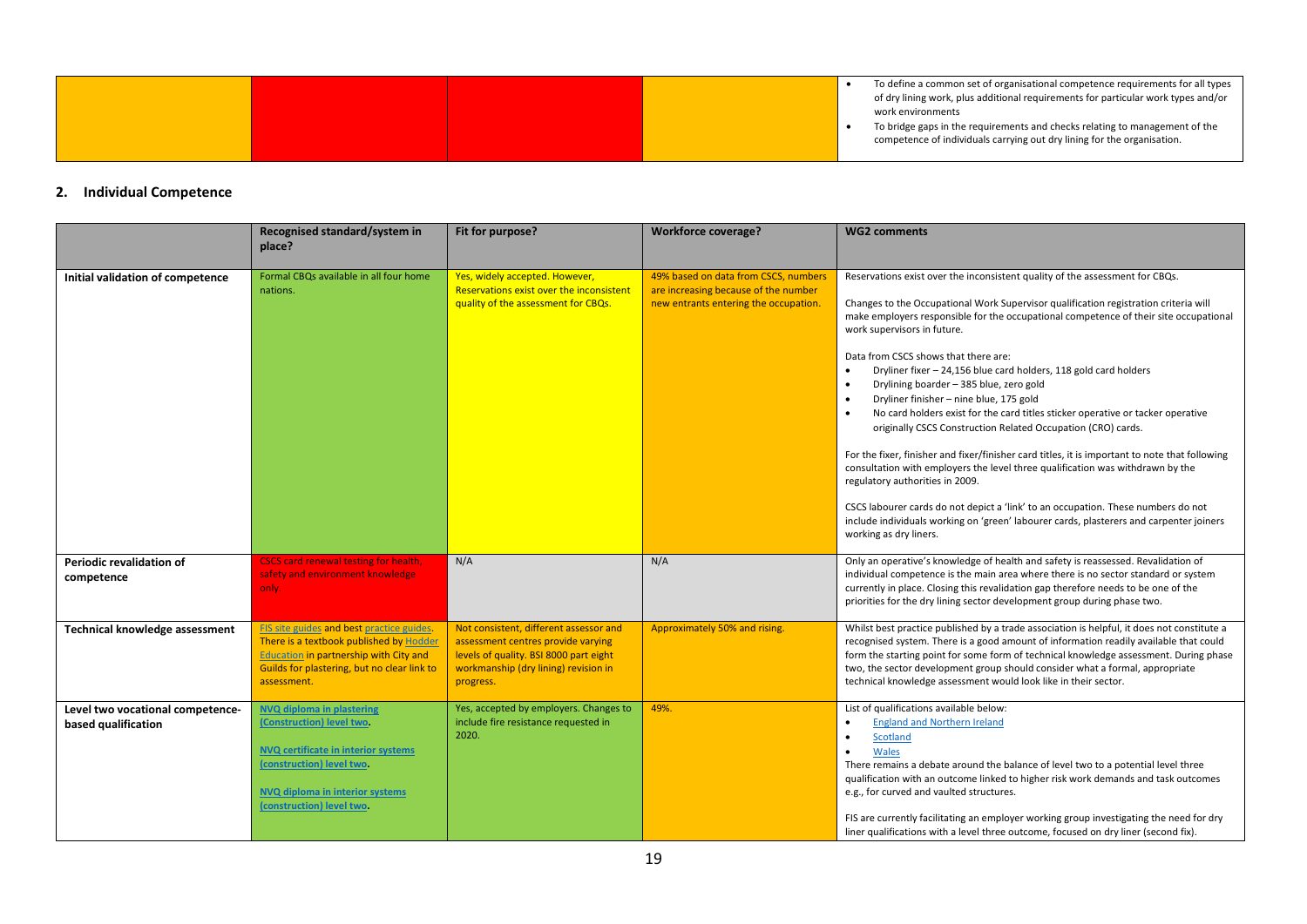| Level three vocational<br>competence-based qualification | <b>NVQ diploma in plastering</b><br>(construction) level three.                                                                                                                                                                                                                                                                                                                                                                                                                                                                       | Legacy qualification which only covers<br>dry liner supervision but is considered<br>by some employers as fit for purpose.                                                                                                                                                                                                                                                                                                                                                                                                                                                                                                                                                                                                            | One percent.                                                                                                                                                                                                                                                                                          | Whilst the coverage is low, the fact that it is a legacy qualification and is being phased<br>out should not be a cause for concern from a coverage perspective and has been rated<br>green accordingly.                                                                                                                                                                                                                                                                       |
|----------------------------------------------------------|---------------------------------------------------------------------------------------------------------------------------------------------------------------------------------------------------------------------------------------------------------------------------------------------------------------------------------------------------------------------------------------------------------------------------------------------------------------------------------------------------------------------------------------|---------------------------------------------------------------------------------------------------------------------------------------------------------------------------------------------------------------------------------------------------------------------------------------------------------------------------------------------------------------------------------------------------------------------------------------------------------------------------------------------------------------------------------------------------------------------------------------------------------------------------------------------------------------------------------------------------------------------------------------|-------------------------------------------------------------------------------------------------------------------------------------------------------------------------------------------------------------------------------------------------------------------------------------------------------|--------------------------------------------------------------------------------------------------------------------------------------------------------------------------------------------------------------------------------------------------------------------------------------------------------------------------------------------------------------------------------------------------------------------------------------------------------------------------------|
| Apprenticeships                                          | Interior systems installer (England).<br>ST0388 has demand and an outcome for<br>dry liner fixer boarder.<br><b>Plasterer (England).</b><br>ST0096 has demand and outcome for<br>dry liner fixer boarder finisher 'duties 10<br>and 11'.<br>Dry liner finisher (Scotland).<br>Interior systems apprenticeship GM38<br>22 and includes fixers.<br>Dry liner fixer (Scotland).<br>Interior systems apprenticeship GM39<br>22 and includes finishing.<br>Dry liner (Wales).<br>Construction - Dry lining - Fixing   Skills<br>for Wales. | Yes, however there are differences in<br>each home nation. Scotland and Wales<br>have a framework which includes<br>achievement of a competence-based<br>qualification. England and Northern<br>Ireland rely on tested competence and<br><b>End Point Assessment (EPA).</b><br>The plastering apprenticeships in<br>Scotland and Wales do not contain dry<br>lining elements.<br>Wales are working on the pre-June 2020<br>apprenticeship framework with single<br>outcomes for each of the three 'sub-<br>occupations'. This is under review and<br>dry lining is one of the occupations<br>moving over to the new level three<br>Apprenticeship in Wales in September<br>2022. The dry liner apprenticeship is<br>marked as 'fixer. | At the time of writing 90 learners were<br>working towards the new English<br>standard while 62 learners were on the<br>old framework.<br>In Wales and Scotland, a total of 97<br>learners were registered as working<br>towards the standard in both nations<br>(nine and 88 learners respectively). | Across Great Britain, there are a variety of different apprenticeships with outcomes for<br>different occupations. The sector development group will need to decide whether its<br>ambition is to align the outcomes for the various apprenticeships across Great Britain as<br>a starting point.<br>In addition to this, the group will need to address the current gap in understanding<br>around apprenticeships in Northern Ireland and whether these are fit for purpose. |
| <b>Experienced worker route</b>                          | <b>Experienced Worker Practical Assessed</b><br>Route (EWPAR) is available for finisher<br>and fixer. Onsite assessment available<br>for all 'sub'-occupations. Full list of<br>EWPAR.                                                                                                                                                                                                                                                                                                                                                | Concerns exist over the uneven quality<br>of assessment. Underpinning standard<br>regarded as fit for purpose.                                                                                                                                                                                                                                                                                                                                                                                                                                                                                                                                                                                                                        | Unknown. Data not collected.                                                                                                                                                                                                                                                                          | Phase two offers an opportunity to enhance the sector-led controls over the quality of<br>assessment for the EWR.                                                                                                                                                                                                                                                                                                                                                              |

#### **3. Other Training and Assessment**

|                                     | Recognised standard/system in<br>place?                                                                                                          | Fit for purpose?                                                                                                                                                                                                                                                                                                                                                                                                                                                                                                                                                    | Workforce coverage?                                                                                                                                                        | <b>WG2 comments</b>                                                                                                                                                                                                                                                                                                                                                                                                                                                                                                                                                                                                                                                                                                                                                                               |
|-------------------------------------|--------------------------------------------------------------------------------------------------------------------------------------------------|---------------------------------------------------------------------------------------------------------------------------------------------------------------------------------------------------------------------------------------------------------------------------------------------------------------------------------------------------------------------------------------------------------------------------------------------------------------------------------------------------------------------------------------------------------------------|----------------------------------------------------------------------------------------------------------------------------------------------------------------------------|---------------------------------------------------------------------------------------------------------------------------------------------------------------------------------------------------------------------------------------------------------------------------------------------------------------------------------------------------------------------------------------------------------------------------------------------------------------------------------------------------------------------------------------------------------------------------------------------------------------------------------------------------------------------------------------------------------------------------------------------------------------------------------------------------|
| <b>Generic fire safety training</b> | Criteria included in Interior Systems<br>Installer apprenticeship:<br>"K1. How fire spreads through building<br>and how to impede its progress." | Change request submitted to add the<br>following statement to Interior Systems<br>NOS: 'how fire spreads through a<br>building and how to impede it and<br>protect people and the structure'.<br>The NOS are also being amended to<br>include a fire resistant walls option<br>route added for dry liners by including:<br>VR355 v3 Erect fire resisting walls and<br>wall linings to the interior systems<br>recommended qualification structure.<br>Delivered by ASFP targeting fire<br>stopping. No recognised outcome<br>specific to installation at this time. | Limited. Two apprentices are in the<br>process of completing EPA. There are 90<br>apprentices currently registered on the<br>interior systems installer<br>apprenticeship. | Fire safety is included in dry lining training and is a key element of it. However,<br>inconsistency in the way that the training is delivered can lead to unequal outcomes.<br>The sense is that employers rely on installers to know that they will compromise fire<br>compartmentation if they drill through or alter products on site. There does not appear<br>to be any specific training on this, although it is acknowledged that this is an issue that<br>relates to many roles, not just dry liners.<br>The dry lining sector development group will need to consider how to enhance the<br>coverage of the generic fire safety training available to cover the different occupations<br>in the sector, and not just those covered by the Interior Systems Installer<br>apprenticeship. |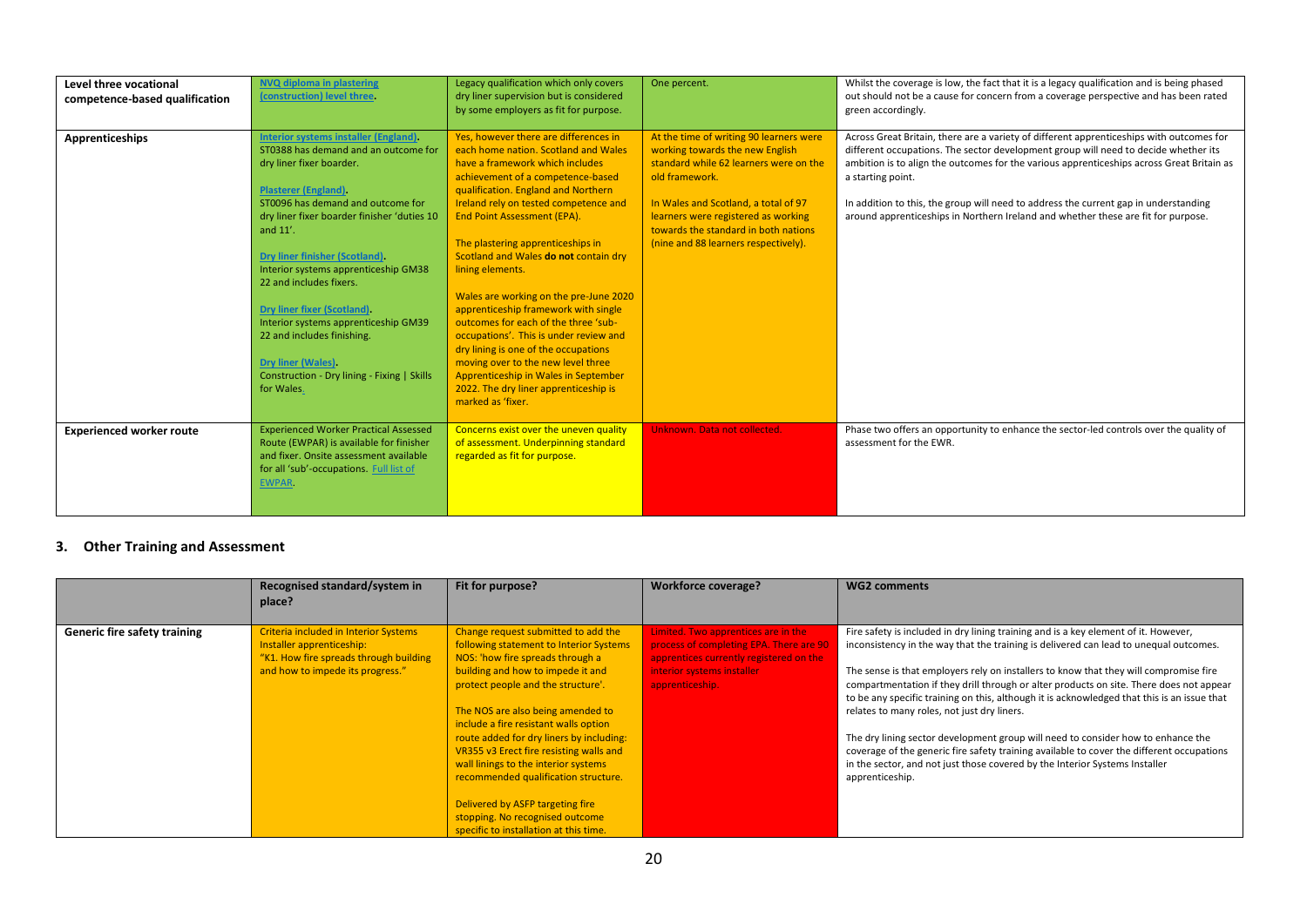| Sector-specific fire safety training       | Does not exist.                                                                                                                                             | $N/A$ .                                                                                                                                                                                                         | $N/A$ .                      | Fire safety training is included as part of initial validation of competence, but fire safety<br>training it is not specific to the role. The sector development group will need to<br>consider what sector specific training will be required by installers and how this will be<br>implemented. |
|--------------------------------------------|-------------------------------------------------------------------------------------------------------------------------------------------------------------|-----------------------------------------------------------------------------------------------------------------------------------------------------------------------------------------------------------------|------------------------------|---------------------------------------------------------------------------------------------------------------------------------------------------------------------------------------------------------------------------------------------------------------------------------------------------|
| Sector-specific CPD/upskilling<br>training | There are three manufacturers of<br>interiors and finishes products who run<br>their own manufacturer training: Knauf,<br><b>British Gypsum and Siniat.</b> | FIS has no recorded complaints<br>regarding manufacturer training<br>delivered for dry lining. If the work of<br>this group is to be taken forward, there<br>will be benefit in surveying the<br>manufacturers. | Unknown, Data not collected. | Manufacturer training is not believed to be underpinned by training standards.<br>FIS are currently developing an eLearning package that will form CPD requirement and<br>assist with demonstrating competence.                                                                                   |

### **4. Checking Individual Training and Competence Achievement**

| Sector covered by card scheme? Which one?                            | Yes – CSCS.                                                                                                                                                                    |
|----------------------------------------------------------------------|--------------------------------------------------------------------------------------------------------------------------------------------------------------------------------|
| Card scheme currently linked up to digital recognition of skills and | Yes. A new CSCS Alliance Smart Check app will be rolled out from April 2022 which will allow all 2.1 million cards in the construction industry displaying the CSCS logo to be |
| training (apps, online etc)?                                         | verified using a single app.                                                                                                                                                   |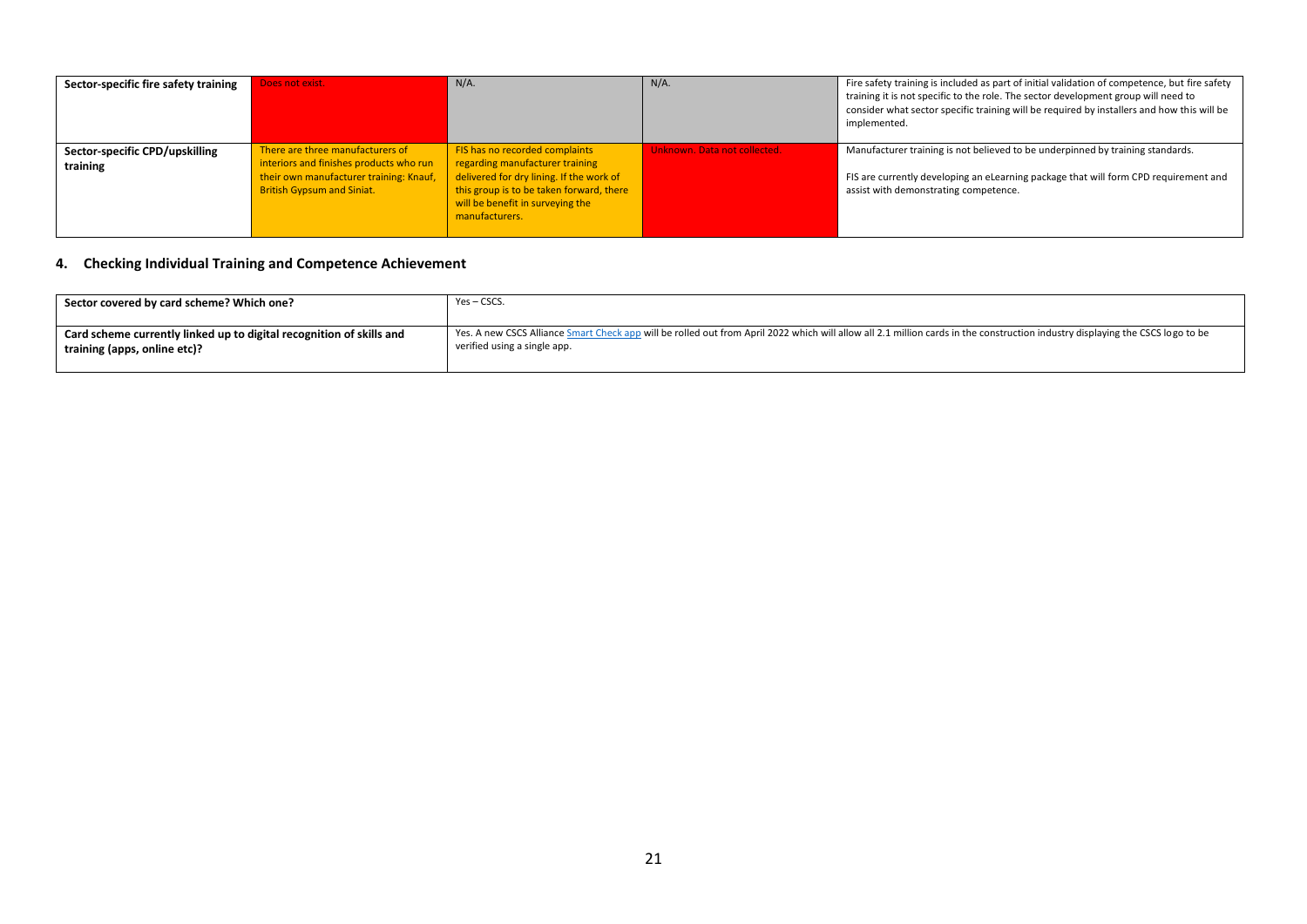### **Annex C – Fire Detection and Alarms Sector Breakdown**

<span id="page-21-0"></span>

| Number of businesses in sector                                                                     | Approximately 2,000-3,500 businesses. Some sole traders, but predominantly micro businesses or bigger.                                                                                                                                                                                                                                                           |                                                                                                                                                                                                                                                           |  |  |
|----------------------------------------------------------------------------------------------------|------------------------------------------------------------------------------------------------------------------------------------------------------------------------------------------------------------------------------------------------------------------------------------------------------------------------------------------------------------------|-----------------------------------------------------------------------------------------------------------------------------------------------------------------------------------------------------------------------------------------------------------|--|--|
| Number/% businesses involved<br>with HRBs?                                                         | Approximately 1,000 businesses representing 30% to 50% of sector businesses. Sector representatives have confirmed an intention for this competence framework to cover all FD&A work, and not just that on HRBs.                                                                                                                                                 |                                                                                                                                                                                                                                                           |  |  |
| Number of workers in sector -<br>including number/% split between<br>direct employees and indirect | Estimated to be between 25,000 and 35,000 workers, most of whom are directly employed. The numbers self-employed/agency workers are thought to be lower in FD&A than in other sectors more exposed to the<br>difficulties of new-build construction. Subcontracting does occur, but usually to other (typically smaller) enterprises rather than to individuals. |                                                                                                                                                                                                                                                           |  |  |
| Number/% workers involved with<br>HRBs?                                                            | Approximately 10,000 workers representing 30% to 40% of the sector workforce                                                                                                                                                                                                                                                                                     |                                                                                                                                                                                                                                                           |  |  |
| <b>Recognised sector and</b><br>stakeholder organisations                                          | Member-led trade associations                                                                                                                                                                                                                                                                                                                                    | <b>British Fire Consortium</b><br><b>British Security Industry Association (BSIA)</b><br>$ECA*$                                                                                                                                                           |  |  |
| * Phase one participants                                                                           |                                                                                                                                                                                                                                                                                                                                                                  | Fire and Security Association (FSA)*<br>Fire Industry Association (FIA)*<br>Independent Fire Engineering & Distributors Association (IFEDA)<br>National Association of Professional Inspectors and Testers<br><b>SELECT</b><br><b>UK Fire Association</b> |  |  |
|                                                                                                    | Trade union                                                                                                                                                                                                                                                                                                                                                      | Unite the Union                                                                                                                                                                                                                                           |  |  |
|                                                                                                    | Enterprise certification/registration schemes                                                                                                                                                                                                                                                                                                                    | British Approvals for Fire Equipment (BAFE)*                                                                                                                                                                                                              |  |  |
|                                                                                                    | Certification organisations                                                                                                                                                                                                                                                                                                                                      | BRE/Loss Prevention Certification Board (LPCB)<br>Certsure/NICEIC<br>International Fire Consultants (IFC) Certification<br>NAPIT Certification Ltd*<br>National Security Inspectorate (NSI)*<br>Security Systems and Alarms Inspection Board (SSAIB)*     |  |  |
|                                                                                                    | Sector skills organisations                                                                                                                                                                                                                                                                                                                                      | Fire Emergency and Security Systems (FESS) Apprenticeship Employers*<br>National Electrotechnical Training (NET)<br>Northern Ireland Fire and Security Employers' Federation (NIFSEF)<br>Welsh Employer Group for Fire and Security Apprenticeships       |  |  |
|                                                                                                    | Awarding organisations                                                                                                                                                                                                                                                                                                                                           | City & Guilds<br>EAL<br>Firequal<br><b>Qualifications Wales</b><br><b>SOA Awards</b>                                                                                                                                                                      |  |  |
|                                                                                                    | Skills certification scheme                                                                                                                                                                                                                                                                                                                                      | Electrotechnical Certification Scheme (ECS) - although see note below re: alternative card scheme(s)                                                                                                                                                      |  |  |
|                                                                                                    | Professional institutions                                                                                                                                                                                                                                                                                                                                        | Institute of Fire Engineers (IFE)<br>Institute of Fire Safety Managers (IFSM)<br>Institution of Engineering and Technology (IET)                                                                                                                          |  |  |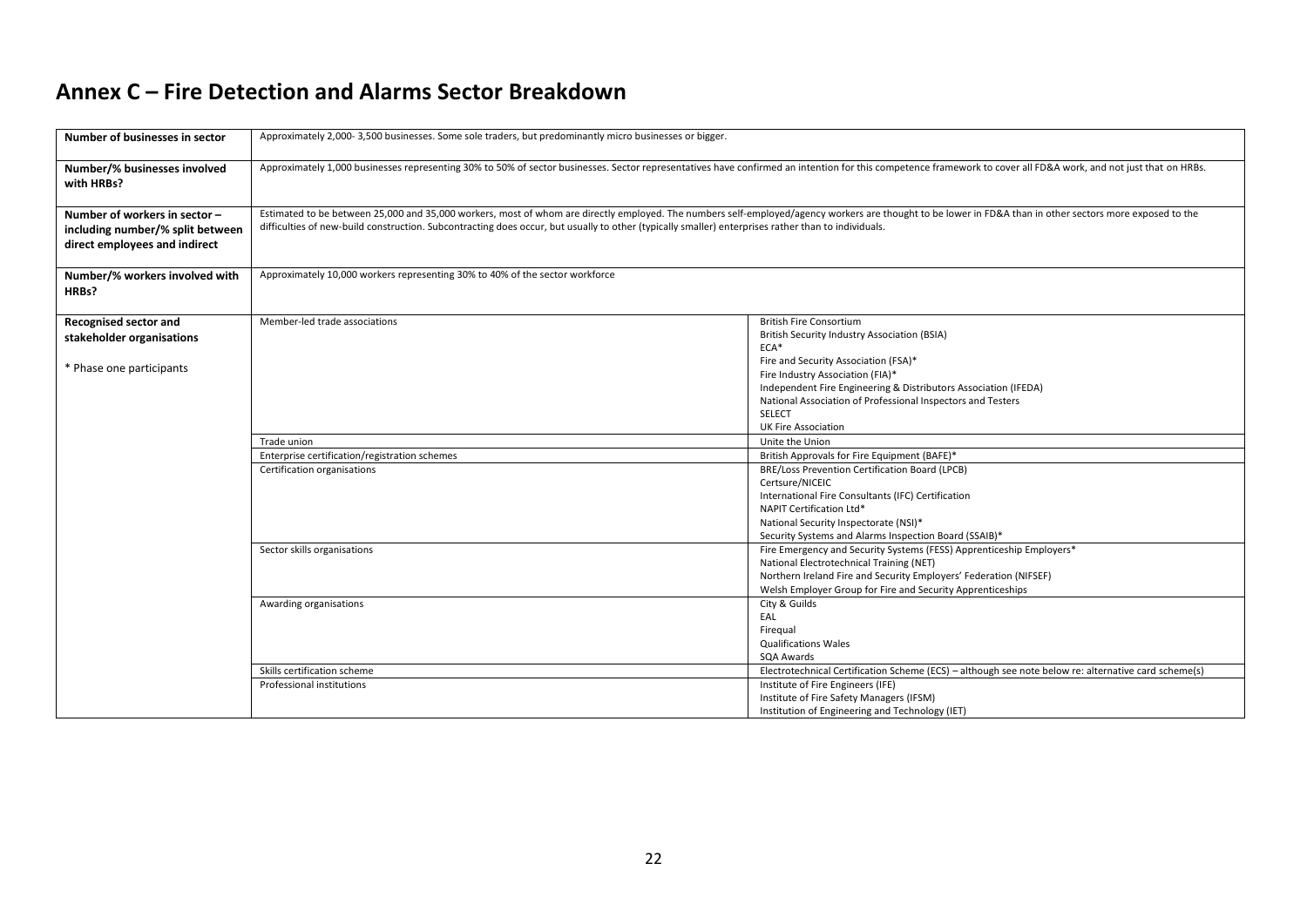| Occupations in scope to the FD&A Sector Framework:                      | Boundaries/overlaps with other installer sectors and/or occupations:                                                                                                                                                                                                                                                                                                                                                                                                                                                                                                                                                                                                                                                                                                                                                                                                                                                                                                                                                                                                                                                                                                                                                                                                                                                                                                 |
|-------------------------------------------------------------------------|----------------------------------------------------------------------------------------------------------------------------------------------------------------------------------------------------------------------------------------------------------------------------------------------------------------------------------------------------------------------------------------------------------------------------------------------------------------------------------------------------------------------------------------------------------------------------------------------------------------------------------------------------------------------------------------------------------------------------------------------------------------------------------------------------------------------------------------------------------------------------------------------------------------------------------------------------------------------------------------------------------------------------------------------------------------------------------------------------------------------------------------------------------------------------------------------------------------------------------------------------------------------------------------------------------------------------------------------------------------------|
| Apprentice                                                              | Electrical*<br>$\bullet$                                                                                                                                                                                                                                                                                                                                                                                                                                                                                                                                                                                                                                                                                                                                                                                                                                                                                                                                                                                                                                                                                                                                                                                                                                                                                                                                             |
| Design/installation/commissioning/maintenance specialists (level three) | Emergency systems (extinguishing/smoke control/firefighting/escape)**<br>$\bullet$                                                                                                                                                                                                                                                                                                                                                                                                                                                                                                                                                                                                                                                                                                                                                                                                                                                                                                                                                                                                                                                                                                                                                                                                                                                                                   |
| <b>Experienced worker</b>                                               | Fire Stopping***<br>$\bullet$                                                                                                                                                                                                                                                                                                                                                                                                                                                                                                                                                                                                                                                                                                                                                                                                                                                                                                                                                                                                                                                                                                                                                                                                                                                                                                                                        |
| Labourer                                                                | Heating and ventilation<br>$\bullet$                                                                                                                                                                                                                                                                                                                                                                                                                                                                                                                                                                                                                                                                                                                                                                                                                                                                                                                                                                                                                                                                                                                                                                                                                                                                                                                                 |
| Systems operative (sector standards aligned broadly to level two)       | Other environmental systems<br>$\bullet$                                                                                                                                                                                                                                                                                                                                                                                                                                                                                                                                                                                                                                                                                                                                                                                                                                                                                                                                                                                                                                                                                                                                                                                                                                                                                                                             |
| Systems technician (level three)                                        | Plant systems<br>$\bullet$                                                                                                                                                                                                                                                                                                                                                                                                                                                                                                                                                                                                                                                                                                                                                                                                                                                                                                                                                                                                                                                                                                                                                                                                                                                                                                                                           |
| Technical manager (level three/four)                                    | Security systems**<br>$\bullet$                                                                                                                                                                                                                                                                                                                                                                                                                                                                                                                                                                                                                                                                                                                                                                                                                                                                                                                                                                                                                                                                                                                                                                                                                                                                                                                                      |
|                                                                         | * It is accepted that competent electricians can also be competent to carry out FD&A work, subject to<br>requisite upskilling. What constitutes competence and requisite upskilling for these purposes should be<br>defined by a future electrical sector-specific competence framework and endorsed by FD&A and electrical<br>sector groups.<br>** While the present framework is currently confined to the FD&A sector only, it is recognised that FD&A is<br>closely aligned with security and emergency systems. Apprenticeship standards and frameworks in England,<br>Scotland and Northern Ireland are common to all disciplines and many businesses and individuals carry out<br>work across more than one. It is the settled intention of FD&A sector representatives to sustain this<br>alignment throughout the present framework development process.<br>** Fire stopping is widely recognised as both a specialist installer discipline and as a generic function carried<br>out by many other installer disciplines, including within the FD&A sector. WG2 will facilitate constructive<br>dialogue between the Fire Stopping Specialist (FSS) group and other relevant installer sector groups,<br>including FD&A, to ensure a sufficiently consistent approach to fire stopping competence, whether<br>undertaken by specialists or non-specialists. |

### **1. Organisational Competence**

| ISO 17065 scheme(s)<br>in place?                                                                                                                                                         | Scheme(s) scope?                                                                                                                                                                                                                                                                                                                     | Scheme(s) coverage?                                                                                                                                                        | Alternative trade association<br>scheme(s)? | <b>WG2 comments</b>                                                                                                                                                                                                                                                                                                                                                                                                                                                                                                                                                                                                                                                                                                                                                                                                                                                                                                                                                                                                                                                                                                                                                                                                                                                                                                                                                                                                                                                                                 |
|------------------------------------------------------------------------------------------------------------------------------------------------------------------------------------------|--------------------------------------------------------------------------------------------------------------------------------------------------------------------------------------------------------------------------------------------------------------------------------------------------------------------------------------|----------------------------------------------------------------------------------------------------------------------------------------------------------------------------|---------------------------------------------|-----------------------------------------------------------------------------------------------------------------------------------------------------------------------------------------------------------------------------------------------------------------------------------------------------------------------------------------------------------------------------------------------------------------------------------------------------------------------------------------------------------------------------------------------------------------------------------------------------------------------------------------------------------------------------------------------------------------------------------------------------------------------------------------------------------------------------------------------------------------------------------------------------------------------------------------------------------------------------------------------------------------------------------------------------------------------------------------------------------------------------------------------------------------------------------------------------------------------------------------------------------------------------------------------------------------------------------------------------------------------------------------------------------------------------------------------------------------------------------------------------|
| Three schemes currently in place:<br><b>Loss Prevention Standard (LPS)</b><br>1014 (Fire) (BAFE SP201)<br><b>BAFE SP203-1</b><br><b>BAFE DS301 Domestic Fire Alarm</b><br><b>Systems</b> | LPS 1014: organisation independently<br>assessed for all types of FD&A work and<br>ISO 9001 certified.<br><b>BAFE SP203- organisation</b><br>independently assessed for one or more<br>types of work.<br><b>BAFE DS301: organisation</b><br>independently assessed for work on<br>Grade D FD&A systems in domestic<br>premises only. | LPS 1014: around 65 businesses with<br>numbers stable.<br>BAFE SP203-1: around 1,350 businesses<br>and growing up to 10% annually.<br>BAFE DS301: launched in August 2021. | N/A                                         | The LPS 1014 and SP203-1 schemes are both already well established. Assuming the<br>FD&A sector consists of 2,000-3,500 businesses in all (i.e., as estimated above), current<br>scheme coverage therefore falls somewhere between 40% and 70%. Among<br>organisations involved in HRRBs, coverage levels may well be higher.<br>As far as the WG2 Key Principles are concerned, the main gaps within existing<br>organisational arrangements would seem to relate to historic shortfalls in the schemes'<br>individual competence requirements, including those relating to persons responsible<br>for technical compliance and scrutiny of how each organisation manages the training,<br>qualifications and competence of its installation workforce as a whole. Whilst some<br>assessment of these matters does take place under existing certification arrangements,<br>most sector representatives take the view that clearer and more consistent benchmarks<br>for individual competence should make the assessors' task easier and enhance the<br>validity and reliability of their findings about organisational competence.<br>In the case of BAFE-owned schemes, BAFE advised in February 2022 that work on<br>revisions designed to address these concerns was now complete, although these were<br>not yet rolled out. In the case of BAFE DS301 Domestic Fire Alarm Systems, currently<br>operated solely by NAPIT, individual requirements are understood to be already in<br>place. |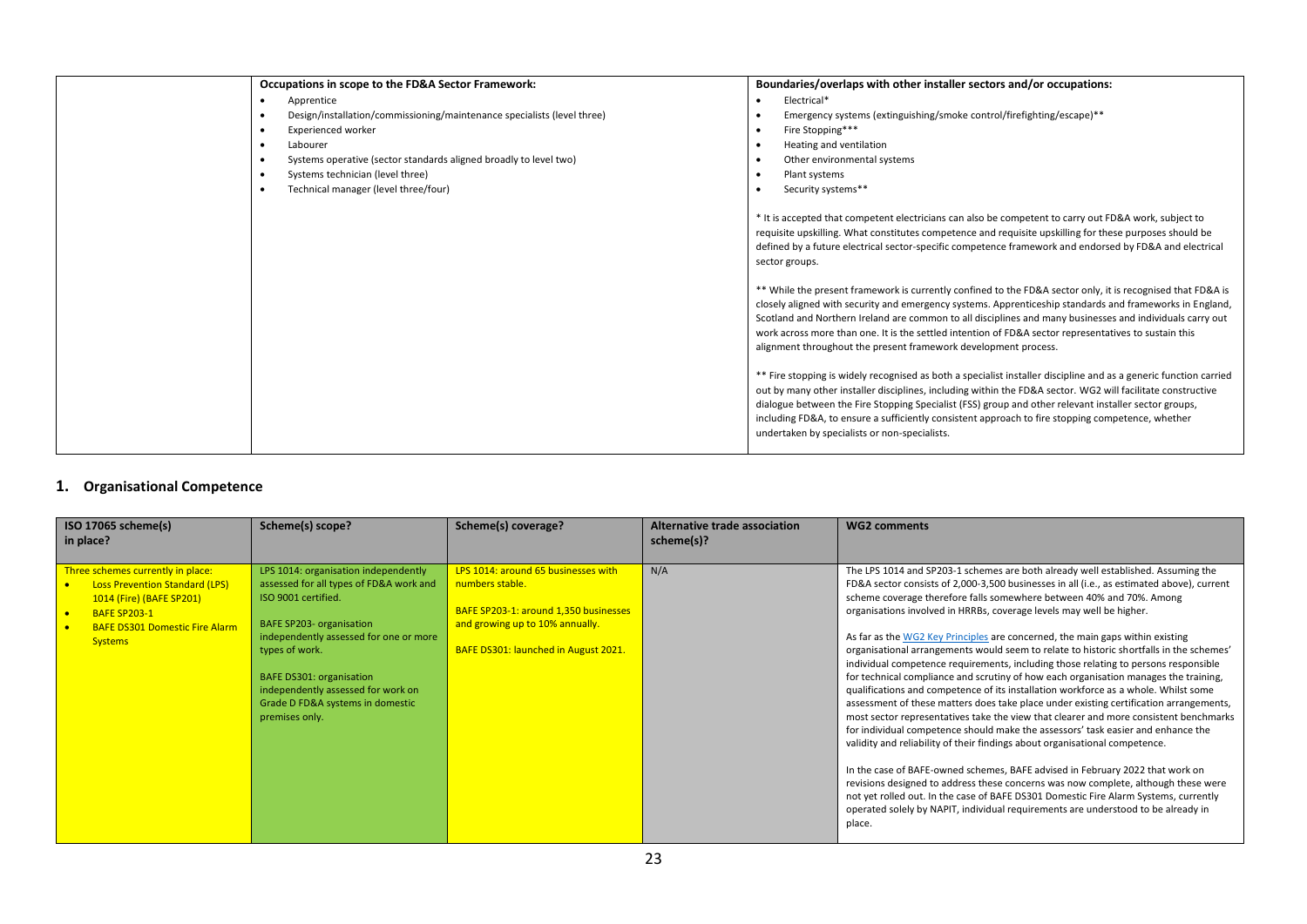|  |  | For other FD&A sector representatives, a priority during phase two will therefore be to<br>assess whether these new scheme individual requirements have been mapped<br>successfully against the apprenticeship/CBQ/EWR standard, and to what extent<br>assessment of particular individuals as 'competent' remains tied to one organisation.<br>According to this body of opinion, organisational competence and individual<br>competence should be treated as autonomous, albeit inter-linked, elements within the<br>FD&A competence framework. |
|--|--|---------------------------------------------------------------------------------------------------------------------------------------------------------------------------------------------------------------------------------------------------------------------------------------------------------------------------------------------------------------------------------------------------------------------------------------------------------------------------------------------------------------------------------------------------|
|  |  | One priority action for the FD&A sector development group during phase two,<br>therefore, will be to assess whether gaps remain and if so to close them up.                                                                                                                                                                                                                                                                                                                                                                                       |

#### **2. Individual Competence**

|                                        | Recognised standard/system in<br>place?                                                                                                                                                                                                                                                                                                                                                                                                                                                                                                                                                                                                                                                                                                                                                                                                                                                          | Fit for purpose?                                                                                                                                                                                                           | <b>Workforce coverage?</b>                                                                                                                                                                                                                                                                                                                                                                                                                                                                                                                                                                                                                                                                                                              | <b>WG2 comments</b>                                                                                                                                                                                                                                                                                                                                                                                                                                                                                                                                                                                                                                                                                                                                                                                                                                                                                                                                                                                                                                                                                                                                                                                                                                                                    |
|----------------------------------------|--------------------------------------------------------------------------------------------------------------------------------------------------------------------------------------------------------------------------------------------------------------------------------------------------------------------------------------------------------------------------------------------------------------------------------------------------------------------------------------------------------------------------------------------------------------------------------------------------------------------------------------------------------------------------------------------------------------------------------------------------------------------------------------------------------------------------------------------------------------------------------------------------|----------------------------------------------------------------------------------------------------------------------------------------------------------------------------------------------------------------------------|-----------------------------------------------------------------------------------------------------------------------------------------------------------------------------------------------------------------------------------------------------------------------------------------------------------------------------------------------------------------------------------------------------------------------------------------------------------------------------------------------------------------------------------------------------------------------------------------------------------------------------------------------------------------------------------------------------------------------------------------|----------------------------------------------------------------------------------------------------------------------------------------------------------------------------------------------------------------------------------------------------------------------------------------------------------------------------------------------------------------------------------------------------------------------------------------------------------------------------------------------------------------------------------------------------------------------------------------------------------------------------------------------------------------------------------------------------------------------------------------------------------------------------------------------------------------------------------------------------------------------------------------------------------------------------------------------------------------------------------------------------------------------------------------------------------------------------------------------------------------------------------------------------------------------------------------------------------------------------------------------------------------------------------------|
| Initial validation of competence       | <b>BAFE and NAPIT point to the individual</b><br>requirements now incorporated/about<br>to be incorporated into BAFE-owned<br>schemes.<br>Supporters of the alternative approach<br>point to competence assessment<br>processes for a wide range of FD&A<br>work now incorporated into specialist<br>apprenticeships available in England,<br><b>Scotland and Northern Ireland. Activity</b><br>is now also under way to secure Welsh<br>Government support for a specialist<br>apprenticeship there as well (see<br>further below). For others (i.e., non-<br>apprentices):<br>UK wide EWR routes have now<br>either been launched or are<br>currently being finalised (see<br>further below).<br><b>Systems operative assessments</b><br>$\bullet$<br>are now in place for those not<br>required to work at level three.<br>Technical manager criteria have<br>$\bullet$<br>also been updated. | Rival propositions (i.e., individual<br>certification versus apprenticeship or<br>EWRs) each have their proponents, but<br>there is yet no consensus on whether<br>either or both can be regarded as 'fit for<br>purpose.' | Given that DS301 is very new, and the<br>enhanced individual requirements<br>planned for other BAFE-owned schemes<br>have still to be rolled out, few if any<br>individuals are likely to have been<br>assessed under these specific<br>arrangements so far.<br><b>Apprenticeships, EWAs and Systems</b><br>Operative assessments are also quite<br>new, and so overall sector coverage is<br>currently low. Fewer than 300 FESS<br>apprenticeship standard completions in<br>England to date (as of January 2022).<br>It is hoped that ECS card renewal<br>processes will bring about the re-<br>certification of at least 12,000<br>individuals against these new<br>qualifications/assessment criteria over<br>the next three years. | Whilst rival propositions have been put forward during phase one (i.e.,<br>apprenticeships/CBQs/EWRs versus individual certification), all are relatively new and<br>so workforce coverage for now remains low. A priority action for the FD&A sector<br>development group during phase two, will be to agree:<br>on a sector-wide approach to initial validation of competence, including any<br>$\bullet$<br>equivalency between these two propositions.<br>to consider how to maximise the number of individuals who are subject to initial<br>$\bullet$<br>validation of competence against the appropriate baseline.<br>Other potential questions for phase two include:<br>Given the potential overlap in the work carried out by systems operatives and<br>$\bullet$<br>systems technicians/level three specialists, should there be a timeframe for<br>phasing out a separate Systems Operative category?<br>$\bullet$<br>Given the management/organisational competences set out in BSI Flex 8670<br>Tables 1-3, are current competence arrangements for technical managers<br>sufficiently thought through or robust?<br>Are there respects in which the FESS standard itself also requires updating and<br>$\bullet$<br>improving to align more closely with BSI Flex 8670? |
| Periodic revalidation of<br>competence | Currently, there is no agreed sector-<br>specific standard or system in place                                                                                                                                                                                                                                                                                                                                                                                                                                                                                                                                                                                                                                                                                                                                                                                                                    | N/A                                                                                                                                                                                                                        | N/A                                                                                                                                                                                                                                                                                                                                                                                                                                                                                                                                                                                                                                                                                                                                     | Revalidation of individual competence is the main area where there is no sector<br>standard or system currently in place. Closing this revalidation gap therefore needs to<br>be one of the priorities for the FD&A sector development group during phase two.                                                                                                                                                                                                                                                                                                                                                                                                                                                                                                                                                                                                                                                                                                                                                                                                                                                                                                                                                                                                                         |
| <b>Technical knowledge assessment</b>  | The sector has a long tradition of<br>specialist knowledge-based<br>qualifications covering various aspects<br>of FD&A work.<br>The content from these has now also<br>been incorporated into apprenticeships<br>in England, Scotland and Northern<br>Ireland, NVQs and UK wide EWRs.                                                                                                                                                                                                                                                                                                                                                                                                                                                                                                                                                                                                            | The knowledge elements would appear<br>to be widely accepted, although this will<br>need to be examined and confirmed<br>during phase two.                                                                                 | Knowledge coverage should be higher<br>than for other aspects of competence,<br>because of longer existence of<br>knowledge-based qualifications. The<br>sector group might be able to quantify<br>this more reliably by checking numbers<br>with relevant awarding organisations.                                                                                                                                                                                                                                                                                                                                                                                                                                                      |                                                                                                                                                                                                                                                                                                                                                                                                                                                                                                                                                                                                                                                                                                                                                                                                                                                                                                                                                                                                                                                                                                                                                                                                                                                                                        |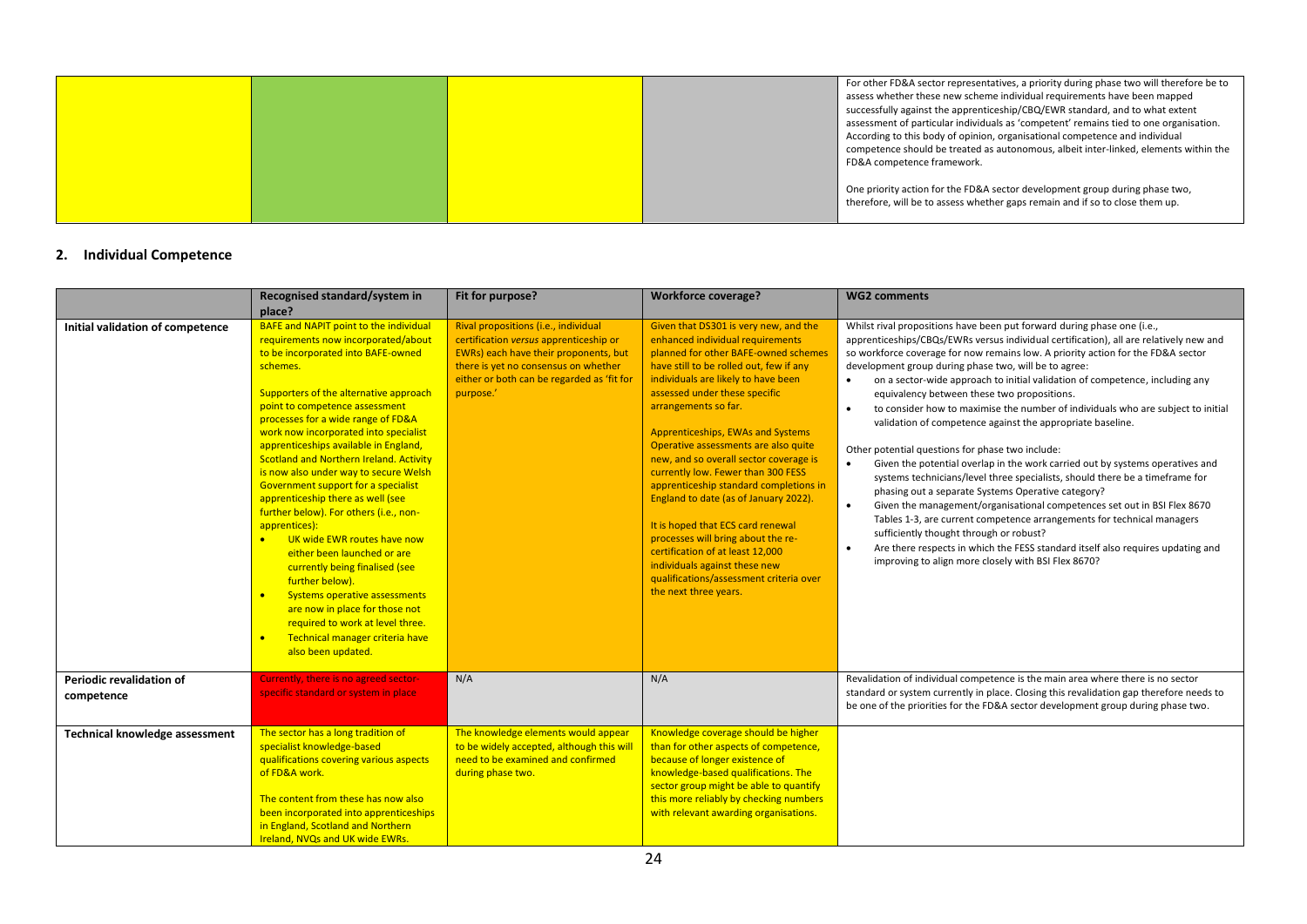|                                                          | Candidates already holding industry<br>recognised knowledge based<br>qualifications can therefore receive an<br>exemption from EWR knowledge<br>assessments, for example.<br>No details of new knowledge<br>requirements under DS301, LPS 1014 or<br>SP203-1 were submitted during phase<br>one. These will therefore need to be<br>examined as part of phase two.                                                |                                                                                                                                                                                             |                                                                                                                                                                                                                                                                                        |                                                                                                                                                                                                                                                                                                                                                |
|----------------------------------------------------------|-------------------------------------------------------------------------------------------------------------------------------------------------------------------------------------------------------------------------------------------------------------------------------------------------------------------------------------------------------------------------------------------------------------------|---------------------------------------------------------------------------------------------------------------------------------------------------------------------------------------------|----------------------------------------------------------------------------------------------------------------------------------------------------------------------------------------------------------------------------------------------------------------------------------------|------------------------------------------------------------------------------------------------------------------------------------------------------------------------------------------------------------------------------------------------------------------------------------------------------------------------------------------------|
| Level two vocational competence-<br>based qualification  | N/A                                                                                                                                                                                                                                                                                                                                                                                                               | N/A                                                                                                                                                                                         | N/A                                                                                                                                                                                                                                                                                    | Sector consensus appears to be that level three is appropriate for systems technicians<br>and design/installation/commissioning/maintenance specialists. Separate assessments<br>have now been developed by the sector for systems operatives which are broadly<br>aligned to level two but will not lead to a formal level two qualification. |
| Level three vocational<br>competence-based qualification | Level three/equivalent CBQs have been<br>incorporated into apprenticeships in<br>Scotland and Northern Ireland but are<br>not currently required for the English<br>apprenticeship or EWRs. A level three<br>CBQ will be required if and when Wales<br>develops its own apprenticeship (see<br>below).<br>NAPIT reported that LCL is working on a<br>fire qualification, but the scope is yet to<br>be confirmed. | Yes, so far for Scotland and Northern<br>Ireland only. Any new qualification for<br>LCL will also need to be considered<br>during phase two.                                                | <b>Numbers in Scotland and Northern</b><br>Ireland still to be confirmed, but<br>unlikely to be exceedingly high.                                                                                                                                                                      |                                                                                                                                                                                                                                                                                                                                                |
| Apprenticeship                                           | <b>Fire, Emergency and Security Systems</b><br><b>Technician (England)</b><br><b>Providing Electronic Fire and Security</b><br><b>Systems (Scotland).</b><br>Fire and security systems - level three<br>(Northern Ireland).<br><b>Discussions with Welsh Government</b><br>about introducing a specialist fire and<br>security apprenticeship in Wales began<br>in autumn 2021.                                   | There have been widespread and recent<br>sector involvement and buy-in for<br>apprenticeships.                                                                                              | Over 1,400 FESS starts in England<br>between launch of standard in 2017 and<br>summer 2021. 224 FESS completions to<br>date (autumn 2021), including 20 fire<br>and 50 fire and security.<br><b>Numbers in Scotland and Northern</b><br>Ireland still to be confirmed.                 |                                                                                                                                                                                                                                                                                                                                                |
| <b>Experienced worker route (EWR)</b>                    | FESS EWR for fire was launched in<br>August 2021. It is aligned to the English<br>FESS apprenticeship standard, but with<br>UK-wide application. Alternative EWRs<br>for those specialising just in installation,<br>maintenance or commissioning<br>launched in November 2021.                                                                                                                                   | There has been widespread and recent<br>sector involvement and buy-in for<br><b>EWRs. Any BAFE/NAPIT alternative</b><br>proposals should be considered<br>alongside these during phase two. | Zero registrations reported to date<br>(January 2022). Attributed to slow start<br>and limited external drivers. Group<br>expect this may change with the growth<br>in number of EWR providers and<br>increased insurance industry interest in<br>the quality of workforce competence. |                                                                                                                                                                                                                                                                                                                                                |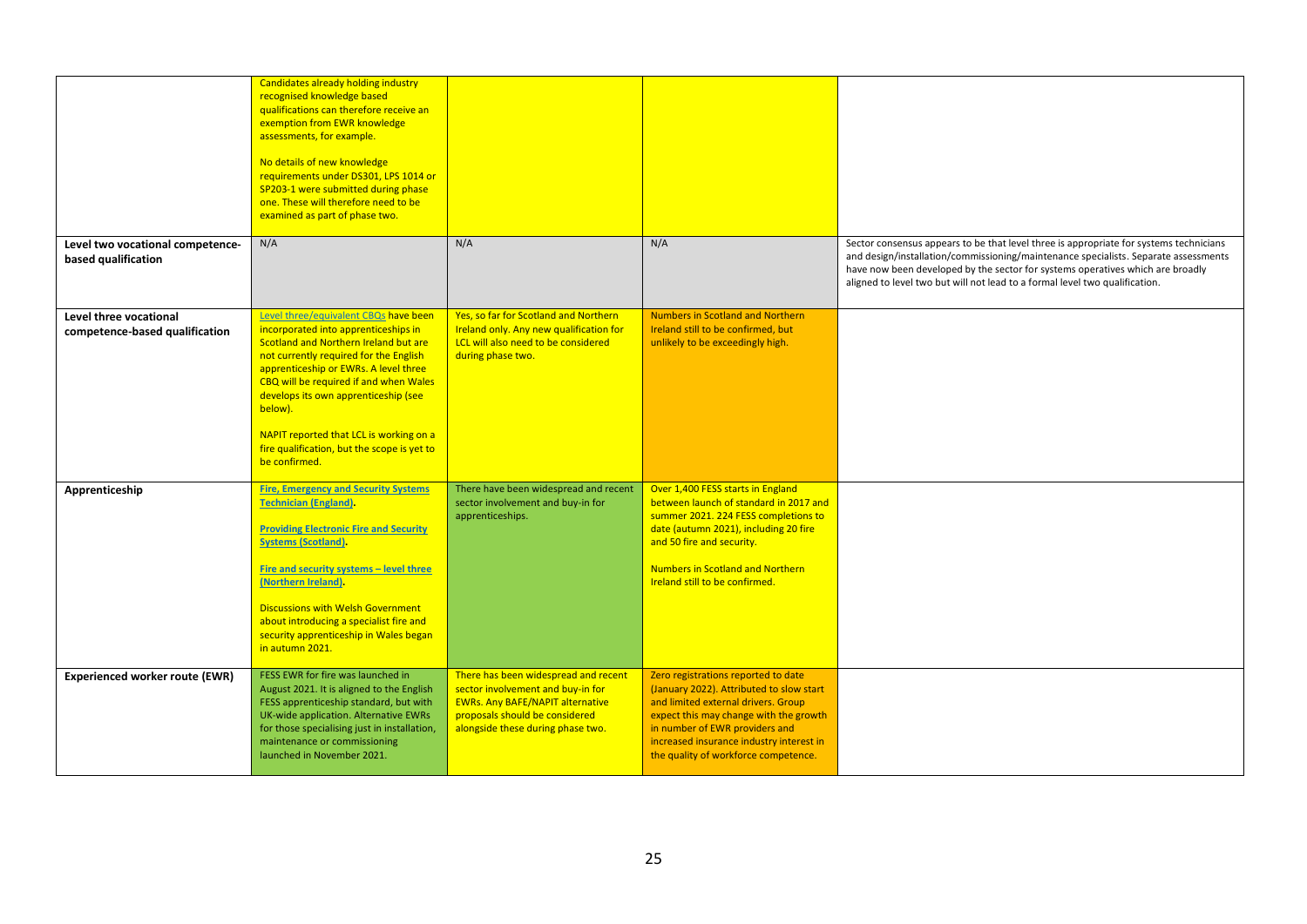#### **3. Other Training and Assessment**

|                                            | Recognised standard/system in<br>place?                                                                                                                                                                             | Fit for purpose?                                                                                                                                                                                                                                         | <b>Workforce coverage?</b>                                                                                                    | <b>WG2 comments</b>                                                                                                                                                                                                                                                                                                                                                                                                                                                                                              |
|--------------------------------------------|---------------------------------------------------------------------------------------------------------------------------------------------------------------------------------------------------------------------|----------------------------------------------------------------------------------------------------------------------------------------------------------------------------------------------------------------------------------------------------------|-------------------------------------------------------------------------------------------------------------------------------|------------------------------------------------------------------------------------------------------------------------------------------------------------------------------------------------------------------------------------------------------------------------------------------------------------------------------------------------------------------------------------------------------------------------------------------------------------------------------------------------------------------|
| <b>Generic fire safety training</b>        | Some generic fire safety elements have<br>previously been incorporated into<br>apprenticeships and EWRs and Systems<br>Operative assessments.<br>Fire safety content of BAFE/NAPIT<br>alternatives to be confirmed. | Probably partly covered by existing<br>arrangements, but some passive and<br>structural fire safety elements may be<br>required in addition.<br>Mapping may be required and/or<br>simple reliance on WG2's proposed all-<br>industry awareness training. | The comparative novelty of sector<br>individual competence arrangements<br>means overall sector coverage is<br>currently low. | During phase two, sector needs to define current gaps and how these will be filled. Fire<br>safety training does exist, but coverage is inconsistent, both in terms of content and<br>workforce take-up. Accordingly, another priority action for the FD&A sector<br>development group during phase two will be to establish higher, more consistent sector<br>standards for fire safety training and to consider how best to ensure widespread<br>adoption of these standards by organisations and individuals. |
| Sector-specific fire safety training       | Sector-specific fire safety elements are<br>already incorporated into<br>apprenticeships and EWRs and systems<br>operative assessments.<br>Fire safety content of BAFE/NAPIT<br>alternatives yet to be confirmed.   | <b>Mapping of existing arrangements</b><br>against BSI Flex 8670 and any other<br>enhanced requirements will probably<br>be required at some point.                                                                                                      | The comparative novelty of sector<br>individual competence arrangements<br>means overall sector coverage is<br>currently low. | During phase two, the sector needs to define current gaps and how these will be filled.                                                                                                                                                                                                                                                                                                                                                                                                                          |
| Sector-specific CPD/upskilling<br>training | <b>Significant amounts of FD&amp;A CPD</b><br>already available, including knowledge-<br>based CPD courses and qualifications,<br>plus manufacturers' accredited CPD for<br>specific equipment.                     | There is currently no standardised<br>approach or set of minimum CPD<br>requirements.                                                                                                                                                                    | Unknown, data not collected.                                                                                                  | During phase two, sector needs to define a standardised approach, including minimum<br>CPD requirements. CPD does exist, but coverage is inconsistent, both in terms of<br>content and workforce take-up. Accordingly, another priority action for the FD&A<br>sector development group during phase two will be to establish higher, more consistent<br>sector standards for CPD and to consider how best to ensure widespread adoption of<br>these standards by organisations and individuals.                 |

#### **4. Checking Individual Training and Competence Achievement**

| Sector covered by card scheme? Which one?                            | Card schemes mentioned during phase one include the Electrotechnical Certification Scheme (ECS) and NAPIT's. |
|----------------------------------------------------------------------|--------------------------------------------------------------------------------------------------------------|
| Card scheme currently linked up to digital recognition of skills and | Both ECS and NAPIT have digital functionality.                                                               |
| training (apps, online etc)?                                         |                                                                                                              |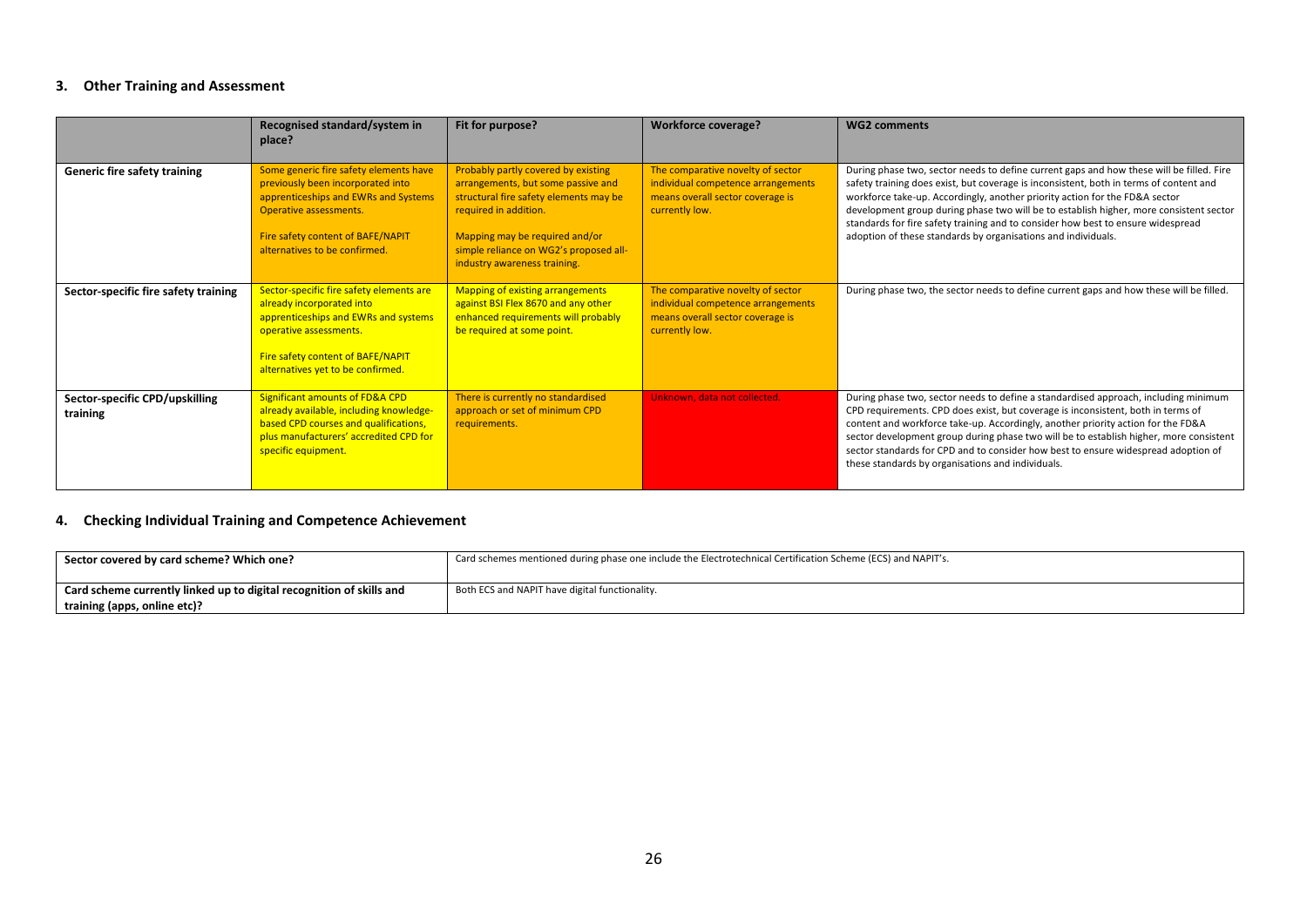## **Annex D – Fire Stopping Specialist Sector Breakdown**

<span id="page-26-0"></span>

| Number of businesses in sector   | Approximately 500 specialist businesses. There are approximately 10 companies with a turnover of £10m or more. Many of these businesses will carry out other forms of passive and even active fire protection work. |                                                                                                                  |  |  |
|----------------------------------|---------------------------------------------------------------------------------------------------------------------------------------------------------------------------------------------------------------------|------------------------------------------------------------------------------------------------------------------|--|--|
| Number/% businesses involved     | Nearly all the above are likely to have at least some involvement with HRBs.                                                                                                                                        |                                                                                                                  |  |  |
| with HRBs?                       |                                                                                                                                                                                                                     |                                                                                                                  |  |  |
|                                  |                                                                                                                                                                                                                     |                                                                                                                  |  |  |
| Number of workers in sector -    | Estimated to be around 50,000 workers. Some companies have 100% direct labour, but most companies use a mixture of direct labour and subcontract labour.                                                            |                                                                                                                  |  |  |
| including number/% split between |                                                                                                                                                                                                                     |                                                                                                                  |  |  |
| direct employees and indirect    |                                                                                                                                                                                                                     |                                                                                                                  |  |  |
|                                  |                                                                                                                                                                                                                     |                                                                                                                  |  |  |
| Number/% workers involved with   | Approximately 5,000 workers representing 10% of the sector workforce. Most operatives do the complete range or almost complete range of firestopping.                                                               |                                                                                                                  |  |  |
| HRBs?                            |                                                                                                                                                                                                                     |                                                                                                                  |  |  |
|                                  |                                                                                                                                                                                                                     |                                                                                                                  |  |  |
| Recognised sector and            | Member-led trade associations                                                                                                                                                                                       | Association for Specialist Fire Protection (ASFP)*                                                               |  |  |
| stakeholder organisations        | Certification organisations                                                                                                                                                                                         | BRE/Loss Prevention Certification Board (LPCB)                                                                   |  |  |
|                                  |                                                                                                                                                                                                                     | International Fire Consultants (IFC) Certification                                                               |  |  |
| * Phase one participants         |                                                                                                                                                                                                                     | UL Certification                                                                                                 |  |  |
|                                  |                                                                                                                                                                                                                     | <b>Warrington Fire/FIRAS</b>                                                                                     |  |  |
|                                  | Sector skills organisations                                                                                                                                                                                         | <b>CITB</b>                                                                                                      |  |  |
|                                  | Awarding organisations                                                                                                                                                                                              | GQA                                                                                                              |  |  |
|                                  |                                                                                                                                                                                                                     | <b>IFE</b>                                                                                                       |  |  |
|                                  |                                                                                                                                                                                                                     | <b>NOCN</b><br><b>OCNWM</b>                                                                                      |  |  |
|                                  |                                                                                                                                                                                                                     | ProQual                                                                                                          |  |  |
|                                  |                                                                                                                                                                                                                     | SQA                                                                                                              |  |  |
|                                  | Skills certification scheme                                                                                                                                                                                         | <b>CSCS</b>                                                                                                      |  |  |
|                                  | Professional institutions                                                                                                                                                                                           | <b>IFE</b>                                                                                                       |  |  |
|                                  | Other sector stakeholders                                                                                                                                                                                           | BESA*                                                                                                            |  |  |
|                                  |                                                                                                                                                                                                                     | Fire stopping manufacturers (approximately 20)                                                                   |  |  |
|                                  |                                                                                                                                                                                                                     | $FIS*$                                                                                                           |  |  |
|                                  |                                                                                                                                                                                                                     |                                                                                                                  |  |  |
|                                  | Occupations in scope to the FSS Sector Framework:                                                                                                                                                                   | Boundaries/overlaps with other installer sectors and/or occupations:                                             |  |  |
|                                  | Contract supervisors (level three)<br>$\bullet$                                                                                                                                                                     | Fire stopping encompasses a wide variety of techniques, including different linear joint seals, cavity barriers  |  |  |
|                                  | General operatives<br>$\bullet$                                                                                                                                                                                     | (e.g., in voids in roof spaces, above suspended ceilings, within walls etc) and penetration seals for cables and |  |  |
|                                  | Managers/technical supervisors (level three)<br>$\bullet$                                                                                                                                                           | pipes. Fire stopping is also required as part of some other passive fire protection, including around fire door  |  |  |
|                                  | Site supervisors (level two)<br>$\bullet$                                                                                                                                                                           | frames; around fire resisting/smoke control ducts and dampers; and cavity barriers in external walls.            |  |  |
|                                  | Skilled operatives (level two)                                                                                                                                                                                      |                                                                                                                  |  |  |
|                                  | Team leaders (level two)<br>$\bullet$                                                                                                                                                                               | Fire stopping is widely recognised as both a specialist installer discipline in its own right and as a generic   |  |  |
|                                  | Trainees<br>$\bullet$                                                                                                                                                                                               | function carried out by many other installer disciplines. Industry estimates are that non-specialists install    |  |  |
|                                  |                                                                                                                                                                                                                     | between half and two-thirds of fire stopping.                                                                    |  |  |
|                                  |                                                                                                                                                                                                                     | WG2 will facilitate constructive dialogue between the FSS group and other relevant installer sector groups       |  |  |
|                                  |                                                                                                                                                                                                                     | to ensure a sufficiently consistent approach to fire stopping competence, whether undertaken by specialists      |  |  |
|                                  |                                                                                                                                                                                                                     |                                                                                                                  |  |  |

or non-specialists.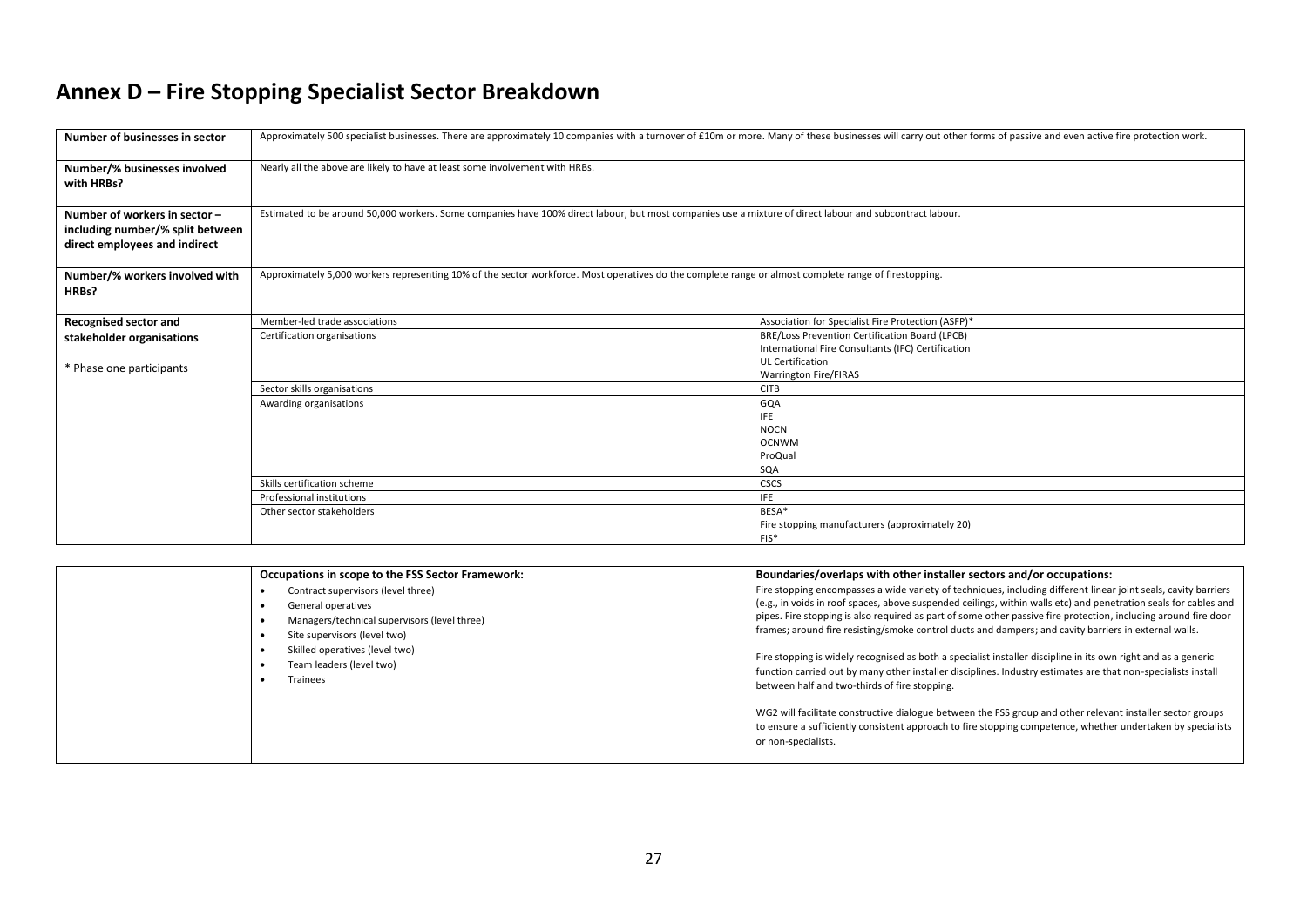#### **1. Organisational Competence**

| ISO 17065 scheme(s)<br>in place?                                                                                                                                                                                                                                                                                                                                                                                                                                                                                                                                                                                                                                                                                                                                                                                                                                                                                                                                                                                                                                                        | Scheme(s) scope?                                                                                                                                                                                                                                                                                                                                                                                                                                                  | Scheme(s) coverage?                                                                                                                | Alternative trade association<br>scheme(s)? | <b>WG2 comments</b>                                                                                                                                                                                                                                                                                                                                                                                                                                                                                                                                                                                                                                                                                                                                                                                                                                                                                                                                                                                                                                                                                                                                                                                                                                                                                                                                                        |
|-----------------------------------------------------------------------------------------------------------------------------------------------------------------------------------------------------------------------------------------------------------------------------------------------------------------------------------------------------------------------------------------------------------------------------------------------------------------------------------------------------------------------------------------------------------------------------------------------------------------------------------------------------------------------------------------------------------------------------------------------------------------------------------------------------------------------------------------------------------------------------------------------------------------------------------------------------------------------------------------------------------------------------------------------------------------------------------------|-------------------------------------------------------------------------------------------------------------------------------------------------------------------------------------------------------------------------------------------------------------------------------------------------------------------------------------------------------------------------------------------------------------------------------------------------------------------|------------------------------------------------------------------------------------------------------------------------------------|---------------------------------------------|----------------------------------------------------------------------------------------------------------------------------------------------------------------------------------------------------------------------------------------------------------------------------------------------------------------------------------------------------------------------------------------------------------------------------------------------------------------------------------------------------------------------------------------------------------------------------------------------------------------------------------------------------------------------------------------------------------------------------------------------------------------------------------------------------------------------------------------------------------------------------------------------------------------------------------------------------------------------------------------------------------------------------------------------------------------------------------------------------------------------------------------------------------------------------------------------------------------------------------------------------------------------------------------------------------------------------------------------------------------------------|
| Yes. Three established UKAS-accredited<br>installer scheme operators:<br><b>BRE/Loss Prevention Certification</b><br>$\bullet$<br>Board (LPCB).<br>$\bullet$<br><b>International Fire Consultants</b><br>(IFC) Certification.<br><b>Warrington Fire/FIRAS.</b><br>$\bullet$<br>In addition to these, UL Certification has<br>recently entered the market.<br>The above schemes are not always<br>consistent in the standards which they<br>apply or in how they assess<br>organisations' compliance with these<br>standards. For this reason, ASFP has set<br>up a task group, involving the operators,<br>to establish common standards and a<br>consistent assessment approach.<br>Schemes also vary in the degree to<br>which they scrutinise the competence<br>of the individuals who work for an<br>organisation. In some cases, this may<br>consist of no more than a general check<br>of training records. In others, workers<br>are required to complete a<br>questionnaire evaluating their technical<br>knowledge and understanding about<br>what to do in example scenarios. | All current fire stopping and/or passive<br>fire protection schemes cover all types<br>of building.<br>The schemes vary, however, in having<br>different boundaries for the type(s) of<br>fire stopping and/or passive fire<br>protection work encompassed within<br>each scheme or sub-scheme. Another<br>part of the standardisation work being<br>undertaken by the ASFP task group,<br>therefore, is to establish common scope<br>definitions and boundaries. | Sector representatives estimate overall<br>coverage at around 75% of the 500 or<br>so specialist fire stopping firms in the<br>UK. | N/A                                         | Work is already under way to improve the quality and consistency of third-party<br>certification of companies involved in the FSS sector and some other types of passive<br>fire protection. This work can and must continue, preferably joined up with the present<br>FSS competence framework development and should also take account of the<br>applicable section of WG2's Key Principles and any organisational implications of BSI<br>Flex 8670.<br>One key priority will be to ensure that all scheme operators observe the same robust<br>standards in evaluating both:<br>The competence of individuals who hold specific responsibilities for technical<br>compliance within their organisation.<br>How well each organisation manages the competence of the workforce as a<br>whole.<br>Scheme operators should find these matters a lot easier to evaluate once the FSS group<br>has defined a new, fit-for-purpose set of standards for individual competence.<br>Given the substantial weaknesses in current FSS sector individual competence<br>arrangements, another important aspect for the FSS sector group to consider could be<br>minimum supervision ratios and/or the appropriate composition of mixed teams of fully<br>competent and not yet fully competent installers, especially during any transitional<br>period as new arrangements bed in. |

#### **2. Individual Competence**

|                                  | Recognised standard/system in             | Fit for purpose?     | Workforce coverage?                       | <b>WG2 comments</b>                                                                     |
|----------------------------------|-------------------------------------------|----------------------|-------------------------------------------|-----------------------------------------------------------------------------------------|
|                                  | place?                                    |                      |                                           |                                                                                         |
| Initial validation of competence | A level two NVQ diploma (SCQF level       | Not fit for purpose. | Based on awarding body records, over      | A major priority for the FSS sector group must be to address substantial flaws and gaps |
|                                  | five in Scotland) exists in associated    |                      | 7,000 individuals are understood to       | in present individual competence arrangements. This will include defining a new         |
|                                  | industrial services occupations           |                      | have achieved the level two diploma       | competence standard for validation purposes.                                            |
|                                  | (construction) – passive fire protection. |                      | since 2012, but there is currently no     |                                                                                         |
|                                  | However, sector representatives have      |                      | breakdown to identify which of these      | The large diversity of fire stopping techniques, and the tendency of new entrants to be |
|                                  | made various criticisms of this,          |                      | completed the fire stopping options,      | career-changers rather than school-leavers, may lend itself to a modular approach to    |
|                                  | including:                                |                      | rather than other aspects of passive fire | training, qualifications and validation, comprising a common core and range of options. |
|                                  | Key underpinning knowledge in             |                      | protection.                               | This should help individuals to broaden and/or deepen their competences over time,      |
|                                  | fire safety may be missing.               |                      |                                           | for example as part of ongoing CPD or upskilling.                                       |
|                                  | The qualification is aimed at             |                      | Around 6,500 individuals currently hold   |                                                                                         |
|                                  | experienced workers, measuring            |                      | (blue) skilled worker cards in passive    | Any timetable for rolling these new arrangements out will need to be realistic and take |
|                                  | achievement through on-site               |                      | fire protection, but yet again the        | account of the large gap between where the sector is now and where it needs to be.      |
|                                  |                                           |                      | present records do not differentiate fire | The FSS sector group should also focus attention on overcoming potential barriers,      |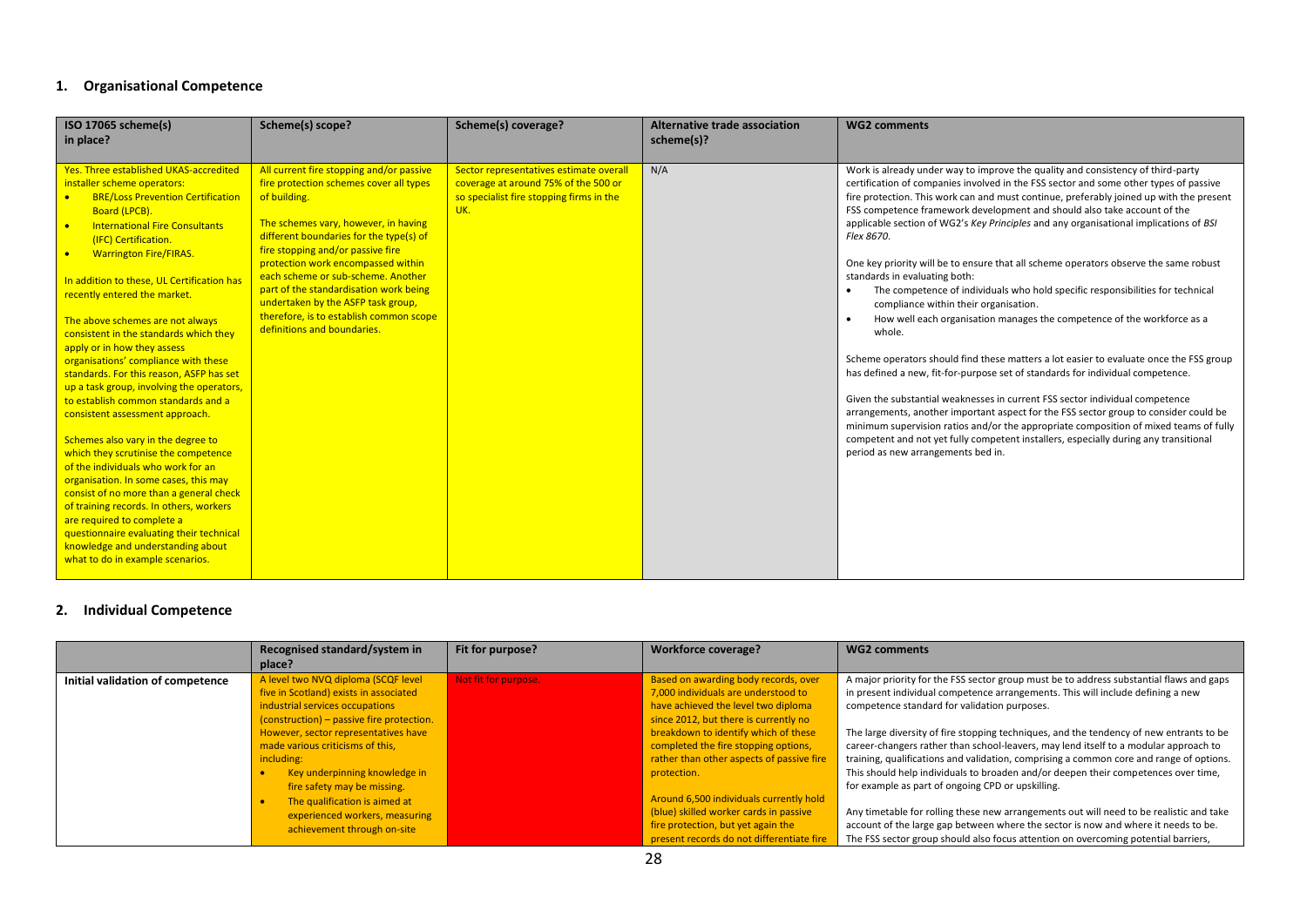|                                                          | assessment. There is currently no<br>route aligned to a robust training<br>programme for those developing<br>new skill and knowledge in<br>passive fire protection.<br>The geographical availability of<br>$\bullet$<br>the qualification is unclear. |                                                                               | stopping from other passive fire<br>protection. Some current blue<br>cardholders are also due to be<br>downgraded, having received their<br>'skilled' status through employer<br>endorsement, rather than from<br>obtaining the level two diploma. | including the present lack of specialist training facilities and competent trainers and<br>assessors.                                                                                                                                                                                                                                                                  |
|----------------------------------------------------------|-------------------------------------------------------------------------------------------------------------------------------------------------------------------------------------------------------------------------------------------------------|-------------------------------------------------------------------------------|----------------------------------------------------------------------------------------------------------------------------------------------------------------------------------------------------------------------------------------------------|------------------------------------------------------------------------------------------------------------------------------------------------------------------------------------------------------------------------------------------------------------------------------------------------------------------------------------------------------------------------|
| Periodic revalidation of<br>competence                   | Apart from limited checks conducted by<br>some scheme operators (see<br>'Organisational competence' above),<br>there is currently no recognised sector-<br>specific standard or system in place for<br>revalidation of individuals.                   | N/A                                                                           | N/A                                                                                                                                                                                                                                                | The FSS sector group will need to design, more or less from scratch, an effective<br>periodic revalidation and experienced worker regimes.                                                                                                                                                                                                                             |
| <b>Technical knowledge assessment</b>                    | Yes. IFE level two and level three<br>certificates in passive fire protection.<br>Both are tested by means of a written<br>examination.                                                                                                               | Yes. These qualifications do, however,<br>cover more than just fire stopping. | ASFP records show, so far.<br>approximately 700 successful<br>completions at level two and around<br>1.000 at level three.                                                                                                                         |                                                                                                                                                                                                                                                                                                                                                                        |
| Level two vocational competence-<br>based qualification  | NVQ diploma in associated industrial<br>services occupations - passive fire<br>protection (construction) level two.                                                                                                                                   | Not fit for purpose.                                                          | Over 7,000.                                                                                                                                                                                                                                        | The development of an initial competence standard for validation purposes may also<br>provide a starting point for developing new, fit for purpose level two CBQ to replace the<br>old level two passive fire protection diploma. Sources of content for the new<br>standard/qualification(s) are likely to include the IFE certificate as well as the old<br>diploma. |
| Level three vocational<br>competence-based qualification | N/A                                                                                                                                                                                                                                                   | N/A                                                                           | N/A                                                                                                                                                                                                                                                |                                                                                                                                                                                                                                                                                                                                                                        |
| Apprenticeship                                           | No apprenticeship available. ASFP wrote<br>an apprenticeship for passive fire<br>protection, including fire-stopping, back<br>in the early 2000s, but the financial<br>crash of 2008 prevented it from<br>developing further.                         | N/A                                                                           | N/A                                                                                                                                                                                                                                                | Given that individuals typically enter the FSS sector via another construction discipline,<br>reviving the apprenticeship is not currently considered a priority.                                                                                                                                                                                                      |
| <b>Experienced worker route(s)</b><br>(EWR)              | No routes available.                                                                                                                                                                                                                                  | N/A                                                                           | N/A                                                                                                                                                                                                                                                | The FSS sector group will need to design, more or less from scratch, an effective EWR.                                                                                                                                                                                                                                                                                 |

#### **3. Other Training and Assessment**

|                                      | Recognised standard/system in<br>place?                              | Fit for purpose? | Workforce coverage?                                                                                   | <b>WG2 comments</b>                                                                                                                                                                                                             |
|--------------------------------------|----------------------------------------------------------------------|------------------|-------------------------------------------------------------------------------------------------------|---------------------------------------------------------------------------------------------------------------------------------------------------------------------------------------------------------------------------------|
| <b>Generic fire safety training</b>  | None in place. Awaiting training being<br>developed by CITB for WG2. | N/A              | N/A                                                                                                   |                                                                                                                                                                                                                                 |
| Sector-specific fire safety training | Yes. ASFP online Introduction to Passive<br>Fire Protection course.  | Yes.             | Nearly 3,000 people are reported to<br>have taken the ASFP online course since<br>its launch in 2019. | The FSS sector group will need to check that the ASFP online introduction and any<br>alternative fire safety awareness training provision map against the applicable<br>requirements of BSI Flex 8670 and WG2's Key Principles. |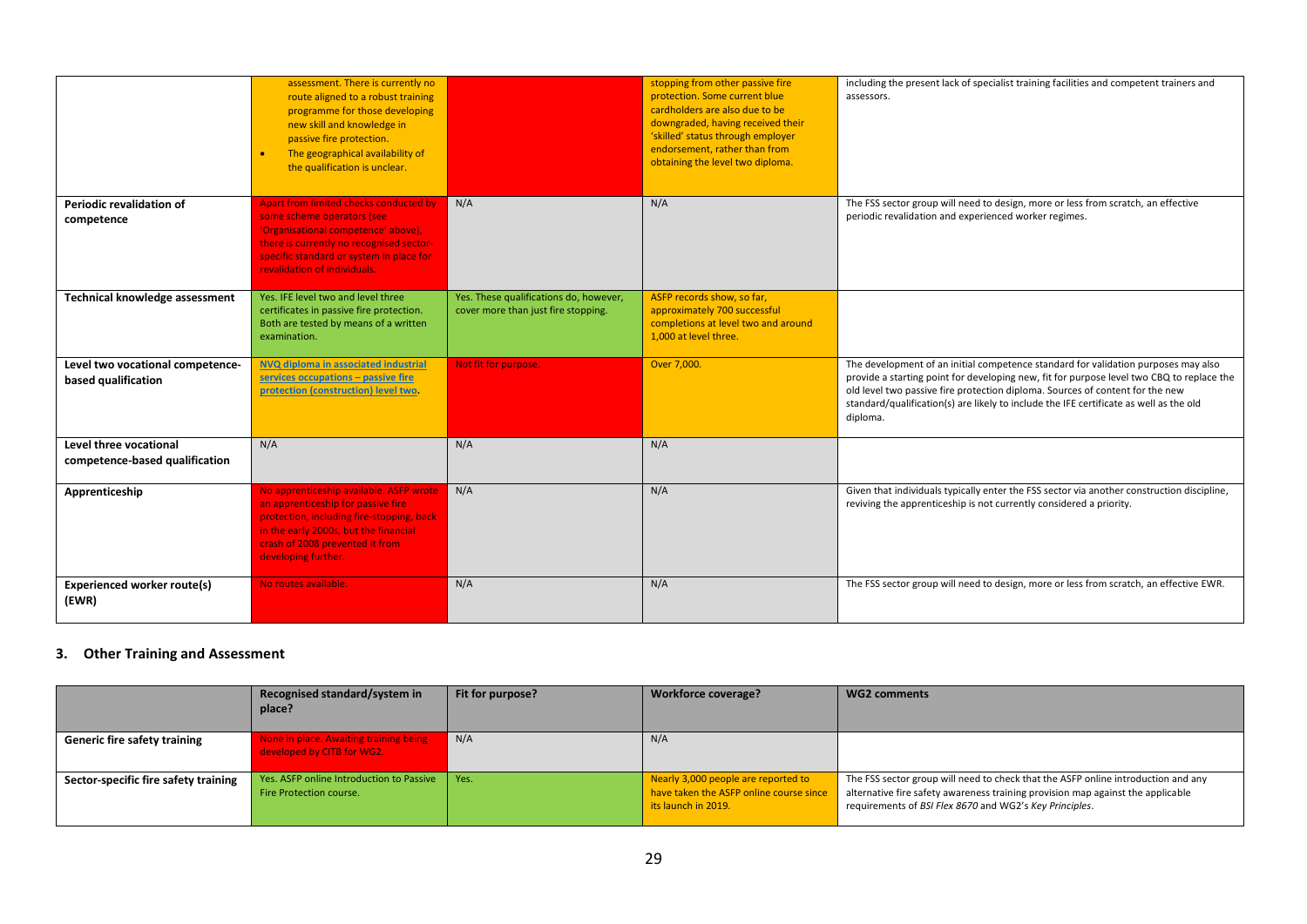| Sector-specific CPD/upskilling | Plenty of courses available, including  | Not fit for purpose. | Unknown, data not collected. | The work that has already begun to develop a standardised and robust approach to CPD |
|--------------------------------|-----------------------------------------|----------------------|------------------------------|--------------------------------------------------------------------------------------|
| training                       | manufacturer training, but no           |                      |                              | and upskilling should continue and preferably be joined up with development of the   |
|                                | recognised standard or system and of    |                      |                              | present FSS sector specific competence framework.                                    |
|                                | uneven quality. ASFP reports that it is |                      |                              |                                                                                      |
|                                | already looking at developing           |                      |                              |                                                                                      |
|                                | something more systematic, in line with |                      |                              |                                                                                      |
|                                | <b>BSI Flex 8670.</b>                   |                      |                              |                                                                                      |
|                                |                                         |                      |                              |                                                                                      |

### **4. Checking Individual Training and Competence Achievement**

| Sector covered by card scheme? Which one?                            | Yes - CSCS. It is likely that enhancements will be required to current occupational structures and card functionality if CSCS is to maximise its potential value in supporting a<br>future FSS sector-specific framework. |
|----------------------------------------------------------------------|---------------------------------------------------------------------------------------------------------------------------------------------------------------------------------------------------------------------------|
| Card scheme currently linked up to digital recognition of skills and | Yes. A new CSCS Alliance Smart Check app will be rolled out from April 2022 which will allow all 2.1 million cards in the construction industry displaying the CSCS logo to be                                            |
| training (apps, online etc)?                                         | verified using a single app.                                                                                                                                                                                              |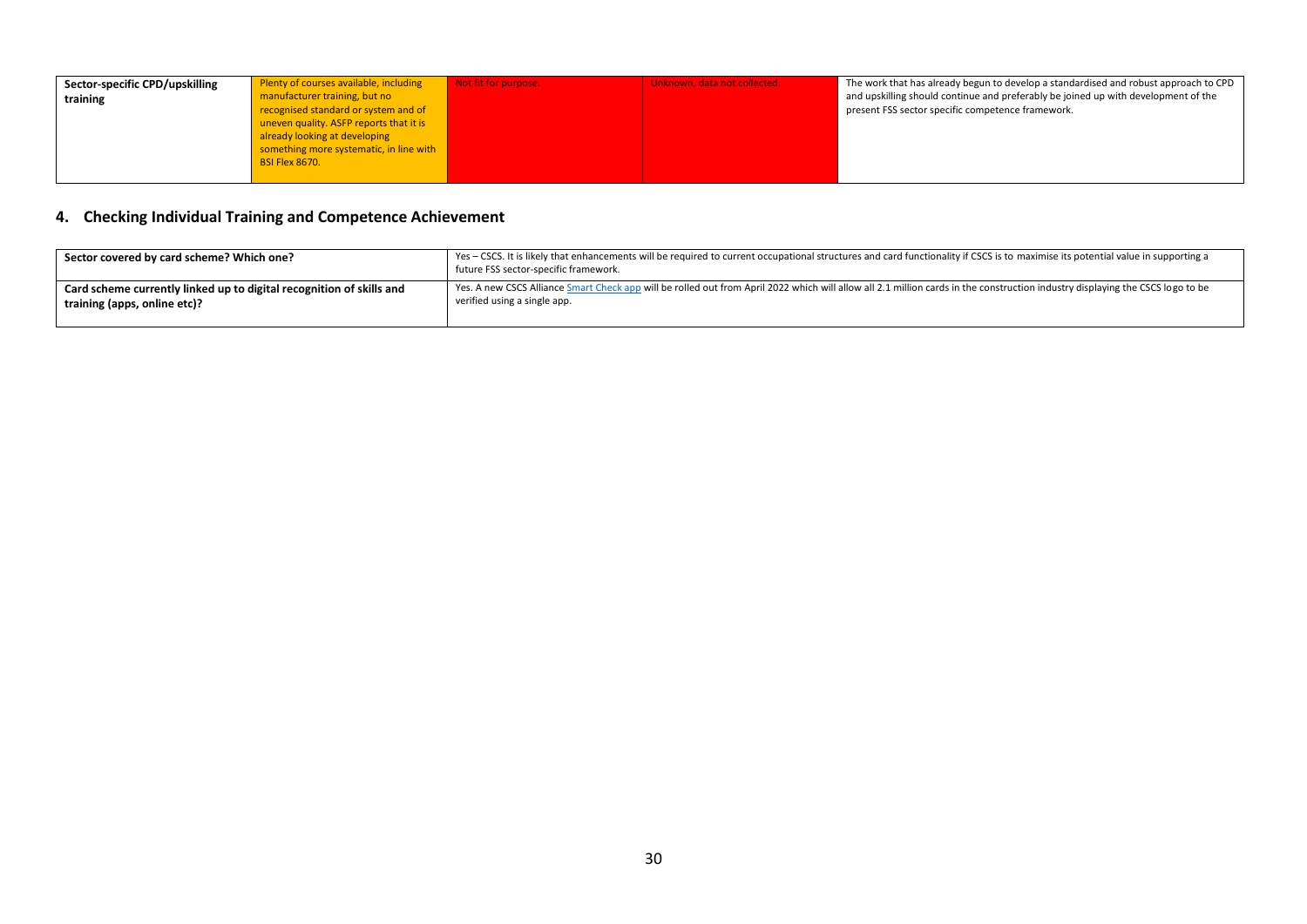## **Annex E – Rainscreen Cladding Sector Breakdown**

| Number of businesses in sector   | Approximately 800 to 1,000 businesses                                                                                                            |                                                             |  |  |  |
|----------------------------------|--------------------------------------------------------------------------------------------------------------------------------------------------|-------------------------------------------------------------|--|--|--|
|                                  |                                                                                                                                                  |                                                             |  |  |  |
| Number/% businesses involved     | Unknown. Businesses in this sector will work across buildings of all heights. Very few if any work exclusively on HRBs.                          |                                                             |  |  |  |
| with HRBs?                       |                                                                                                                                                  |                                                             |  |  |  |
|                                  |                                                                                                                                                  |                                                             |  |  |  |
| Number of workers in sector -    | Estimated to be around 5,000 operatives with about 60% of these estimated to be LOSC workforce.                                                  |                                                             |  |  |  |
| including number/% split between |                                                                                                                                                  |                                                             |  |  |  |
| direct employees and indirect.   |                                                                                                                                                  |                                                             |  |  |  |
|                                  |                                                                                                                                                  |                                                             |  |  |  |
|                                  |                                                                                                                                                  |                                                             |  |  |  |
| Number/% workers involved with   | Unknown. As above, few operatives will work exclusively on HRBs and due to the make-up of the workforce, estimating these numbers is impossible. |                                                             |  |  |  |
| HRBs?                            |                                                                                                                                                  |                                                             |  |  |  |
|                                  |                                                                                                                                                  |                                                             |  |  |  |
| <b>Recognised sector and</b>     | ASFP*<br>Member-led trade associations                                                                                                           |                                                             |  |  |  |
| stakeholder organisations        |                                                                                                                                                  | Centre for Window Cladding & Technology (CWCT)*             |  |  |  |
|                                  |                                                                                                                                                  | $FIS*$                                                      |  |  |  |
|                                  |                                                                                                                                                  | Insulated Render and Cladding Association (INCA)*           |  |  |  |
| * Phase one participants         |                                                                                                                                                  | Metal Cladding & Roofing Manufacturers Association (MCRMA)* |  |  |  |
|                                  | National Federation of Roofing Contractors (NFRC)*                                                                                               |                                                             |  |  |  |
|                                  | $CITE*$<br>Sector skills organisations                                                                                                           |                                                             |  |  |  |
|                                  | ProQual<br>Awarding organisations                                                                                                                |                                                             |  |  |  |
|                                  | Skills certification scheme                                                                                                                      | <b>CSCS</b>                                                 |  |  |  |
|                                  | Other significant sector stakeholders                                                                                                            | <b>DLUHC</b>                                                |  |  |  |
|                                  |                                                                                                                                                  | Pagabo                                                      |  |  |  |

<span id="page-30-0"></span>

| Occupations in scope to the rainscreen cladding sector framework: | Boundaries/overlaps with other installer sectors and/or occupations: |  |  |
|-------------------------------------------------------------------|----------------------------------------------------------------------|--|--|
| Apprentice                                                        | Dry lining and other interior fit out trades                         |  |  |
| Experienced worker                                                | Roofing operative                                                    |  |  |
| Labourer                                                          | Glazier                                                              |  |  |
| Specialist Cladding & Rainscreen Operative (level two and three)  | Insulation and building treatment operatives                         |  |  |
|                                                                   |                                                                      |  |  |

#### **1. Organisational Competence**

| ISO 17065 scheme(s)<br>in place? | Scheme(s) scope? | Scheme(s) coverage? | <b>Alternative trade</b><br>association/other scheme(s)? | <b>WG2 comments</b>                                                                                                                                                                                                                                                                                                                                                                                                                                                                                                                                             |
|----------------------------------|------------------|---------------------|----------------------------------------------------------|-----------------------------------------------------------------------------------------------------------------------------------------------------------------------------------------------------------------------------------------------------------------------------------------------------------------------------------------------------------------------------------------------------------------------------------------------------------------------------------------------------------------------------------------------------------------|
| None available.                  | N/A              | N/A                 | N/A                                                      | There does not currently appear to be any formal accredited third-party certification of<br>companies operational within cladding and rainscreen. One association referred to<br>quality management ISO standards and fire schemes, but none relating directly to this<br>occupational sector.<br>As a priority, the sector group during phase two will need to determine what level of<br>organisational competence is suitable for the sector and define a common set of<br>organisational competence requirements for rainscreen cladding installation work. |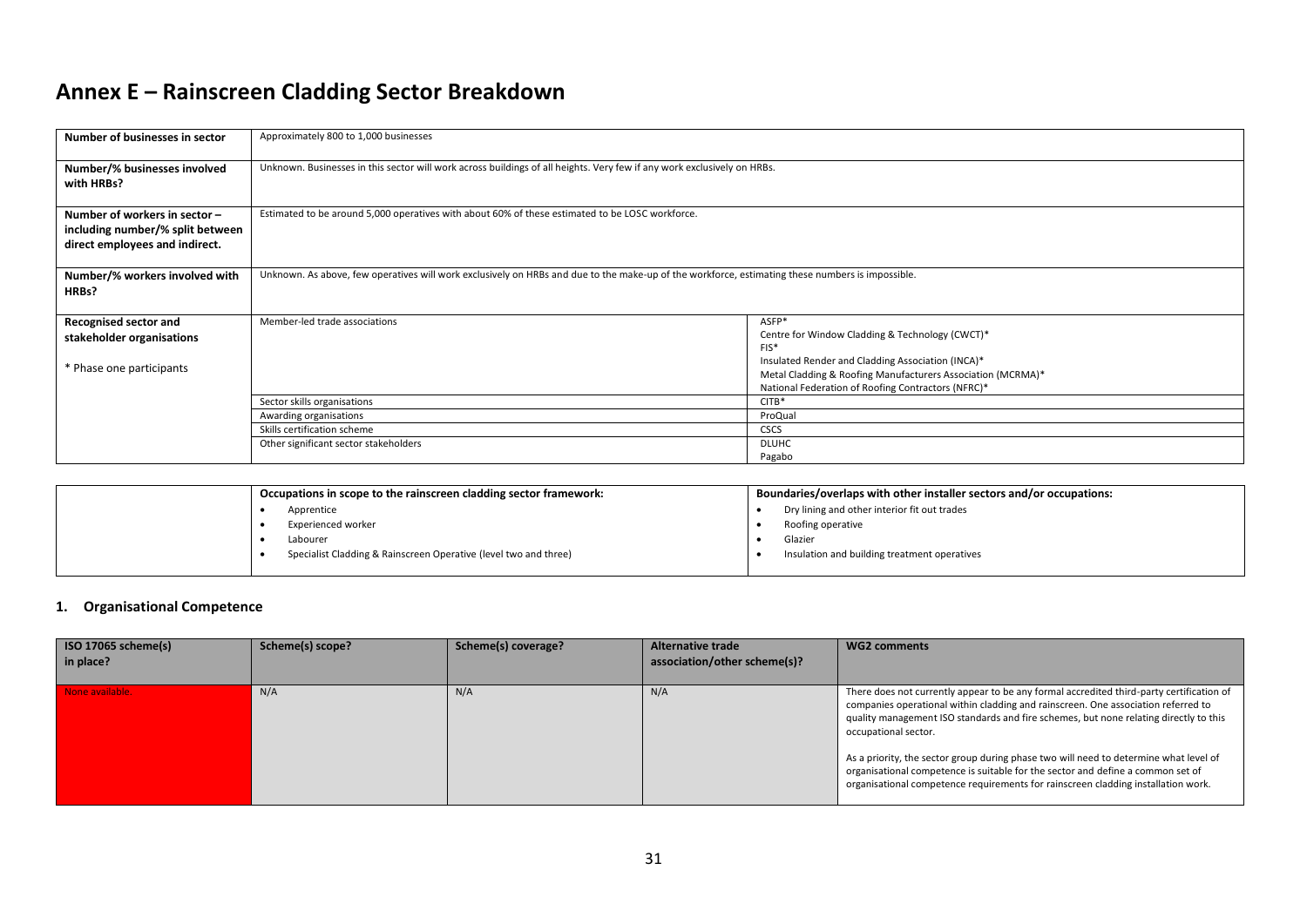#### **2. Individual Competence**

|                                                          | Recognised standard/system in<br>place?                                                                                                                                                                                                                                                                           | Fit for purpose?                                                                                                                                                                                                 | <b>Workforce coverage?</b>                                                                                                                                                                  | <b>WG2 comments</b>                                                                                                                                                                                                                                                                                                                                                                                                                                                                                                                                                                                                                                       |
|----------------------------------------------------------|-------------------------------------------------------------------------------------------------------------------------------------------------------------------------------------------------------------------------------------------------------------------------------------------------------------------|------------------------------------------------------------------------------------------------------------------------------------------------------------------------------------------------------------------|---------------------------------------------------------------------------------------------------------------------------------------------------------------------------------------------|-----------------------------------------------------------------------------------------------------------------------------------------------------------------------------------------------------------------------------------------------------------------------------------------------------------------------------------------------------------------------------------------------------------------------------------------------------------------------------------------------------------------------------------------------------------------------------------------------------------------------------------------------------------|
| Initial validation of competence                         | NVQ level two in cladding occupations                                                                                                                                                                                                                                                                             | The NOS is currently being reviewed<br>and will be amended accordingly with<br>identified changes. The qualification<br>remains valid as current until any<br>potential change is identified and<br>implemented. | Very few are thought to hold this NVQ.<br>The rainscreen cladding and cladding<br>sectors had a large number of<br>operatives using the CRO card which<br>was discontinued in 2017 by CSCS. | Some training standards in place for for-building envelope, cladding and External Wall<br>Insulation (EWI) but no coverage for rainscreen cladding training. Some work started on<br>the development of training standards back in 2018 but these were not completed.                                                                                                                                                                                                                                                                                                                                                                                     |
| Periodic revalidation of<br>competence                   | Nothing in place.                                                                                                                                                                                                                                                                                                 | N/A                                                                                                                                                                                                              | N/A                                                                                                                                                                                         | NFRC are currently piloting a supervisor's course to ascertain current levels of<br>knowledge and provide upskilling. In due course this has the potential to expand into a<br>re-validation process and extend across operatives, as there are elements of cross over.<br>However, this is something that would require industry collaboration given the nature<br>of where the cladding sector is currently.                                                                                                                                                                                                                                            |
| <b>Technical knowledge assessment</b>                    | CAD workshops for in-house design<br>team, to ensure that the latest<br><b>Construction Design and Management</b><br>(CDM) regulations are adhered to.<br>Site visits and workshops by<br>suppliers/manufacturers.<br>On-site tool-box talks by contractor site<br>management for specific works and<br>drawings. | Not fit for purpose.                                                                                                                                                                                             | Unknown. Data not held.                                                                                                                                                                     | As mentioned above there are a couple of pilots to ascertain current knowledge levels<br>of operatives and supervisors in this sector. However, there is currently no mechanism<br>in place to ascertain knowledge other than those few who go through vocational<br>qualification who must be proving a certain level of knowledge to achieve.                                                                                                                                                                                                                                                                                                           |
| Level two vocational competence-<br>based qualification  | <b>NVQ diploma in cladding occupations</b><br>(construction) level two.<br>Rainscreen cladding is included in two<br>of seven optional units.                                                                                                                                                                     | Room for improvement.                                                                                                                                                                                            | CSCS data shows 2,101 active card<br>holders have the NVQ.                                                                                                                                  | The NOS is currently being reviewed. Whilst it not fair to say that it isn't fit for purpose,<br>it does require some slight changes. Some debate about how extensive these changes<br>are but all were agreed that what does require work is the way they are structured into<br>a qualification. During phase two, the group should assist and contribute to the NOS<br>review to ensure the NVQ is fit for purpose.<br>Additionally, rainscreen cladding is only listed as an optional unit as part of this<br>qualification. The potential exists for operatives to undertake this qualification without<br>ever undertaking any units on rainscreen. |
| Level three vocational<br>competence-based qualification | <b>NVQ Diploma in Cladding Occupations</b><br>(Construction) - Rainscreen Wall<br><b>Cladding Systems level three.</b>                                                                                                                                                                                            | Room for improvement.                                                                                                                                                                                            | CSCS data shows 382 active card<br>holders have the NVQ.                                                                                                                                    | As above, however, rainscreen cladding is explicitly included as a mandatory unit in this<br>qualification.                                                                                                                                                                                                                                                                                                                                                                                                                                                                                                                                               |
| Apprenticeships                                          | None available in England.<br><b>Construction Specialist Modern</b><br><b>Apprenticeship (Scotland)</b><br>The GM48 22 pathway relates to<br>cladding, but not specific to rainscreen.                                                                                                                            | N/A                                                                                                                                                                                                              | N/A                                                                                                                                                                                         | There are no apprenticeships for rainscreen cladding available, but a roof cladding<br>apprenticeship does exist. A construction specialist apprenticeship framework did exist<br>in Wales at level two but was withdrawn because the qualifications expired.                                                                                                                                                                                                                                                                                                                                                                                             |
| <b>Experienced worker route (EWR)</b>                    | No EWR available currently.                                                                                                                                                                                                                                                                                       | N/A                                                                                                                                                                                                              | N/A                                                                                                                                                                                         | There is no EWR route for the cladding occupations at present. Experienced workers<br>can do the onsite assessment route to get an NVQ, but they will need to be in a role<br>where they can evidence the requirements of the NVQ. Establishing the requirements<br>for an EWR will need to be considered by the group during phase two.                                                                                                                                                                                                                                                                                                                  |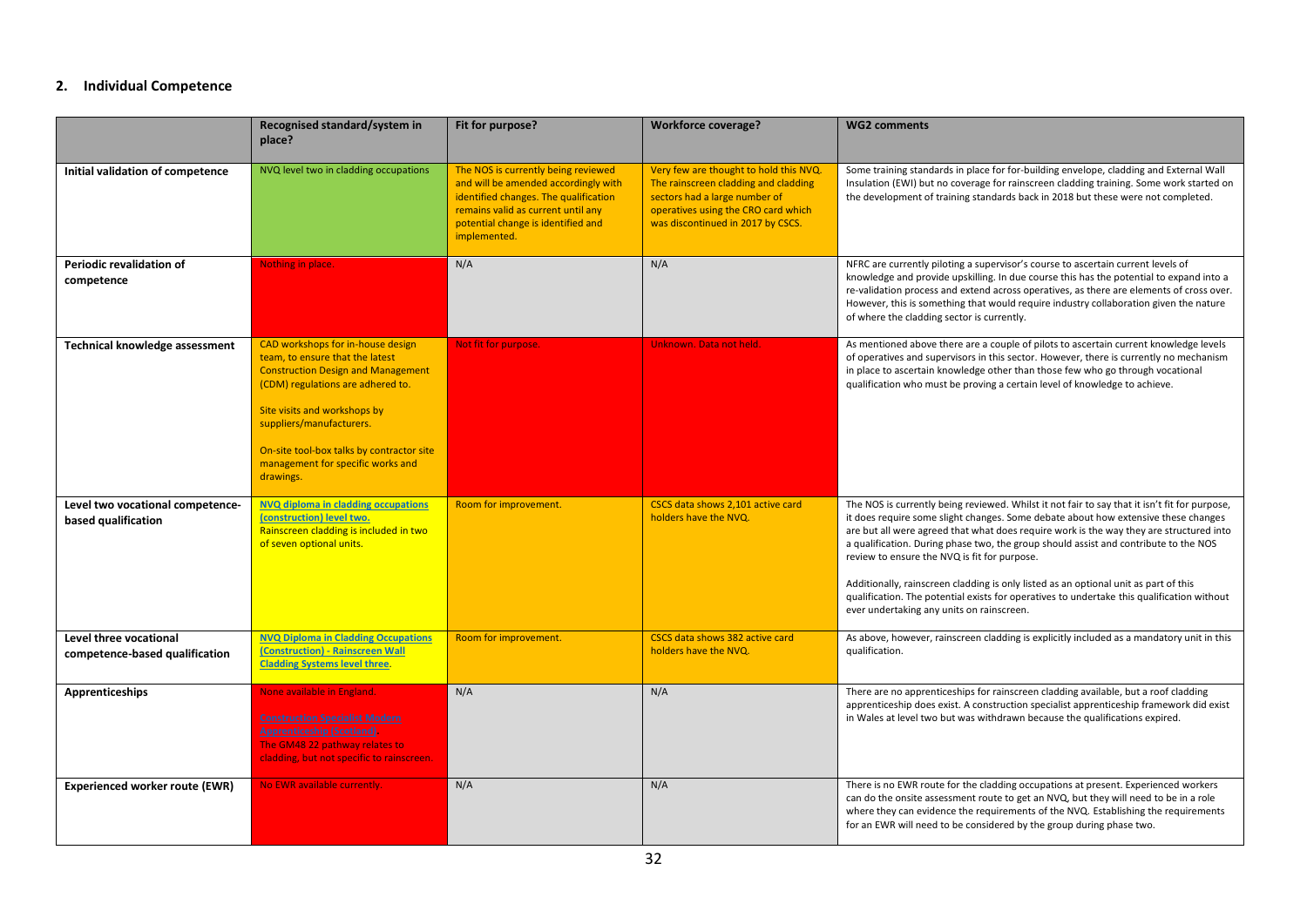#### **3. Other Training and Assessment**

|                                            | Recognised standard/system in<br>place?                                                                                                     | Fit for purpose?                                                                                                   | Workforce coverage?     | <b>WG2 comments</b>                                                                                                                                                                                                                                                                                                                                                                                                                                                                                    |
|--------------------------------------------|---------------------------------------------------------------------------------------------------------------------------------------------|--------------------------------------------------------------------------------------------------------------------|-------------------------|--------------------------------------------------------------------------------------------------------------------------------------------------------------------------------------------------------------------------------------------------------------------------------------------------------------------------------------------------------------------------------------------------------------------------------------------------------------------------------------------------------|
| <b>Generic fire safety training</b>        | Some schemes of a general nature are<br>available FIRAS, IFC, LPCB certifications.                                                          | Not sufficient and only partial coverage.                                                                          | Unknown. Data not held. | Too broadly based. Experience shows that the rate of error on installation is still<br>significant, irrespective of the certification status of the operative.                                                                                                                                                                                                                                                                                                                                         |
| Sector-specific fire safety training       | Installation of fire preventative<br>measures has been a feature of NFRC<br>pilot for a supervisor's course<br>specifically for rainscreen. | Generally, not considered adequate and<br>require improvement as well as wider<br>penetration across the industry. | Unknown. Data not held. | During phase two, the sector needs to define the current gaps and how these will be<br>filled.                                                                                                                                                                                                                                                                                                                                                                                                         |
| Sector-specific CPD/upskilling<br>training | None, of any quality, that we are aware<br>of except manufacturer led initiatives,<br>and the pilot NFRC rainscreen<br>supervisor course.   | No recognised courses, a lack of<br>instructors and no places to train.                                            | Unknown. Data not held. | During phase two, the sector needs to define a standardised approach, including<br>minimum CPD requirements. CPD does exist, but coverage is inconsistent, both in terms<br>of content and workforce take-up. Accordingly, another priority action for the<br>rainscreen cladding sector development group during phase two will be to establish<br>consistent sector standards for CPD and to consider how best to ensure widespread<br>adoption of these standards by organisations and individuals. |

### **4. Checking Individual Training and Competence Achievement**

| Sector covered by card scheme? Which one?                                                            | Yes - CSCS                                                                                                                                                                                                     |
|------------------------------------------------------------------------------------------------------|----------------------------------------------------------------------------------------------------------------------------------------------------------------------------------------------------------------|
|                                                                                                      |                                                                                                                                                                                                                |
| Card scheme currently linked up to digital recognition of skills and<br>training (apps, online etc)? | Yes. A new CSCS Alliance Smart Check app will be rolled out from April 2022 which will allow all 2.1 million cards in the construction industry displaying the CSCS logo to be<br>verified using a single app. |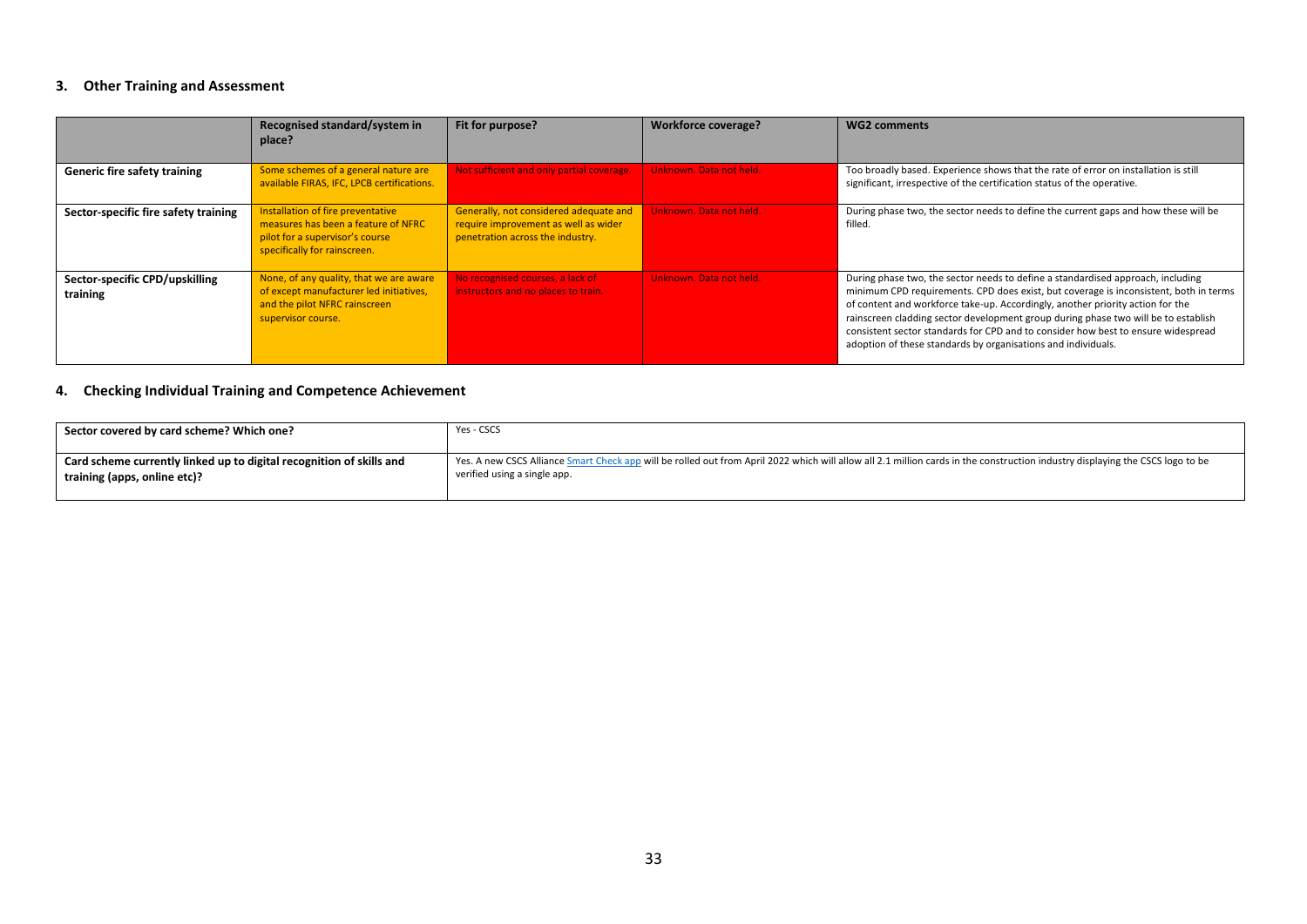## **Annex F – Roofing Sector Breakdown**

| Number of businesses in sector                                                                     | Approximately 9,000, most of whom would be categorised as micro or small businesses. Most liquid contractors (683) are involved in commercial activities. This number does not include domestic work. |                                                                                                                                                                                                                                                                                                                                              |  |
|----------------------------------------------------------------------------------------------------|-------------------------------------------------------------------------------------------------------------------------------------------------------------------------------------------------------|----------------------------------------------------------------------------------------------------------------------------------------------------------------------------------------------------------------------------------------------------------------------------------------------------------------------------------------------|--|
| Number/% businesses involved<br>with HRBs?                                                         | Estimated to be around 300. Assume the overall number of businesses involved in high rise/high risk buildings is low, purely based on overhead costings including insurance premiums.                 |                                                                                                                                                                                                                                                                                                                                              |  |
| Number of workers in sector -<br>including number/% split between<br>direct employees and indirect | Approximately 65,000, with 69% of these being self-employed. Previous accessible research suggests construction runs at approximately 40%.                                                            |                                                                                                                                                                                                                                                                                                                                              |  |
| Number/% workers involved with<br>HRBs?                                                            | Estimates range from 2,000 to 5,000.                                                                                                                                                                  |                                                                                                                                                                                                                                                                                                                                              |  |
| Recognised sector and<br>stakeholder organisations<br>* Phase one participants                     | Member-led trade associations                                                                                                                                                                         | National Federation of Roofing Contractors (NFRC)*<br>Single Ply Roofing Association (SPRA)*<br>Liquid Roofing and Waterproofing Association (LRWA)*<br>Mastic Asphalt Council (MAC)<br>The Federation of Traditional Metal Roofing Contractors (FTMRC)<br>Lead Contractors Association (LCA)<br>Confederation of Roofing Contractors (CORC) |  |
|                                                                                                    | Certification organisations                                                                                                                                                                           | NFRC Competent Person Scheme                                                                                                                                                                                                                                                                                                                 |  |
|                                                                                                    | Sector skills organisations                                                                                                                                                                           | <b>CITB</b>                                                                                                                                                                                                                                                                                                                                  |  |
|                                                                                                    | Awarding organisations                                                                                                                                                                                | Numerous bodies in the sector                                                                                                                                                                                                                                                                                                                |  |
|                                                                                                    | Skills certification scheme                                                                                                                                                                           | RoofCERT                                                                                                                                                                                                                                                                                                                                     |  |
|                                                                                                    | Professional institutions                                                                                                                                                                             | Institute for Roofing (IOR)                                                                                                                                                                                                                                                                                                                  |  |

<span id="page-33-0"></span>

| Occupations in scope to the roofing sector framework: | Boundaries/overlaps with other installer sectors and/or occupations: |
|-------------------------------------------------------|----------------------------------------------------------------------|
| Labourer                                              | Cladding (facades)                                                   |
| Apprentice                                            | Mastic asphalt                                                       |
| Experienced worker                                    | Lead and hard metals                                                 |
| Slating and tiling (includes level three)             |                                                                      |
| Roof sheeting and cladding                            |                                                                      |
| <b>RBM</b>                                            |                                                                      |
| Single ply                                            |                                                                      |
| Liquid applied waterproofing                          |                                                                      |
|                                                       |                                                                      |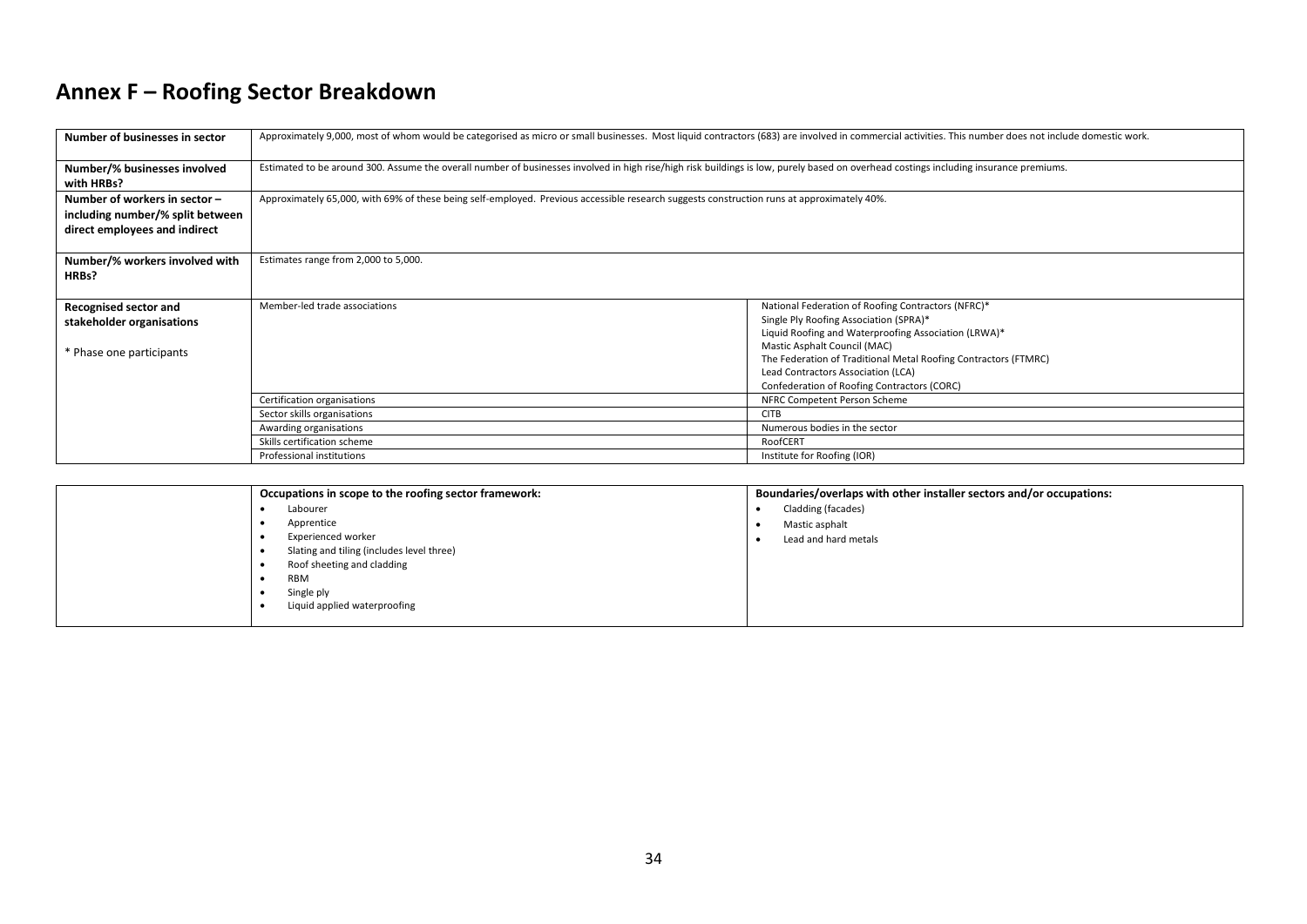#### **1. Organisational Competence**

| ISO 17065 scheme(s)<br>in place?                                                                                                                          | Scheme(s) scope?                                                            | Scheme(s) coverage? | Alternative trade<br>association/other scheme(s)? | WG2 comments                                                                                                                                                                                                                                                                                                                          |
|-----------------------------------------------------------------------------------------------------------------------------------------------------------|-----------------------------------------------------------------------------|---------------------|---------------------------------------------------|---------------------------------------------------------------------------------------------------------------------------------------------------------------------------------------------------------------------------------------------------------------------------------------------------------------------------------------|
| Yes. NFRC CPS self-certification scheme<br>for the domestic repair, maintenance<br>and improvement (RMI) sector. Does<br>support commercial projects too. | Pitched, flat and metal roofing for the<br>domestic and commercial sectors. | 500 businesses.     | $Yes - NFRC$<br>$Yes - LRWA$                      | NFRC CPS operate the certification scheme under ISO17065 and are ISO 9001<br>accredited, and TrustMark approved. Some small amendments would likely be required<br>to ensure full alignment. The group are aware of other trade associations with<br>organisational checking processes in place, however these need to be explored in |
|                                                                                                                                                           |                                                                             |                     |                                                   | further detail to assess whether they meet the robust standards required.                                                                                                                                                                                                                                                             |

#### **2. Individual Competence**

|                                                         | Recognised standard/system in<br>place?                                                                                                                                                                                                                                                                                                                                                                                         | Fit for purpose?                                                                                                                                                                                                            | <b>Workforce coverage?</b>                                                                                                                                                                                                               | <b>WG2 comments</b>                                                                                                                                                                                                                                                                                                                                                                                                                                                                                                                                                                                                              |
|---------------------------------------------------------|---------------------------------------------------------------------------------------------------------------------------------------------------------------------------------------------------------------------------------------------------------------------------------------------------------------------------------------------------------------------------------------------------------------------------------|-----------------------------------------------------------------------------------------------------------------------------------------------------------------------------------------------------------------------------|------------------------------------------------------------------------------------------------------------------------------------------------------------------------------------------------------------------------------------------|----------------------------------------------------------------------------------------------------------------------------------------------------------------------------------------------------------------------------------------------------------------------------------------------------------------------------------------------------------------------------------------------------------------------------------------------------------------------------------------------------------------------------------------------------------------------------------------------------------------------------------|
| Initial validation of competence                        | NVQ level two.<br>RoofCERT experienced worker route<br>EWR).<br>Apprenticeship trailblazer for<br>waterproofing, pitched and metal<br>roofing                                                                                                                                                                                                                                                                                   | Yes. The NOS for different disciplines<br>are up for review in some areas and<br>only minor changes are expected.                                                                                                           | Approximately 20-25%.                                                                                                                                                                                                                    | There are differences of opinions when it comes to the apprenticeship standards.<br>Pitched roofing and metals standards are considered off sufficient quality, but some<br>concerns exist around waterproofing when it comes to all three disciplines being<br>contained within one single standard.<br>There are also concerns around the end point assessment for all three routes,<br>specifically about the availability and mechanism for competence validation.                                                                                                                                                           |
| Periodic revalidation of<br>competence                  | RoofCERT Accreditation scheme that<br>revalidates competence every three<br>years, taking an evidence based<br>approach to future CPD requirements<br>for upskilling.                                                                                                                                                                                                                                                           | RoofCERT considered fit for purpose<br>and is subject to ongoing review to<br>reflect future industry requirements.<br>No revalidation relating to the NVQ,<br>beyond resitting the health, safety and<br>environment test. | RoofCERT has 1,200 operatives<br>currently in the pipeline.                                                                                                                                                                              | RoofCERT is still officially in its project stage however it remains a challenge to get the<br>industry to utilise these competency measures without external influence through<br>procurement or pre-qualification.<br>Manufacturer training has not been updated recently to ensure it is in-line with NOS.<br>During phase two, the group should consider how it can incorporate elements of<br>manufacturer training into the CITB training standard/Approved Training Organisation<br>model.                                                                                                                                |
| <b>Technical knowledge assessment</b>                   | RoofCERT technical knowledge test is<br>aligned to industry codes of practice.<br>Manufacturer training exists which but<br>is aligned to their specific products only.<br>However, no formal assessment of<br>knowledge is measured as far as the<br>group are aware.<br>The assessment that does take place is<br>based on practical performance during<br>the training and ongoing assessments of<br>completed work on site. | Yes.                                                                                                                                                                                                                        | The uptake is currently low due as<br><b>RoofCERT</b> remains in the early project<br>stage and is a voluntary scheme. There<br>are currently no requirements on<br>individuals to revalidate their<br>competence in the roofing sector. | Knowledge questions through examination all relate to the industry codes of practice<br>for the associated disciplines.<br>As noted previously, RoofCERT has suffered to struggle to get businesses and<br>individuals to participate in the programme without external pressure. Whilst any<br>scheme is voluntary, it is dependent on business and individual wanting to do the right<br>thing and achieve a degree of competence.<br>Manufacturer training exists but is aligned to their specific products. No formal<br>assessment of knowledge is available in relation to this training as far as this group is<br>aware. |
| Level two vocational competence-<br>based qualification | <b>NVQ Diploma in Roofing Occupations</b><br>(Construction) level two.<br>Numerous pathways available at level<br>two.                                                                                                                                                                                                                                                                                                          | Yes.                                                                                                                                                                                                                        | Between 12,000 - 15,000 with<br>approximately 12,000 holding a current<br>qualification.                                                                                                                                                 | Vocational qualifications work well for the roofing industry, but the uptake remains low.<br>Companies/individuals follow the path of least resistance and only obtain qualifications<br>to get a CSCS card in order to access site.                                                                                                                                                                                                                                                                                                                                                                                             |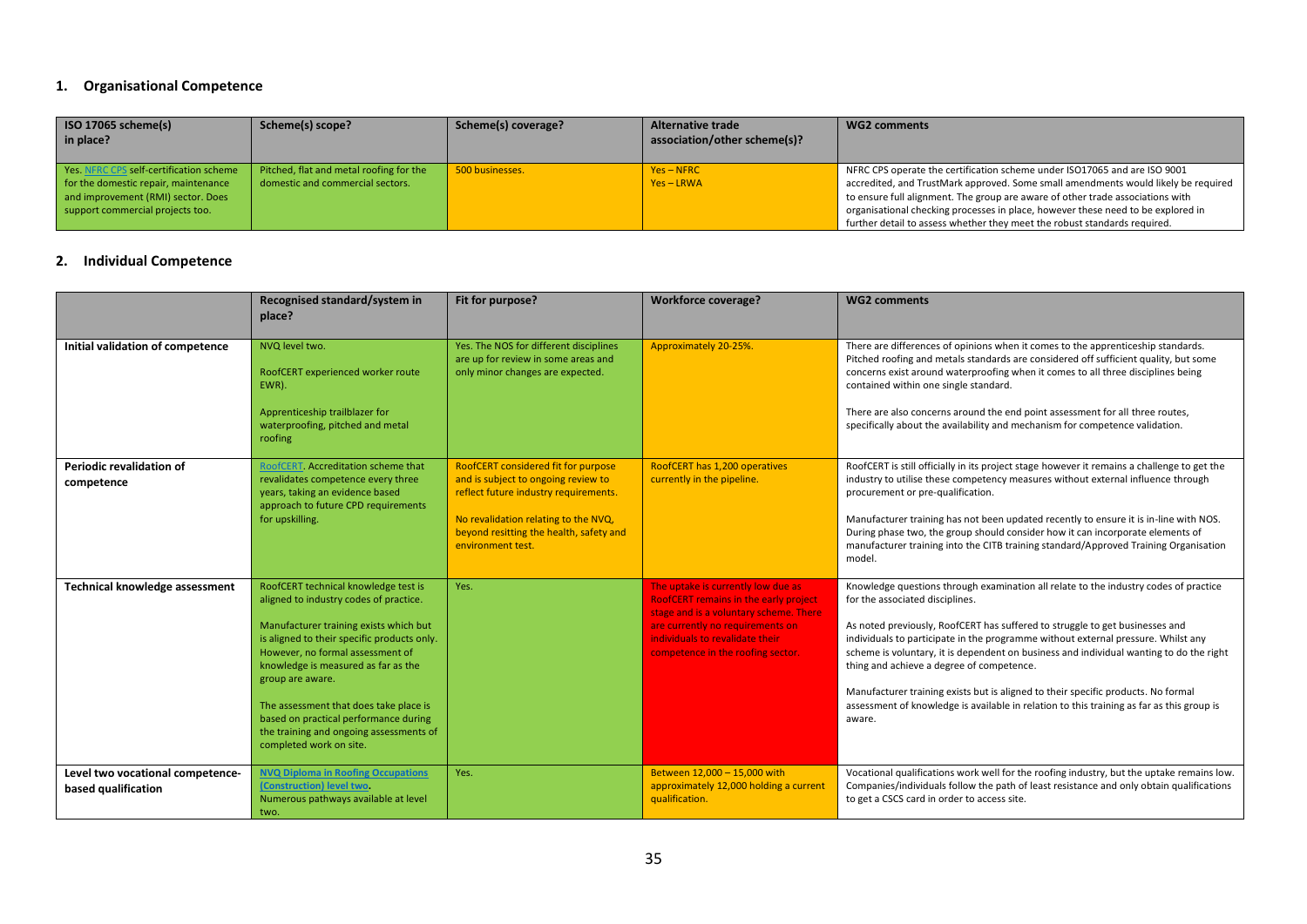| Level three vocational<br>competence-based qualification | <b>NVQ diploma in roofing occupations</b><br>(construction) level three.<br>Three pathways available at level three:<br>Slater<br>$\bullet$<br>Slater and tiler<br>Tiler<br><b>Roofing Occupations (Construction)</b><br><b>SCQF level six.</b> | Yes.                                                                              | Approximately 2,000. This is an<br>assumption based on previously seen<br>data.                                                                                                                                                                                        | As above for level two.                                                                                                                                                                                                                                                                                                                                                                                                                                                                                                                                                                                                                                                                                                                                                         |
|----------------------------------------------------------|-------------------------------------------------------------------------------------------------------------------------------------------------------------------------------------------------------------------------------------------------|-----------------------------------------------------------------------------------|------------------------------------------------------------------------------------------------------------------------------------------------------------------------------------------------------------------------------------------------------------------------|---------------------------------------------------------------------------------------------------------------------------------------------------------------------------------------------------------------------------------------------------------------------------------------------------------------------------------------------------------------------------------------------------------------------------------------------------------------------------------------------------------------------------------------------------------------------------------------------------------------------------------------------------------------------------------------------------------------------------------------------------------------------------------|
| Apprenticeships (England only)                           | <b>Roofer (England)</b><br>Option 1 - Roof slater and tiler<br>Option 2 - Waterproof membranes<br>Option 3 - Roof sheeter and cladder                                                                                                           | Yes, for training, no for EPA - see WG2<br>comments.                              | Around 200 apprentices currently<br>working towards this apprenticeship.                                                                                                                                                                                               | Issues relating to the EPA methods currently exist for on-site assessment. This is going<br>through a revision process to change the test centre environment. Concerns for on-site<br>is the ability to access all evidence in the timeframe, as different jobs will not<br>necessarily include all the specified requirements to assess. This also includes additional<br>health and safety concern and weather related issues.<br>Apprenticeship frameworks do exist in devolved nations and the standard is broadly<br>believed to be good. However, this needs to be explored more during phase two. The<br>group should consider whether there are elements of the approach taken in the other<br>nations that can be adopted and if alignment across the UK is desirable. |
| <b>Experienced worker route (EWR)</b>                    | <b>Yes-RoofCERT</b>                                                                                                                                                                                                                             | Yes - Signed off by the standards setting<br>body and approved by the CSCS board. | EWR is still in the project stage and<br>being rolled out across the industry.<br>The number of operatives that follow<br>the EWR is expected to decrease over<br>time. RoofCERT scheme would require<br>some amendment to ensure that EWR<br>was third party assured. | The RoofCERT EWR helps to transition those formally on industry accreditation to a<br>formal qualification. A minimum of five years' experience is required in the associated<br>discipline as part of the RoofCERT EWR which must be demonstrated with evidence.<br>The EWR includes a profiling process to make sure the people going through have<br>experience in the associated work prior to completing the practical assessment and<br>professional discussion. Applicants must also then take technical knowledge test and<br>provide proof of training (H&S/technical) and proof of competence through a robust<br>assessment.<br>Additional roofing disciplines will be added to the EWR portfolio as the scheme<br>develops.                                         |

#### **3. Other Training and Assessment**

|                                            | Recognised standard/system in<br>place?                                                                                                                                                                                               | Fit for purpose?                                                                                                                               | Workforce coverage?          | <b>WG2 comments</b>                                                                                                                                                                                                                                                                                                                                                                                                                                   |
|--------------------------------------------|---------------------------------------------------------------------------------------------------------------------------------------------------------------------------------------------------------------------------------------|------------------------------------------------------------------------------------------------------------------------------------------------|------------------------------|-------------------------------------------------------------------------------------------------------------------------------------------------------------------------------------------------------------------------------------------------------------------------------------------------------------------------------------------------------------------------------------------------------------------------------------------------------|
| <b>Generic fire safety training</b>        | Refer to CITB training standards for fire<br>safety training.                                                                                                                                                                         | Unknown - sector group will need to<br>work with CITB during phase two to<br>establish.                                                        | Unknown, Data not collected. | If any exists, it will be contained within CITB training standards delivered by CITB ATOs.<br>The sector group will need to establish what is contained within existing CITB training as<br>part of phase two.                                                                                                                                                                                                                                        |
| Sector-specific fire safety training       | A standard exists for "Fire safety, fire<br>marshal for built up felt roofing<br>operatives."                                                                                                                                         | Unknown - sector group will need to<br>work with CITB during phase two to<br>establish.                                                        | Unknown. Data not collected. | The standard listed is only specific to one roofing discipline and does not cover other<br>roofing disciplines. The group will need to assess whether this standard is fit for<br>purpose during phase two, as well as identify/create standards for other roofing<br>disciplines.                                                                                                                                                                    |
| Sector-specific CPD/upskilling<br>training | There are currently 159 results on<br>CITB's training directory in relation to<br>standards approved for roofing.<br>11 Further Education colleges exist as<br>well as several private training<br>providers, multiple small delivery | Some concerns over quality of<br>standards that underpin courses and<br>course delivery. Training delivered,<br>undertaken on an ad hoc basis. | Unknown, Data not collected. | There is a lot of training in circulation for the roofing sector. Over the years<br>representatives within the industry have continued to push for additional training<br>standards to be developed.<br>Concerns remain that most of the standards available are outdated, incomplete or<br>inaccurate and some serious work is required to review each standard to ensure<br>training that is derived from those standards meets industry standards. |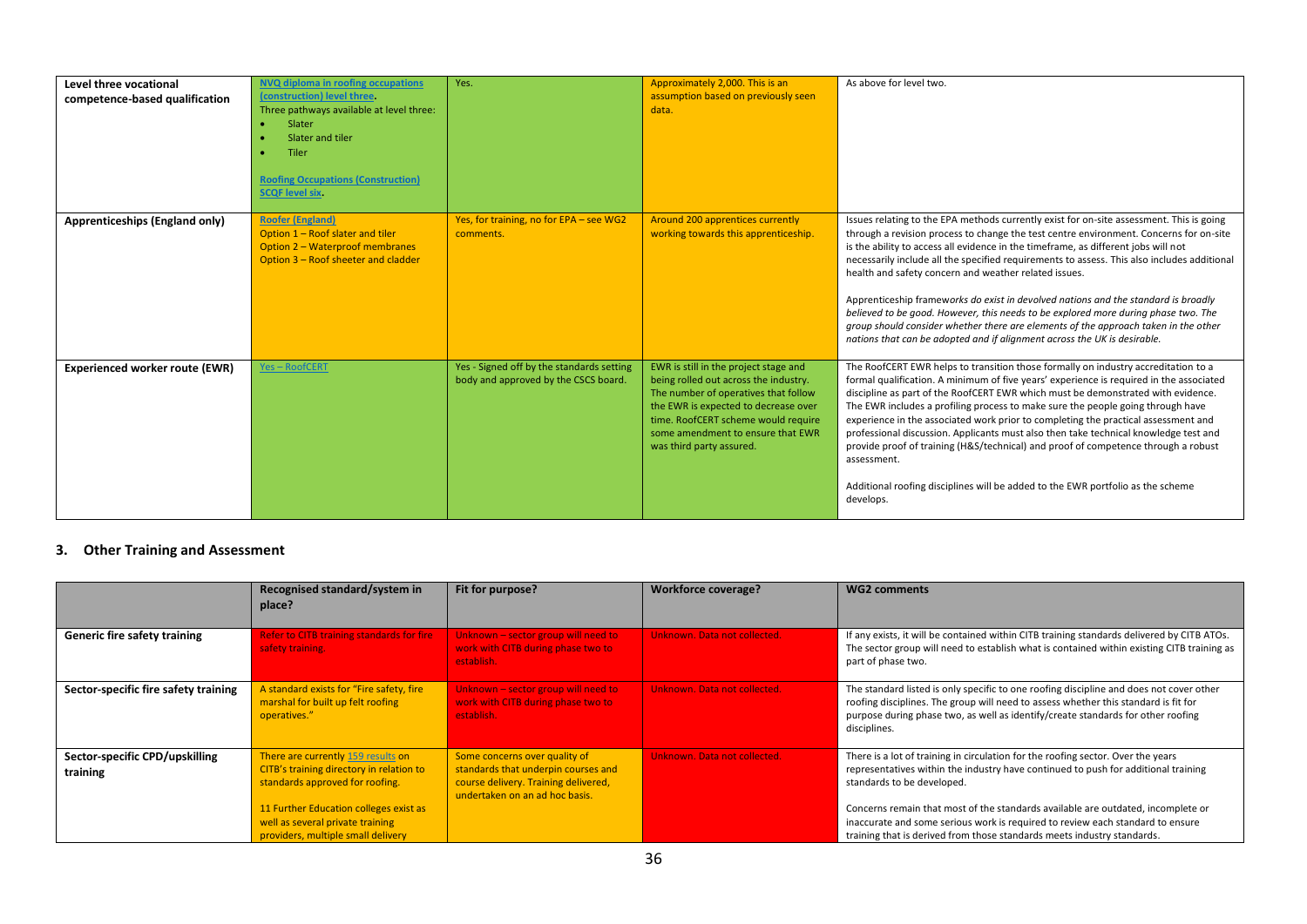| centres. Manufacturer also have<br>training facilities for their specific<br>product related training. Roofing<br>contractors delivering key skills. |  | Training infrastructure remains an area for concern, as an increase in training and<br>assessment will require increase in availability with assessors and trainers also in short<br>supply. However, with an increase in demand it is expected that the supply would<br>follow. |
|------------------------------------------------------------------------------------------------------------------------------------------------------|--|----------------------------------------------------------------------------------------------------------------------------------------------------------------------------------------------------------------------------------------------------------------------------------|
|                                                                                                                                                      |  | Another significant problem for certain sectors (e.g., liquids and single ply) is that the<br>cost of materials makes it prohibitive to practically teach them and make a profit in<br>colleges. Hence manufacturers taking the lead originally.                                 |

### **4. Checking Individual Training and Competence Achievement**

| Sector covered by card scheme? Which one?                            | Yes – CSCS blue card for skilled operatives completed vocational achievement.                                                                                                  |  |
|----------------------------------------------------------------------|--------------------------------------------------------------------------------------------------------------------------------------------------------------------------------|--|
|                                                                      |                                                                                                                                                                                |  |
| Card scheme currently linked up to digital recognition of skills and | Yes. A new CSCS Alliance Smart Check app will be rolled out from April 2022 which will allow all 2.1 million cards in the construction industry displaying the CSCS logo to be |  |
| training (apps, online etc)?                                         | verified using a single app.                                                                                                                                                   |  |
|                                                                      |                                                                                                                                                                                |  |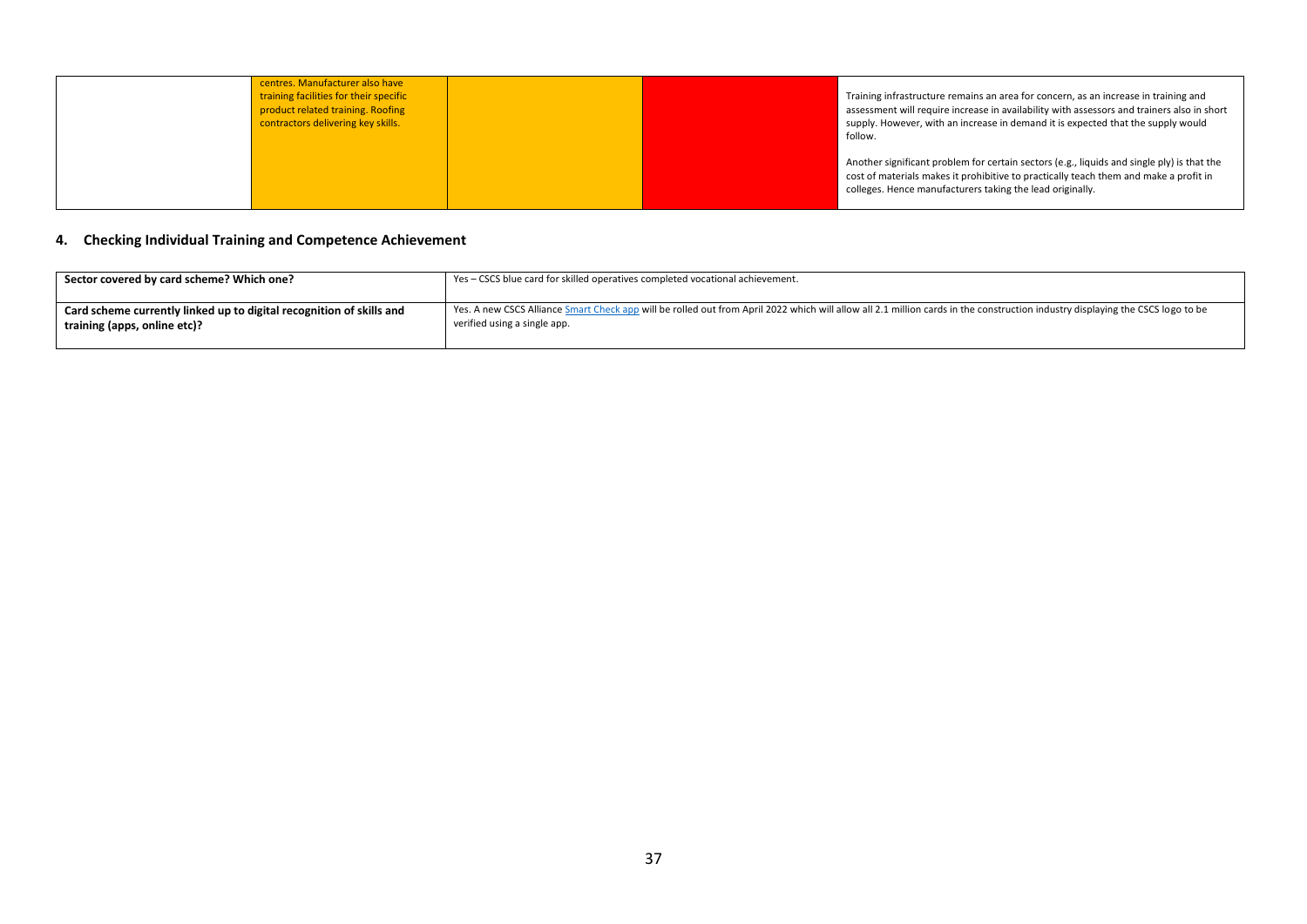## <span id="page-37-0"></span>**Annex G – WG2 Key Principles for the Development of Sector Specific Frameworks for Installers**

WG2's central recommendations in the Setting the Bar report set out the following for organisations and individuals working on higher-risk buildings:

*The industry should adopt a framework for all the installer sectors working on in-scope buildings that can be applied to other project types. The framework will consist of:* 

- *Accredited third party certification of companies*
- *Level 2 or 3 qualifications for individuals*
- *A card scheme such as, but not limited to, the CSCS*
- *CPD refresher training and the maintenance of individual skills*
- *All installers [to] have a core knowledge of fire safety in buildings – training to be standardised and made mandatory.*

Where installer sectors do not currently operate within the above, these will need to be defined and developed.

In proceeding to the next phase of implementing its recommendations, WG2 recognises that there is a particular challenge for installer sectors in seeking greater standardisation of performance; that the task is not easy but does require improvement; and that in order to gain fullest support, any solution arrived at will need to recognise the diversity and variable positions between and within the various installer sectors.

For this first phase, WG2 has supported a series of pilot sector-specific framework developments during the second half of 2021, focussed mainly on disciplines previously identified as priorities for fire and building safety purposes.

In developing these frameworks, pilot groups are expected to use the present Key Principles in conjunction with WG2 recommendations and the **BSI Flex 8670:** Core criteria for building safety in competence frameworks - Code of practice. It is anticipated that the present Key Principles will be amended and improved as a result of the experience, feedback and lessons learned from pilot sector development groups.

#### **Installer Sector Development Groups**

Each installer sector shall take responsibility for drawing up a competence framework for that sector, developed by a representative group of employers and other 'built environment actors' from the sector, together with other relevant stakeholders and interested parties.

The following list of potential sector development group participants is purely indicative and not necessarily exhaustive. For example, some stakeholders/ interested parties may legitimately be invited to participate in some meetings and areas of work, but not others. Development groups may also decide to establish sub-committees, task-and-finish groups, working parties, etc., as and when they see fit.

#### **Potential Participants**

Built environment actors:

- Sector employers (reflecting different firm sizes, sub-disciplines and positions in the built asset life-cycle)
- Member-led trade associations
- Trade union(s)
- Recognised sector skills bodies
- Professional institutions (where relevant)
- Manufacturers (as and where relevant)

Other stakeholders/ interested parties:

- CSCS/partner card schemes (as appropriate)
- Relevant certification bodies
- Relevant awarding organisations
- Other recognised sector stakeholders (e.g., other relevant sector bodies, safety charities, bodies representing owners, users and/or occupiers of built assets)
- Representatives from Government acting as observers (e.g., HSE, DLUHC, BEIS, DfE, IFATE, UK devolved administrations)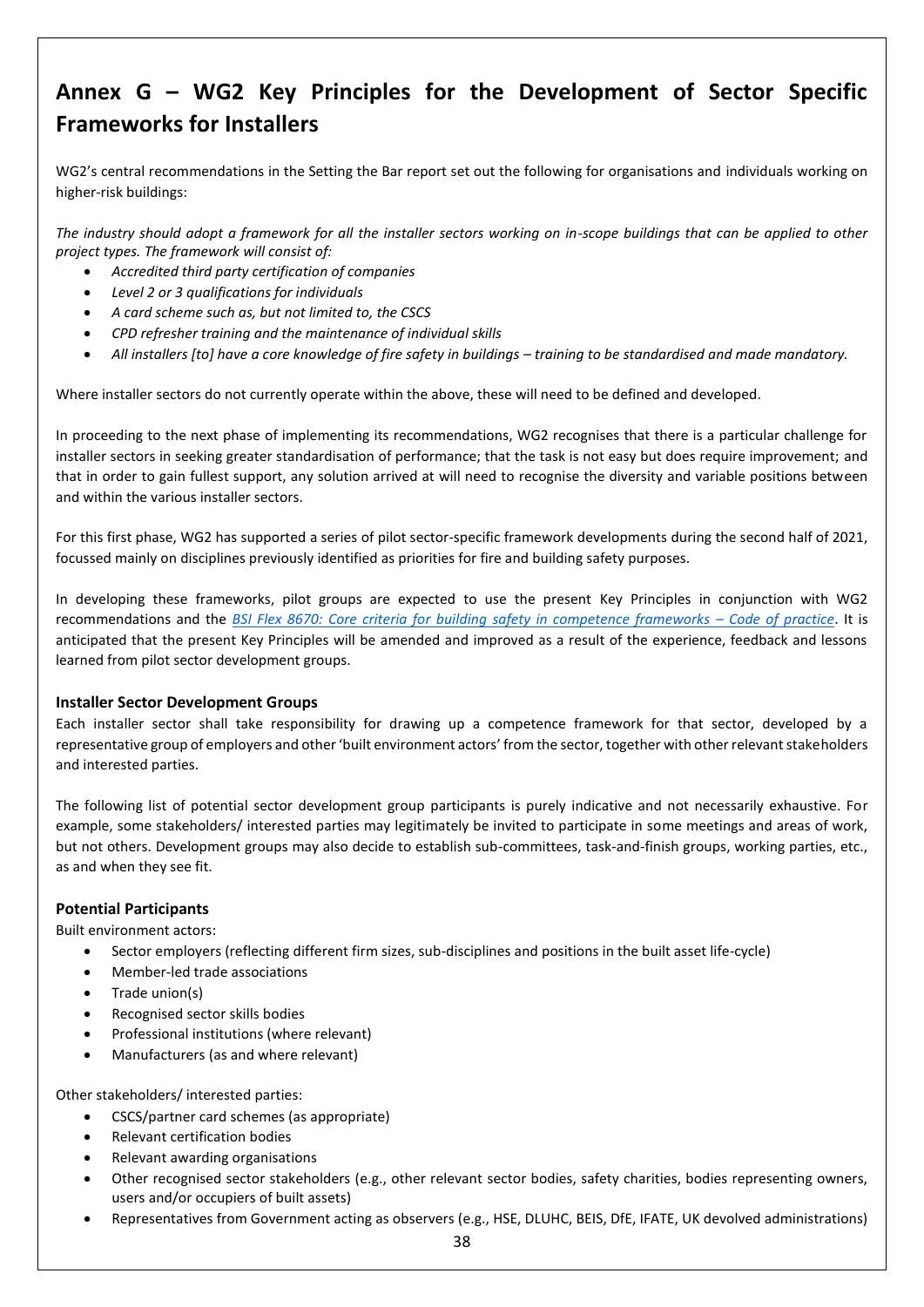Scope definitions in sector-specific frameworks should also confirm their geographical span (e.g., England only, England and Wales, Great Britain, UK-wide). Given the UK-wide span of built environment businesses and workers, sector development groups should consider securing alignment and buy-in across all parts of the UK.

In establishing and running a development group, sectors should consider core good governance principles, such as those set out in *[BS: 0 2016 A standard for standards](https://www.bsigroup.com/Documents/standards/guide-to-standards/BSI-BS-0-2016.pdf) – Principles of standardization*, especially sections seven and eight.

WG2 will coordinate with sector development group chairs to report on progress, discuss shared issues and, as far as possible, agree common approaches. WG2 will also seek to provide advice, assistance and support at and between sector development group meetings.

Sector development groups should ensure that they keep others suitably informed about their work, and that any proposed sector-specific competence framework is submitted for timely and meaningful consultation with the relevant sector more widely before it is finalised.

Whereas it is for installer sectors to determine the detailed content of their own competence frameworks, WG2 shall be responsible for verifying that each such framework at least fulfils the minimum requirements of BSI Flex 8670 and WG2 recommendations, including these Key Principles.

#### **Organisational Competence**

WG2 has recommended that all organisations carrying out installation on higher risk buildings are subject to Accredited Third-Party Certification under the ISO 17065 standard. In leading towards this longer-term aim, we recognise the important role undertaken by trade associations and envisage that the planned pilot groups will help to reconcile this matter and garner installers' views and support. Any proposed alternative to ISO 17065 shall be referred back to WG2 for further consideration.

A fundamental aspect of assuring organisational competence of companies working on higher risk buildings is for organisations to demonstrate that they keep up-to-date records of competent individuals. There also needs to be evidence of the organisation's process for checking individual competence and how the organisation manages the maintenance of competence, including approved technical, regulatory and fire-related CPD content.

#### **Individual Competence**

Individuals must go through a process of both validation and revalidation of their competence. All sectors must define how initial validation of an individual's competence will be achieved and the process in which revalidation will take place and the timeframe for this to be achieved within. Revalidation should take place every five years or less.

Installation teams will have a mix of competence levels on most occasions. There always needs to be the correct ratio of competence levels within the working environment which each sector needs to determine and define for itself. Sectors may, for example, consider the use of a risk matrix that compares the risks and demands of an activity and the level of competence of each operative to determine the appropriate ratio for installer teams within that context.

Whilst WG2 recommend the following competence requirements for individual installers working in the sector, it is important to consider for those working towards occupational competence through apprenticeships, qualifications and other trainee programmes. All sector-specific frameworks need to ensure that all work ultimately is done either directly by or under the supervision of someone with current and validated competence for all the activities being undertaken. In the event this cannot be maintained, specific work associated with that level of competence must stop. In cases where this situation is not achievable straight away, any transitional arrangements must be clearly defined, robust and time limited.

#### **Industry Technical Knowledge**

It is each organisation's responsibility to ascertain current levels of technical and safety knowledge of its workforce and to ensure this knowledge is maintained. WG2 recommend that each industry sector develops measures that ascertain current knowledge levels and facilitate enhancement of knowledge through formal training, refresher courses, mentoring, supervision and CPD. CPD must be relevant and designed using robust evidence and industry-approved standards. As already stated above, any scheme developed for assuring organisational competence should assess each organisation's processes for validating, maintaining and revalidating knowledge of the installation team.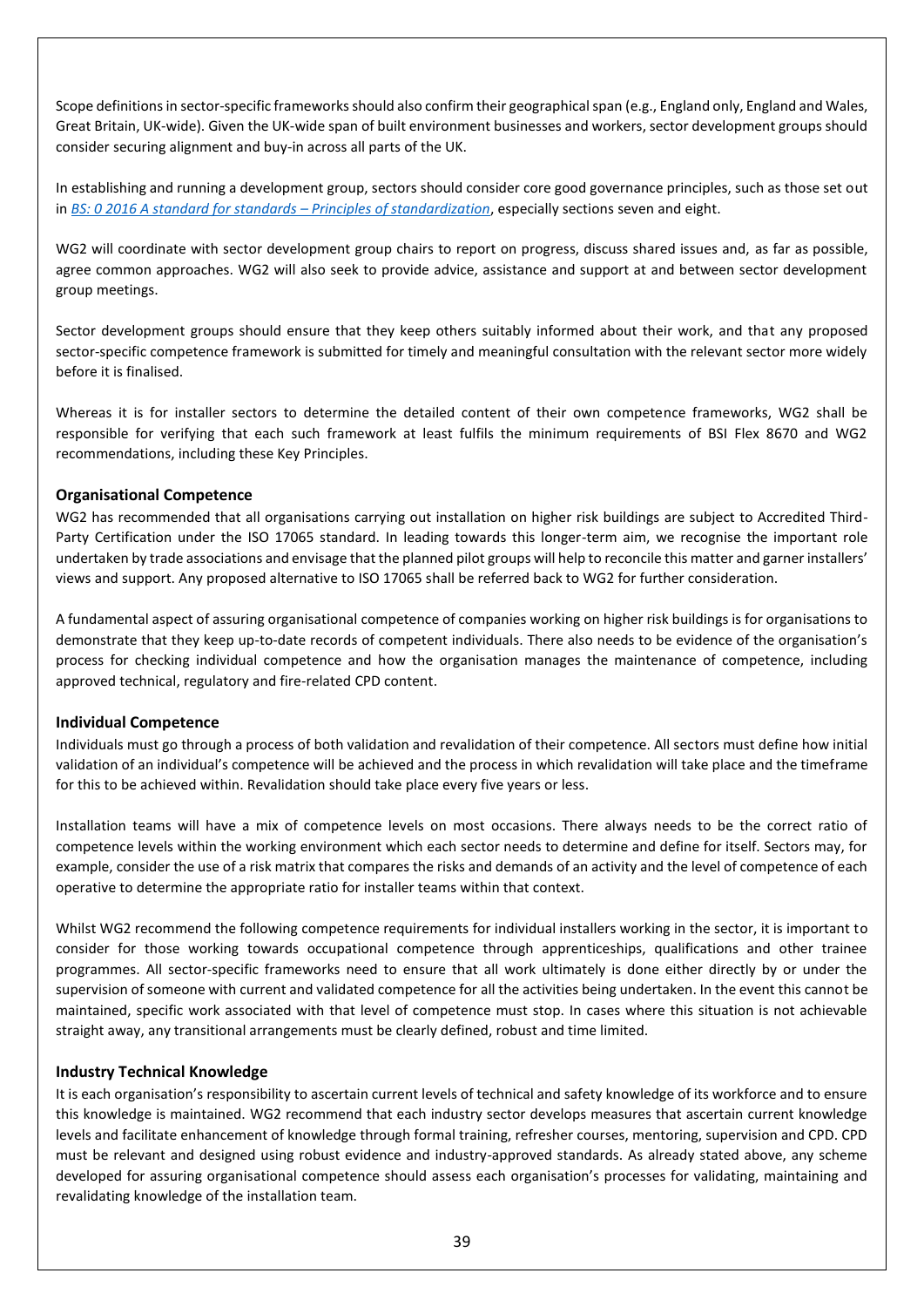Knowledge assessment can be determined in multiple formats and WG2 recommend the following approaches, developed with industry:

- Knowledge testing through invigilated examination (multiple choice questions)
- Professional discussion (trained assessor/evaluator) with industry expert
- Other approved method.

#### **Industry-Approved Formal Training**

Industry approved formal training is defined within this framework as standardised training with clearly specified learning outcomes and broadly-based industry endorsement and support. This will provide individuals with the required knowledge, skills and behaviours to operate to the required minimum technical and fire safety standards. The below sets out the minimum requirements of industry approved formal training relating to this framework for all sectors working in higher risk buildings:

- Consultation/approval by relevant sector bodies
- Consultation produces a standard that the training is based on
- Minimum training requirements
	- o Introduction and scope
	- o Learning Outcomes
	- o Course instructors' minimum experience and educational achievements
	- o Pre-requisites
	- o Minimum duration (recommended)
	- o Assessment criteria including methods (if applicable)
	- o Assessor competence / vocational requirements
	- o Environment for delivery
	- o Quality assurance
	- o Review period for contents
	- o Validation period of training
	- An established mechanism for approving courses against the standard
- Transmission and recording of training achievement by the relevant industry-approved digital card scheme.

Industry approved formal training may already exist for an occupational area. The relevant sector standard setting and/or skills bodies should always be consulted prior to commencement of any standards creation to avoid duplication or unnecessary work. Ongoing requirements will need to be in place to monitor updates to knowledge and skills as installation techniques and requirements change.

As part of these Key Principles, approved formal training of individuals has been broken down into the following headings:

- **Generic Fire Safety Training** All individuals working on all roles within scope will be required to complete the approved generic fire safety training. This training will be approved by WG2 and will be updated as required and aims to equip installers with the core knowledge required about fire safety in buildings.
- **Sector Specific Fire Safety Training**  All sectors in scope will be required to design, develop and implement fire specific safety training relevant to operational tasks and with input from a recognised fire expert.
- **Sector Specific Technical Training**  All sectors in scope will identify or develop and implement sector specific technical training in accordance with industry-approved standards.
- **Behavioural Competence**  It is recommended that a collaborative approach to improving behaviour across all sectors is achieved through design, development and implementation of modular training and must include requirements relating to understanding the limits of competence and reference accepted ethical standards and principles.

Sector development groups' activity above should include full consideration of the relevance and appropriateness to installers of the individual competence requirements set out in [BSI Flex 8670](https://shop.bsigroup.com/products/built-environment-core-criteria-for-building-safety-in-competence-frameworks-code-of-practice/standard) table one (behavioural competence for building safety) and tables two to five (core criteria for building safety). For example, groups must consider whether it is appropriate to expect each installer to acquire and demonstrate the competence in question, or if that competence is better expressed as a management and/or organisational responsibility.

#### **Competence Assessment**

All individual installers working in scope will be required to go through an industry-approved competence assessment process. The measurement of competence must be assessed against developed assessment criteria and approved National Occupational Standards (NOS) or industry-approved alternative. The following routes are potentially suitable for competence measurement within this framework: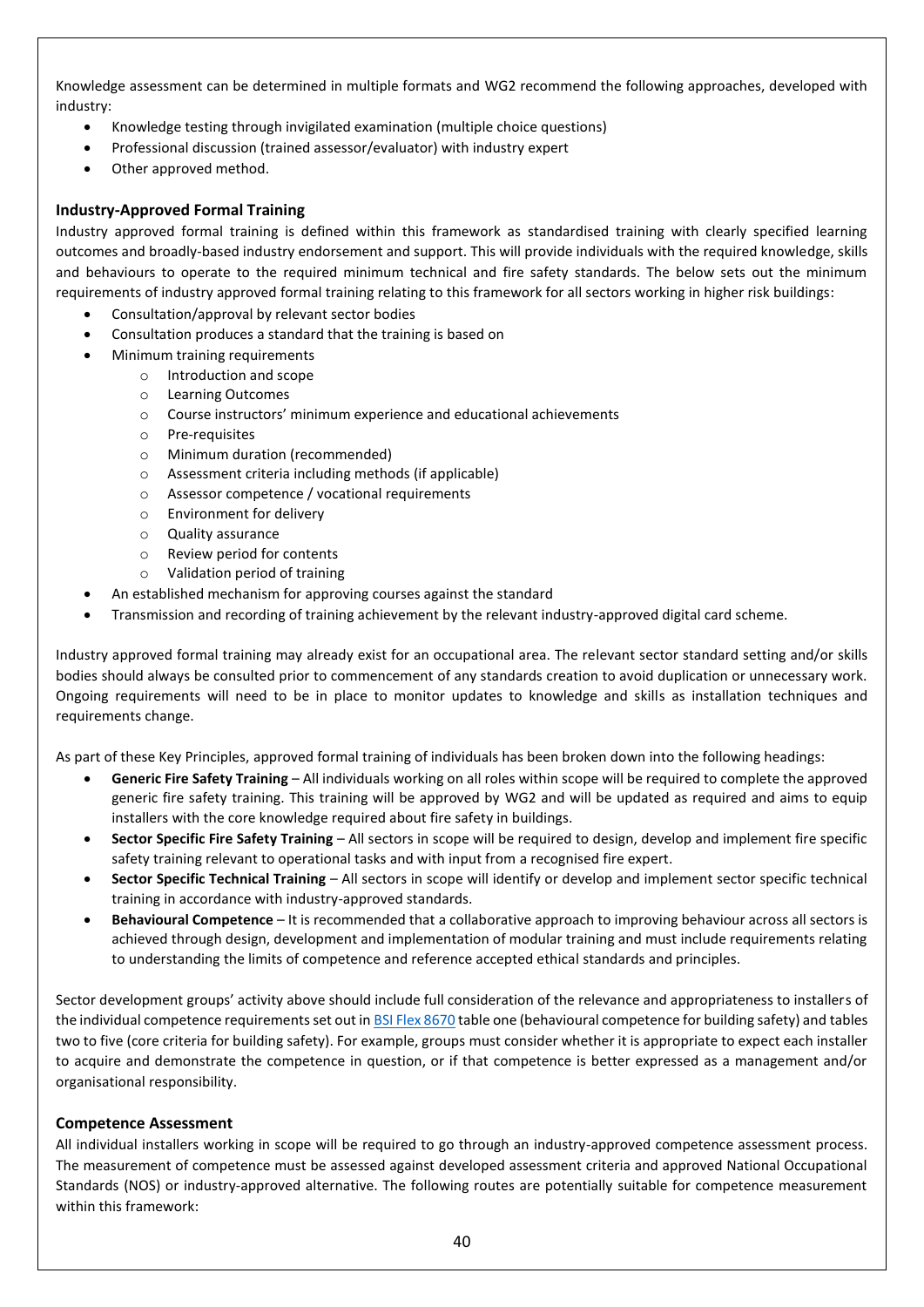- National/Scottish Vocational Qualifications at minimum level two/SCQF level five
	- o This minimum standard may extend to level three/SCQF level six or beyond, dependent on sector requirements
	- o Ofqual/Qualifications Wales/SQA regulated qualifications at the minimum level stated above
- Industry-approved apprenticeships (with end-point assessment)
- Industry-approved individual accreditation/certification programmes
- Industry-approved experienced worker route
	- $\circ$  Experienced worker routes must be approved by the sector skills and/or standard setting body (e.g., CITB, skills partnerships in engineering services) and demonstrate alignment to NOS or industry-approved alternative.

#### **Continuing Professional Development**

CPD is to be made compulsory to all those working in scope. It is the responsibility of the organisation to ensure that all individuals working on higher risk buildings remain current in their knowledge of fire, regulations, installation techniques and products. As part of this framework CPD must be completed. However, specific CPD content is to be designed and implemented based on evidence of need across each sector.

The following areas must be covered during CPD activities:

- Fire training (generic and sector-specific)
- Regulations and standards
- **Technical**

All CPD related to the above sections must follow the same process for creation as identified in the industry approved formal training section above.

Maintenance of up to date knowledge, skills and behaviours can be achieved through both formal and informal CPD. The above formal CPD must be achieved at least once in every five-year period to allow for revalidation of competence, must be documented and made available for inspection as part of assurance of organisational competence.

#### **Checking Individual Training & Competence Achievement**

All relevant training and competence records associated with an individual installer, both specific to that sector and generic and including all required CPD, must be identifiable through an industry-approved digital card scheme. Information that is contained on the installer's card records must demonstrate compliance with these Key Principles and approved sector criteria. It is recommended that a single common digital portal for checking individuals' credentials is used to assist those undertaking such checks. It is also recommended that the technologies underpinning industry-approved digital card arrangements are further enhanced to support competence – including, for example, a facility for monitoring compliance with workforce competence level/ ratio requirements, as set out in sector-specific frameworks (see 'Individual Competence' above).

#### **Assuring Organisational Competence**

WG2 has recommended that all organisations carrying out installation on higher risk buildings are subject to Third-Party Certification under the ISO 17065 standard.

As part of Third-Party Certification, companies are required to keep an updated record of competent individuals, including demonstrating the process of assuring competence and how the maintenance of competence is managed, including approved sector-specific technical, regulatory and fire-related CPD content.

It is envisaged that all certification bodies under this recommendation will be registered and accredited by UKAS and be subject to their audit process.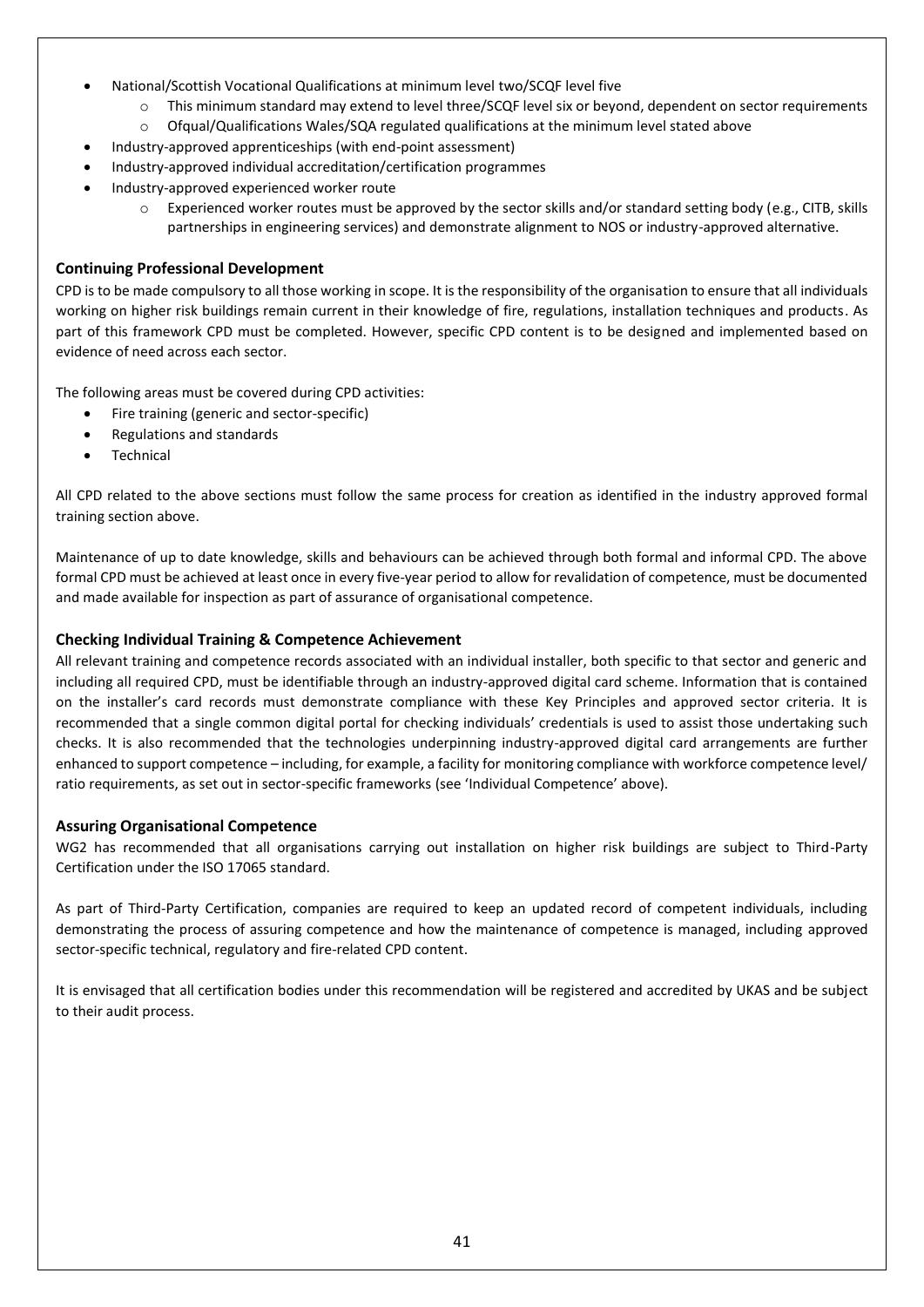

As recommended above, any new third-party certification body should ensure that their scheme documents and rules align with ISO 17065 and include:

- Scope
- **Objectives**
- **Definitions**
- Application for Certification
- Audit Decision
- Registration of an Organisation
- Surveillance Audit
- Management Systems
- Scheme Requirements and Conformity
- Training & Competence Organisations as part of the certification process must be able to show they have checked the training and competence of all installers. Training and competence must meet the requirements of the Provisional Industry Adopted Framework following industry-approved criteria.
- Technical reporting
- Claims of conformity
- Revalidation process and timescale (every five years or less)
- Suspension and withdrawal of certification

WG2 realises and accepts that organisational competence schemes through an ISO 17065 regime will be a challenge to many subsectors within construction. Therefore, as part of the initial pilot process and for future implementation WG2 supports assurance processes carried out by many trade associations within construction and believes they can play a key role in supporting organisational competence and capability through a robust checking process.

Where an installer sector concludes that an alternative approach to ISO 17065 is appropriate, the use of trade association membership may be adopted using the following guidelines. The installer organisation being assessed will need to demonstrate the following through a robust membership process:

- Financial viability.
- Relevant insurances are in place.
- The business has an organisational structure in place to support operational activity.
- All health, safety and environmental legislative requirements are being met, supported and monitored.
- Robust quality management system/s are in place and operational.
- Essential policies and procedures are in place for example (but not limited to):
	- o Complaints process
	- o Appeals process
	- o Whistleblowing process
	- o Recruitment process (including management of the competence of subcontractors, agency workers, etc.)
- Robust training plans for installers, aligning with BS 8670 and these Key Principles.
- Monitoring of individual competence.
	- o This must include observation of working activity by supervision/management.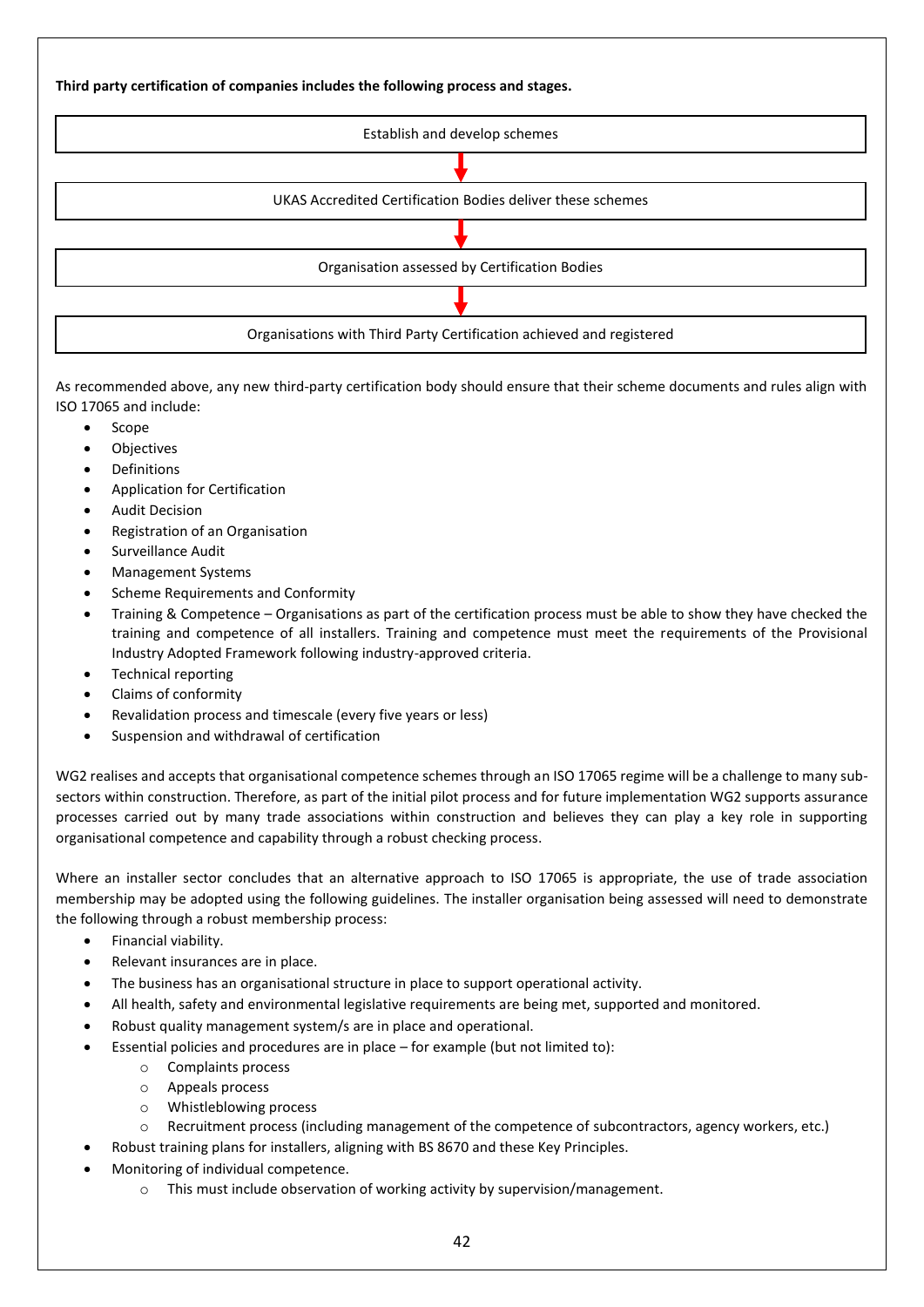The trade association shall demonstrate financial viability and relevant insurances and ensure it operates the following:

- Robust membership criteria and application process
- Annual on and off-site checks of work through surveillance and desktop monitoring
- A robust recruitment process for association individual surveying work.
- A robust management system equivalent to ISO 9001.
- Essential operational policies and procedures for example (but not limited to):
	- o Complaints process
	- o Appeals process.
	- o Whistleblowing process
	- o Recruitment process
	- o Suspension, termination and withdrawal processes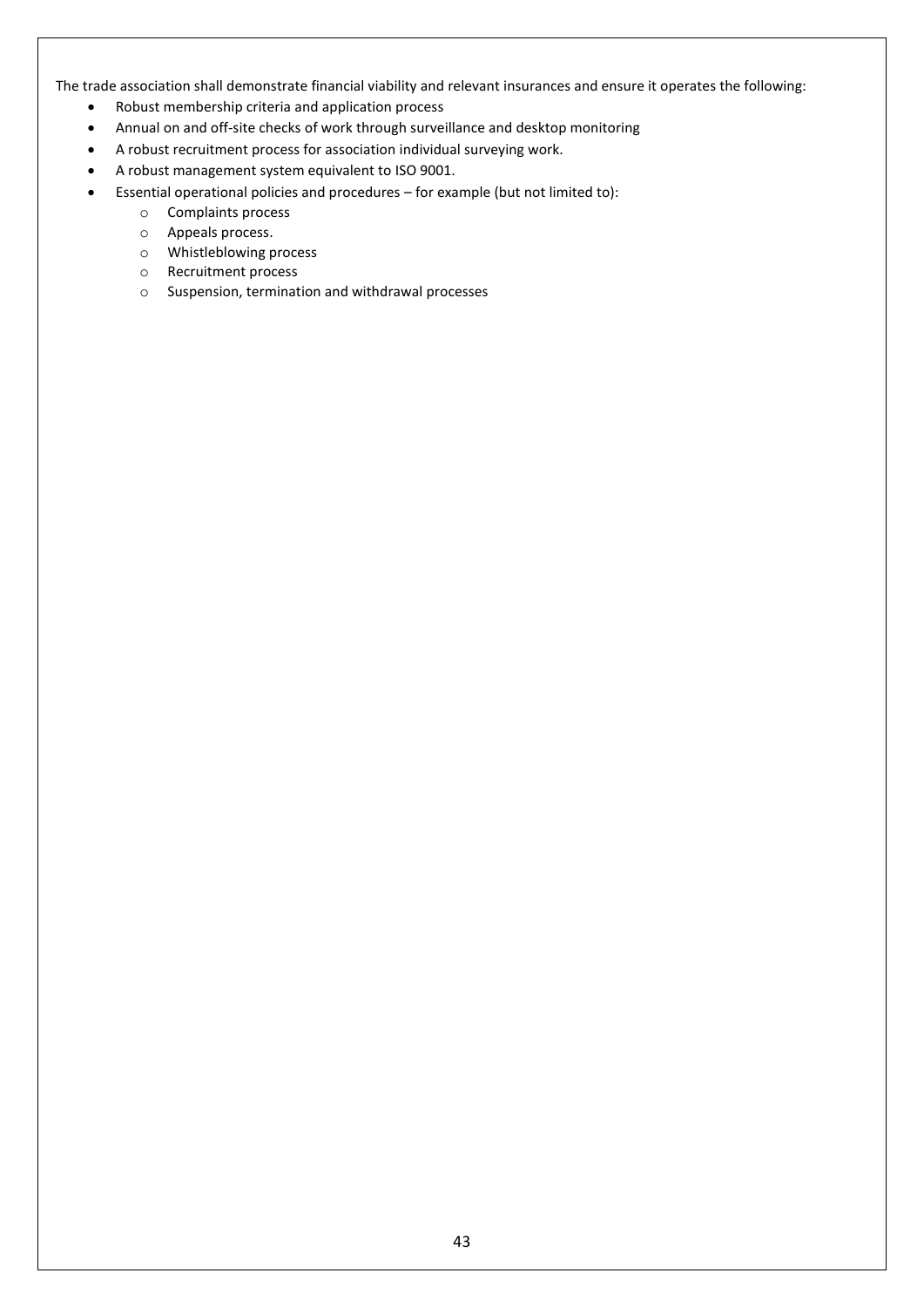## <span id="page-43-0"></span>**Annex H – Phase One Questionnaire**

The below question set was issued to sector development groups prior to their first meeting to help them source the information they would need to assess their existing competency arrangements. It is recommended that groups answer the below questions as fully as they are able before commencing their benchmarking exercise.

#### **1. Background information**

| Question                                                                                                                                                                                                              | <b>Answer</b> | <b>Additional notes</b> |
|-----------------------------------------------------------------------------------------------------------------------------------------------------------------------------------------------------------------------|---------------|-------------------------|
| 1.1 Number of businesses in<br>sector?                                                                                                                                                                                |               |                         |
| 1.2 Number of businesses<br>involved with HRBs?                                                                                                                                                                       |               |                         |
| 1.3 Number of workers in<br>sector, including number split<br>between direct employees and<br>indirect.                                                                                                               |               |                         |
| 1.4 Number workers involved<br>with HRBs?                                                                                                                                                                             |               |                         |
| 1.5 Recognised member-led<br>trade associations or<br>federations?                                                                                                                                                    |               |                         |
| 1.6 Other recognised sector<br>bodies and stakeholders (e.g.,<br>trade unions, skills bodies,<br>professional institutions,<br>manufacturers, card schemes,<br>certification bodies, awarding<br>organizations, etc.? |               |                         |

#### **2. Organizational competence**

| Question                                                                                  | Answer | <b>Additional notes</b> |
|-------------------------------------------------------------------------------------------|--------|-------------------------|
| 2.1 Schemes for Accredited<br>Third-Party Certification of<br>organizations under the ISO |        |                         |
| 17065 standard already in<br>place? If so, please provide<br>details and links.           |        |                         |
| 2.2. Scope of the schemes?<br>(i.e., type of building, activity,<br>etc.)                 |        |                         |
| 2.3 Coverage of the schemes?<br>(i.e., number of businesses<br>certified or registered)   |        |                         |
| 2.4 Are any of these<br>association or federation<br>membership arrangements              |        |                         |
| accredited under ISO 17065 or<br>any other recognised quality<br>management or similar    |        |                         |
| standard? If so, please provide<br>details in each case.                                  |        |                         |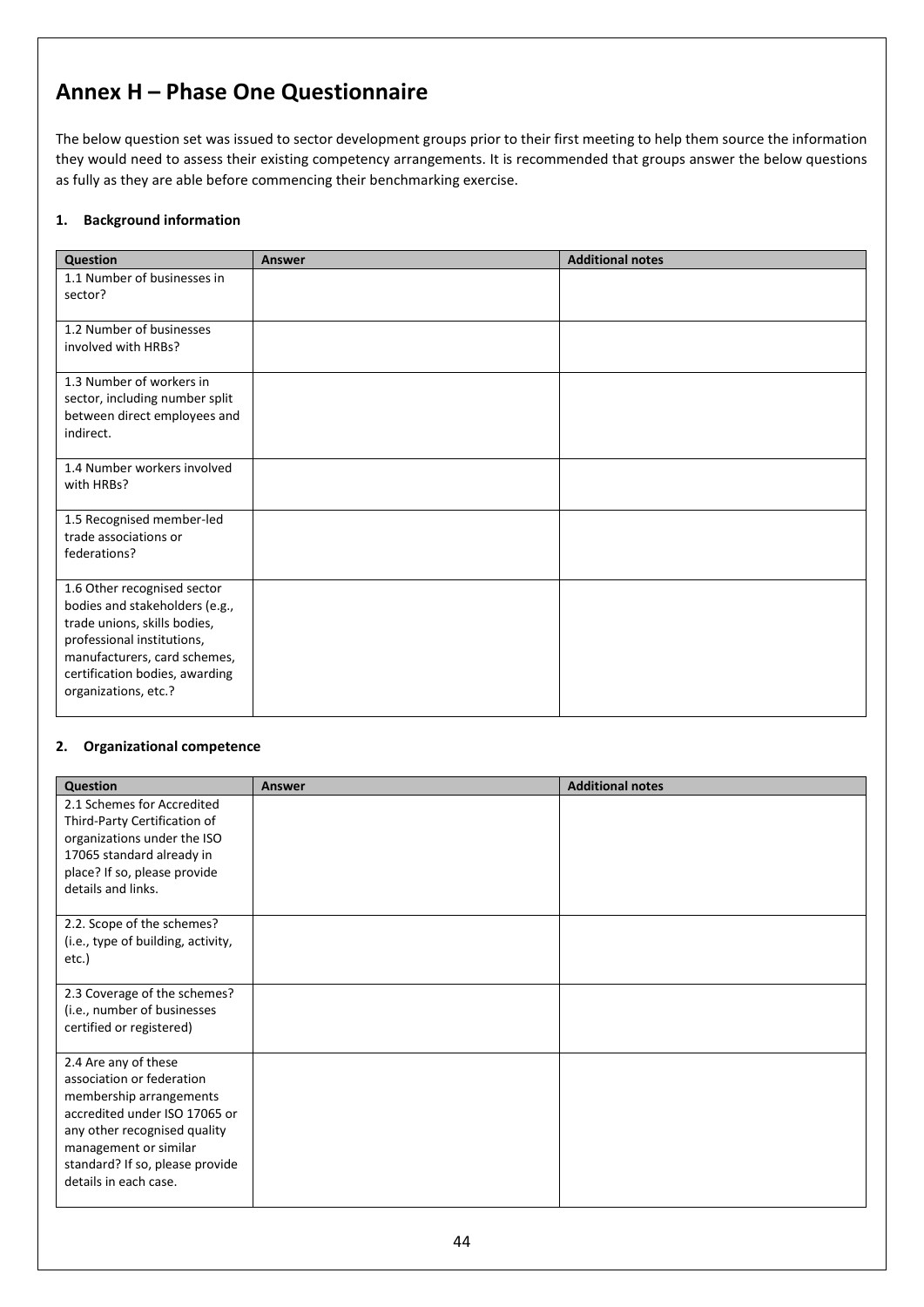### **3. Individual competence (including validation/ revalidation, technical knowledge, formal training (part) and competence assessment)**

| <b>Question</b>                                                                                                | <b>Answer</b> | <b>Additional notes</b> |
|----------------------------------------------------------------------------------------------------------------|---------------|-------------------------|
| 3.1 Recognised system for<br>initial validation of individual<br>competence already in place<br>for sector?    |               |                         |
| 3.2 Is the system currently<br>considered fit for purpose?                                                     |               |                         |
| 3.3 Number or percentage of<br>workforce currently validated<br>in accordance with this?                       |               |                         |
| 3.4 Recognised system for<br>periodic revalidation of<br>individual competence already<br>in place for sector? |               |                         |
| 3.5 System currently<br>considered fit for purpose?                                                            |               |                         |
| 3.6 Number or percentage<br>regularly revalidated in<br>accordance with this?                                  |               |                         |
| 3.7 Recognised mechanism to<br>determine levels of technical<br>knowledge already in place for<br>sector?      |               |                         |
| 3.8 Mechanism currently<br>considered fit for purpose?                                                         |               |                         |
| 3.9 Number or percentage<br>currently assessed in<br>accordance with this?                                     |               |                         |
| 3.10 Recognised vocational<br>qualifications at minimum level<br>two already in place for sector?              |               |                         |
| 3.11 Qualification currently<br>considered fit for purpose?                                                    |               |                         |
| 3.12 Number or percentage<br>currently (a) holding<br>qualification and (b) working<br>towards it?             |               |                         |
| 3.13 Recognised vocational<br>qualifications at minimum level<br>three already in place for<br>sector?         |               |                         |
| 3.14 Qualification currently<br>considered fit for purpose?                                                    |               |                         |
| 3.15 Number or percentage<br>currently (a) holding<br>qualification and (b) working<br>towards it?             |               |                         |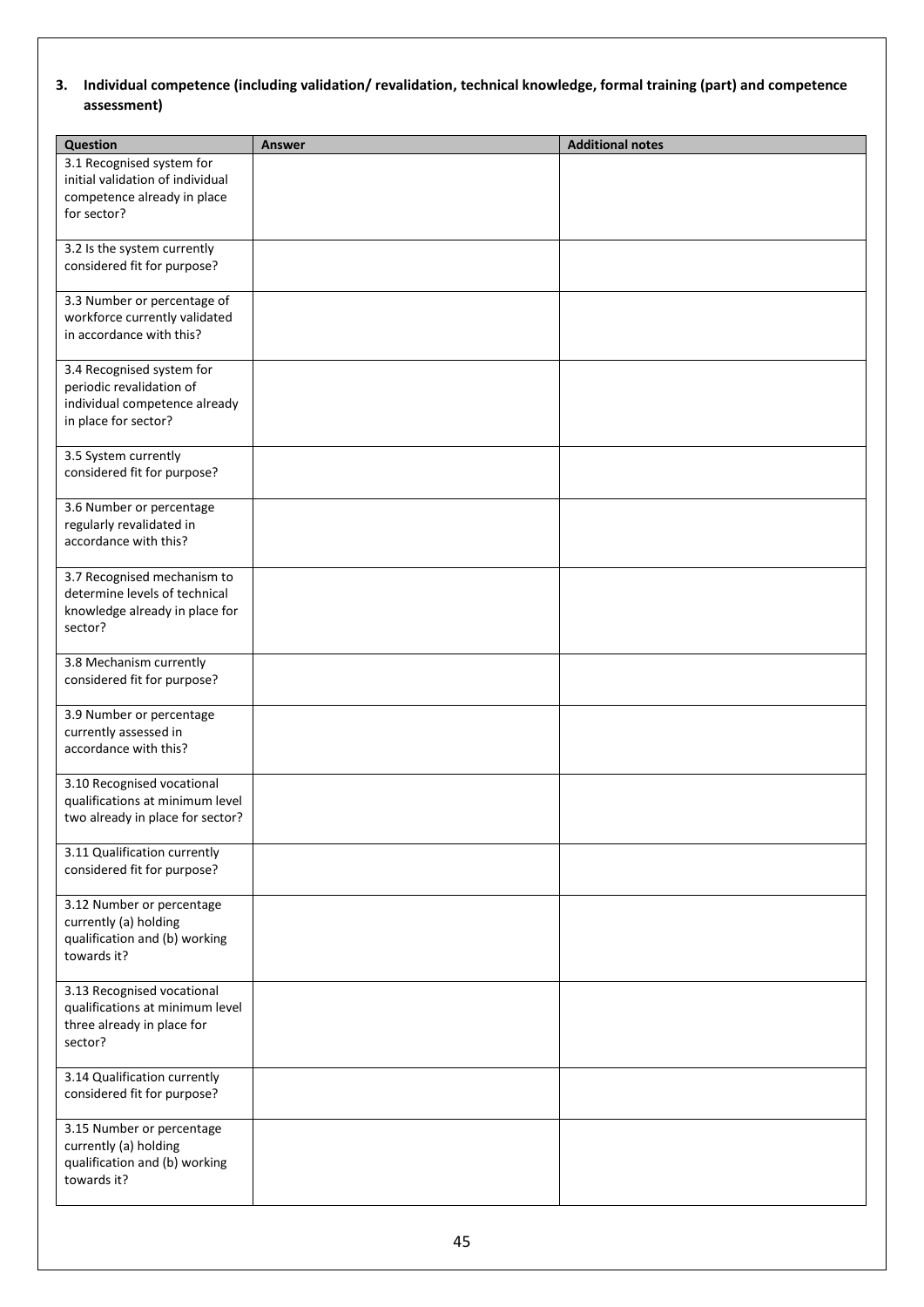| 3.16 Approved apprenticeship<br>routes already in place for<br>sector?                                                                                       |  |
|--------------------------------------------------------------------------------------------------------------------------------------------------------------|--|
| 3.17 Apprenticeships currently<br>considered fit for purpose?                                                                                                |  |
| 3.18 Number or percentage<br>currently (a) in possession of<br>completed apprenticeship and<br>(b) working towards it?                                       |  |
| 3.19 Approved experienced<br>worker routes already in place<br>for sector?                                                                                   |  |
| 3.20 Experienced worker route<br>currently considered fit for<br>purpose?                                                                                    |  |
| 3.21 Number or percentage<br>currently (a) in possession of<br>completed experienced worker<br>qualification or certification<br>and (b) working towards it? |  |

### **4. Further questions re: training and assessment (including formal training (part) and formal CPD)**

| Question                                           | <b>Answer</b> | <b>Additional notes</b> |
|----------------------------------------------------|---------------|-------------------------|
| 4.1 Generic fire safety training                   |               |                         |
| already in place for sector, in                    |               |                         |
| line with approved standards?                      |               |                         |
|                                                    |               |                         |
| 4.2 Generic training currently                     |               |                         |
| considered fit for purpose?                        |               |                         |
| 4.3 currently undertaking                          |               |                         |
| generic training?                                  |               |                         |
|                                                    |               |                         |
| 4.4 Sector-specific fire safety                    |               |                         |
| training already in place for                      |               |                         |
| sector? If so, provide details.                    |               |                         |
| 4.5 Sector-specific training                       |               |                         |
| currently considered fit for                       |               |                         |
| purpose?                                           |               |                         |
|                                                    |               |                         |
| 4.6 Number or percentage of<br>workforce currently |               |                         |
| undertaking sector-specific                        |               |                         |
| training?                                          |               |                         |
|                                                    |               |                         |
| 4.7 Sector-specific technical                      |               |                         |
| CPD/upskilling training already                    |               |                         |
| in place for sector? If so,                        |               |                         |
| provide details, including:<br>a. Course modules   |               |                         |
| b. Review dates                                    |               |                         |
| c. Timeframes                                      |               |                         |
| d. Costs                                           |               |                         |
| e. Training standards                              |               |                         |
| f. Delivery mechanisms                             |               |                         |
| 4.8 Is there the infrastructure                    |               |                         |
| in place to deliver current                        |               |                         |
|                                                    |               |                         |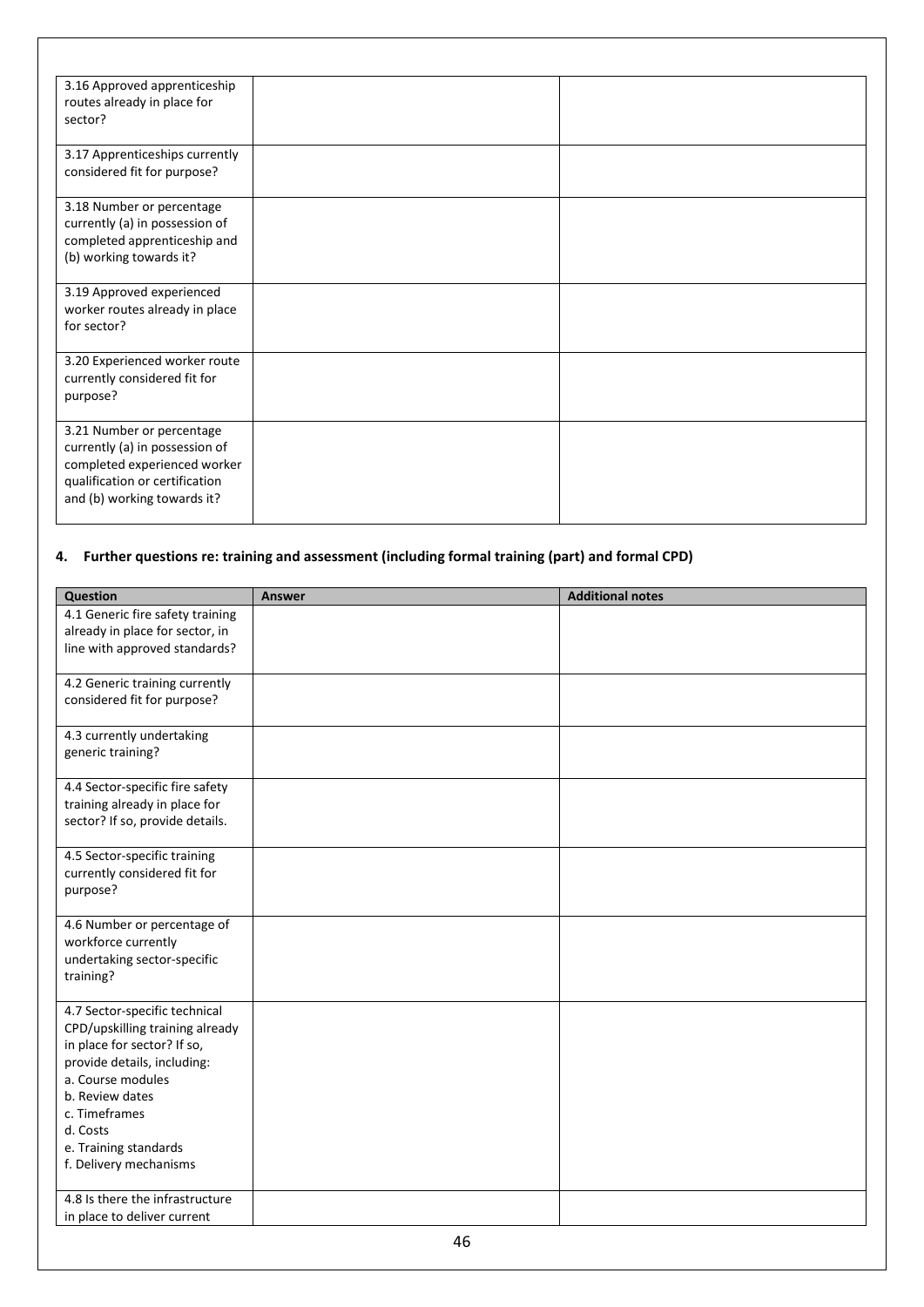| and/or enhanced training and   |  |
|--------------------------------|--|
| assessment requirements in     |  |
| your sector (e.g., do you have |  |
| enough good-quality colleges,  |  |
| training providers, trainers,  |  |
| assessors, etc.)?              |  |
|                                |  |

### **5. Checking individual training and competence achievement**

| Question                                                                                              | <b>Answer</b> | <b>Additional notes</b> |
|-------------------------------------------------------------------------------------------------------|---------------|-------------------------|
| 5.1 Sector covered by CSCS<br>(partner) or another card<br>scheme? Please provide<br>details.         |               |                         |
| 5.2 Relevant card schemes<br>currently linked up to digital<br>recognition of skills and<br>training? |               |                         |

#### **6. Miscellaneous**

**Other concerns (if any) in relation to competence overall within your sector?**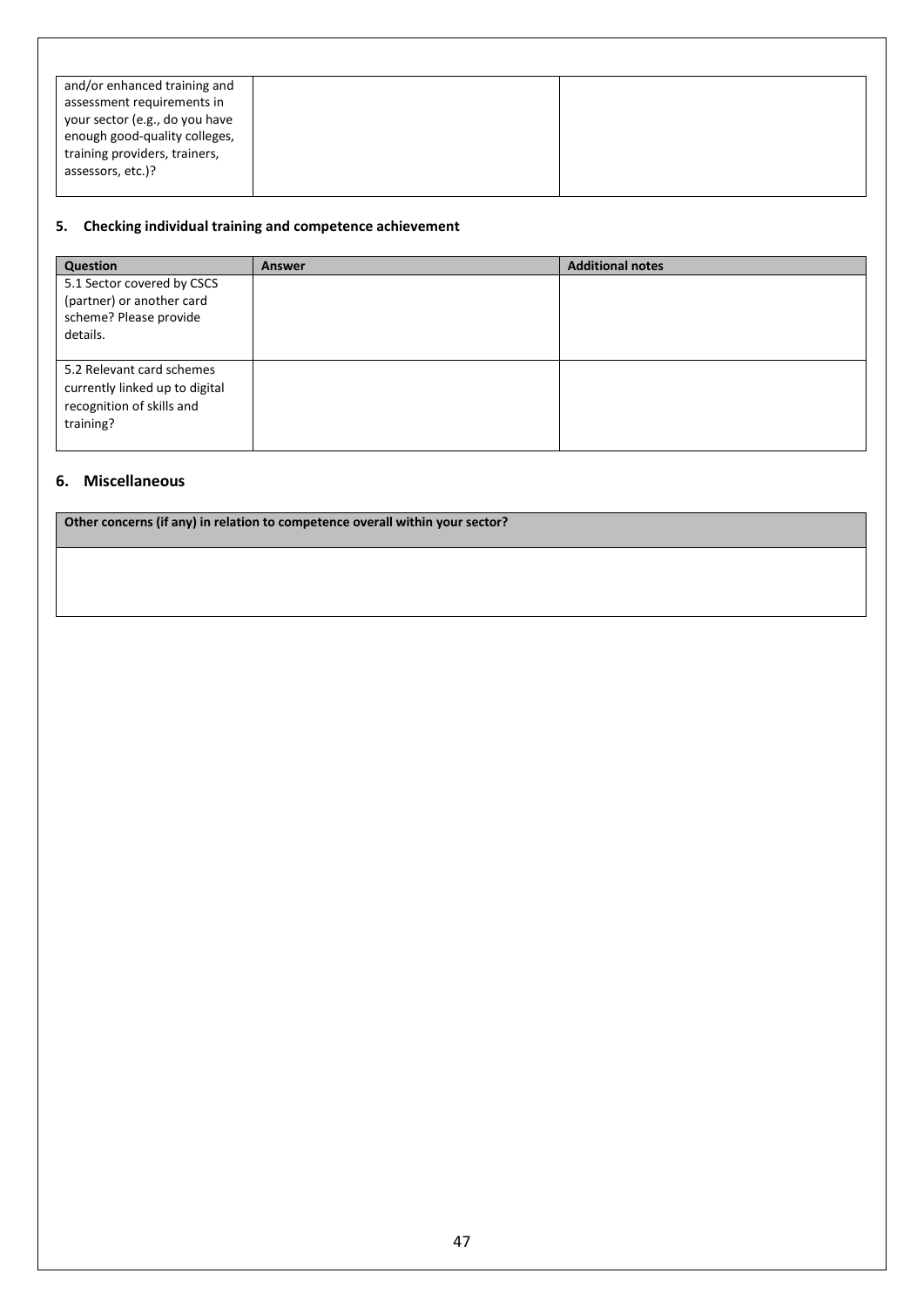## **Annex I – Blank Phase One Report Template**

#### **1. Sector Overview**

| Number of businesses in sector                                                                     |                               |  |
|----------------------------------------------------------------------------------------------------|-------------------------------|--|
| Number/% businesses involved<br>with HRBs?                                                         |                               |  |
| Number of workers in sector -<br>including number/% split between<br>direct employees and indirect |                               |  |
| Number/% workers involved with<br>HRBs?                                                            |                               |  |
| <b>Recognised sector and</b>                                                                       | Member-led trade associations |  |
| stakeholder organisations                                                                          | Certification organisations   |  |
|                                                                                                    | Sector skills organisations   |  |
|                                                                                                    | Awarding organisations        |  |
|                                                                                                    | Skills certification scheme   |  |
|                                                                                                    | Professional institutions     |  |
|                                                                                                    | Other sector stakeholders     |  |

<span id="page-47-0"></span>

| Framework:<br>s in scope to the F.<br>~upation.<br>\ Sectu | undaries/overlaps with other installer sectors<br>Bo<br>r occupations:<br>s and/or : |
|------------------------------------------------------------|--------------------------------------------------------------------------------------|
|                                                            |                                                                                      |

#### **2. Organisational Competence**

| ISO 17065 scheme(s)<br>in place? | Scheme(s) scope? | Scheme(s) coverage? | Alternative trade association<br>scheme(s)? | WG2 comments |
|----------------------------------|------------------|---------------------|---------------------------------------------|--------------|
|                                  |                  |                     |                                             |              |

#### **3. Individual Competence**

|                                  | Recognised standard/system in | Fit for purpose? | Workforce coverage? | <b>WG2 comments</b> |
|----------------------------------|-------------------------------|------------------|---------------------|---------------------|
|                                  | place?                        |                  |                     |                     |
|                                  |                               |                  |                     |                     |
| Initial validation of competence |                               |                  |                     |                     |
|                                  |                               |                  |                     |                     |
| Periodic revalidation of         |                               |                  |                     |                     |
| competence                       |                               |                  |                     |                     |
|                                  |                               |                  |                     |                     |
| Technical knowledge assessment   |                               |                  |                     |                     |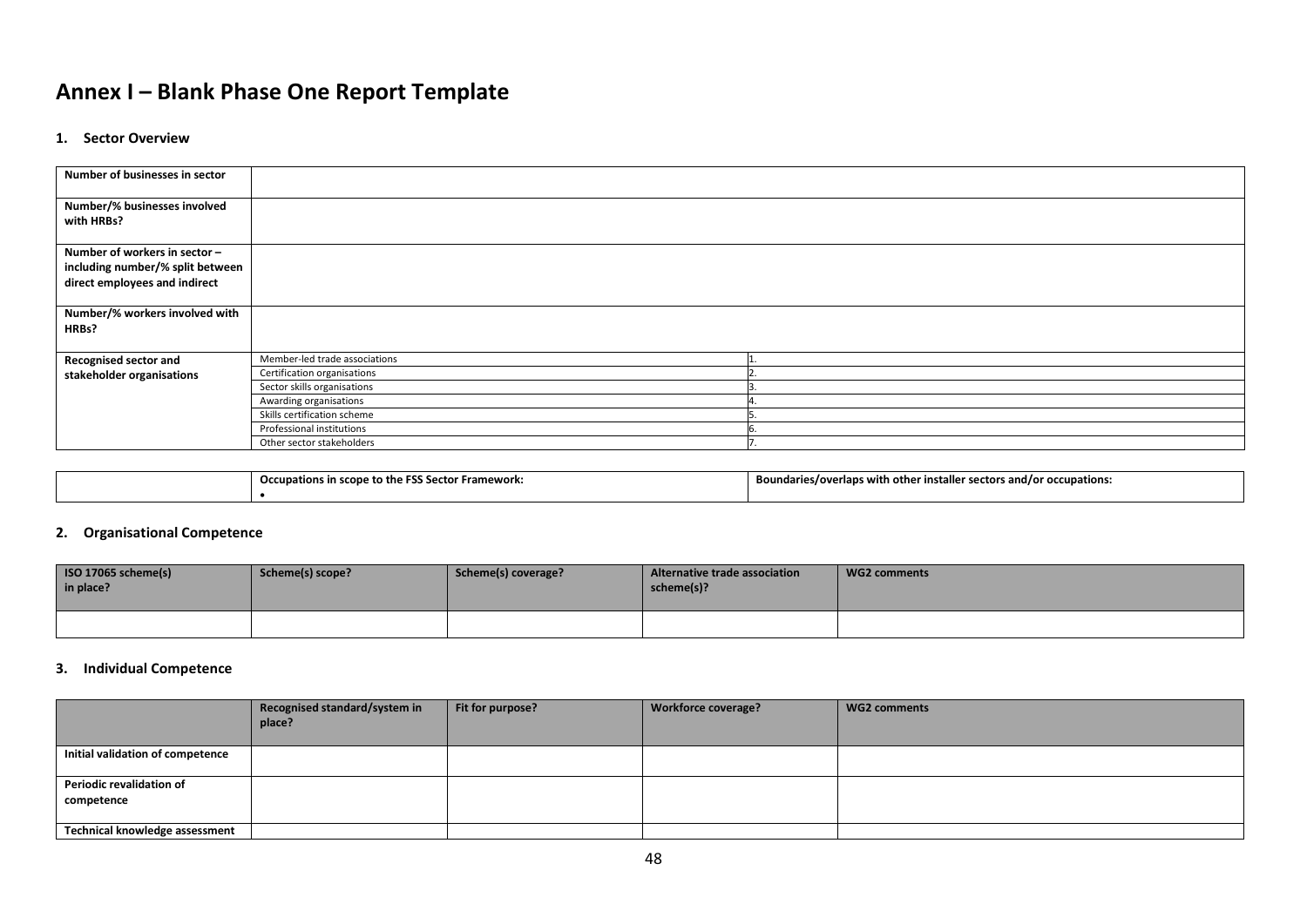| Level two vocational competence-<br>based qualification  |  |  |
|----------------------------------------------------------|--|--|
| Level three vocational<br>competence-based qualification |  |  |
| Apprenticeship                                           |  |  |
| <b>Experienced worker route(s)</b><br>(EWR)              |  |  |

### **4. Other Training and Assessment**

|                                      | Recognised standard/system in<br>place? | Fit for purpose? | Workforce coverage? | <b>WG2 comments</b> |
|--------------------------------------|-----------------------------------------|------------------|---------------------|---------------------|
|                                      |                                         |                  |                     |                     |
| <b>Generic fire safety training</b>  |                                         |                  |                     |                     |
|                                      |                                         |                  |                     |                     |
|                                      |                                         |                  |                     |                     |
| Sector-specific fire safety training |                                         |                  |                     |                     |
|                                      |                                         |                  |                     |                     |
|                                      |                                         |                  |                     |                     |
|                                      |                                         |                  |                     |                     |
| Sector-specific CPD/upskilling       |                                         |                  |                     |                     |
| training                             |                                         |                  |                     |                     |
|                                      |                                         |                  |                     |                     |
|                                      |                                         |                  |                     |                     |

### **5. Checking Individual Training and Competence Achievement**

| Sector covered by card scheme? Which one?                            |  |
|----------------------------------------------------------------------|--|
| Card scheme currently linked up to digital recognition of skills and |  |
| training (apps, online etc)?                                         |  |